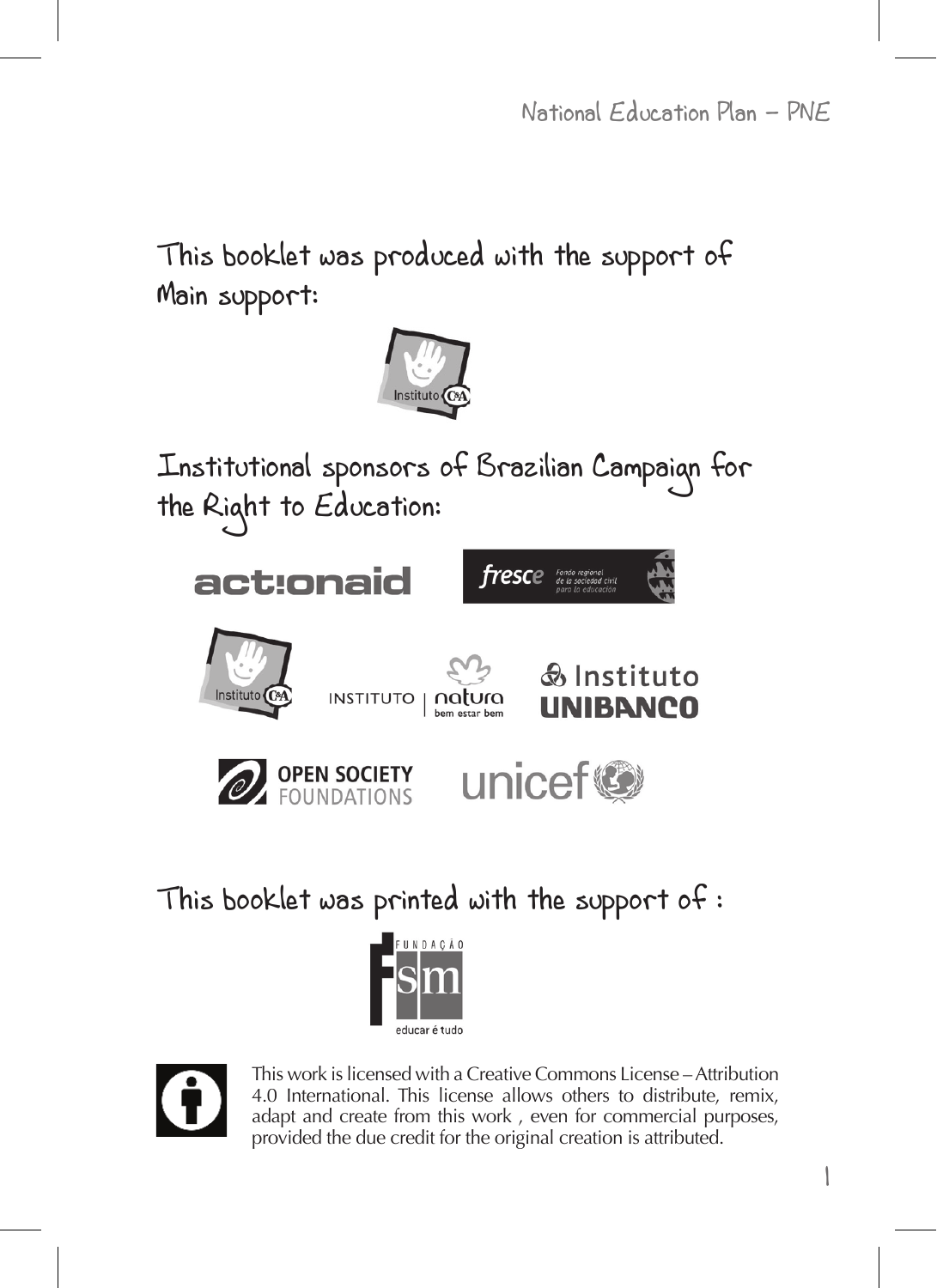Law n0 13.005/2014

# Brazilian Campaign for the Right to Education

Created in 1999, Brazilian Campaign for the Right to Education is an articulation of more than 200 movements and organizations of the civil society which act so every citizen has ensured his right to public, free, laic, inclusive and quality education for every child, adolescent, youngster, adult and elderly.

### Main Accomplishments

- **PNE** (National Education Plan)
- **CAQi** (Cost of Initial Quality Education per Student)
	- **10% of the GDP** to Education
	- **75% of oil royalties** to education
	- **50% of the Pre-Salt Social Fund** to education
- **Defense of the Teachers National Minimum Salary** at the STF
- **Law of Quotas** in the Federal Higher Education Institutions
	- **Conae** (National Education Conference)
	- **Fundeb** (Basic Education Fund)

15 years of fight and accomplishments!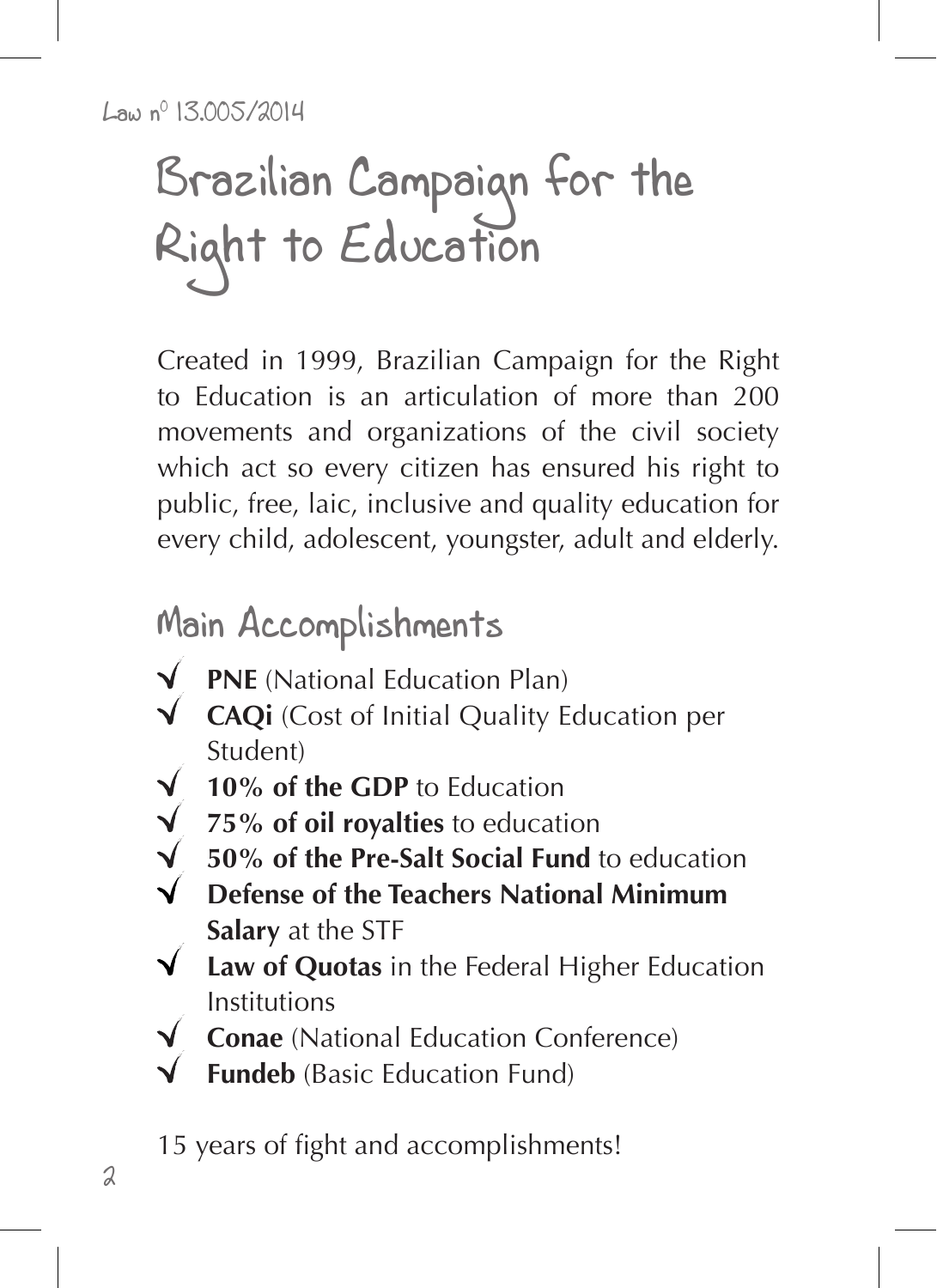### Board of Directors

Comprised by 11 entities, in a broad institutional arrangement, with national and international NGOs, social movements, labor unions, city counselors and managers. These are: Ação Educativa, Action Aid, CEDECA-CE, CCFL, CNTE, Fineduca, Fundação Abrinq – Save the Children, Mieib, MST, UNCME and Undime.

### Regional Committees

The Campaign has 24 regional committees spread throughout Brazil, which ensure its social basis. In addition, the Campaign gathers more than 200 organizations, movements and Brazilian chains, being the most diverse articulation in the Basic Education field in Brazil.

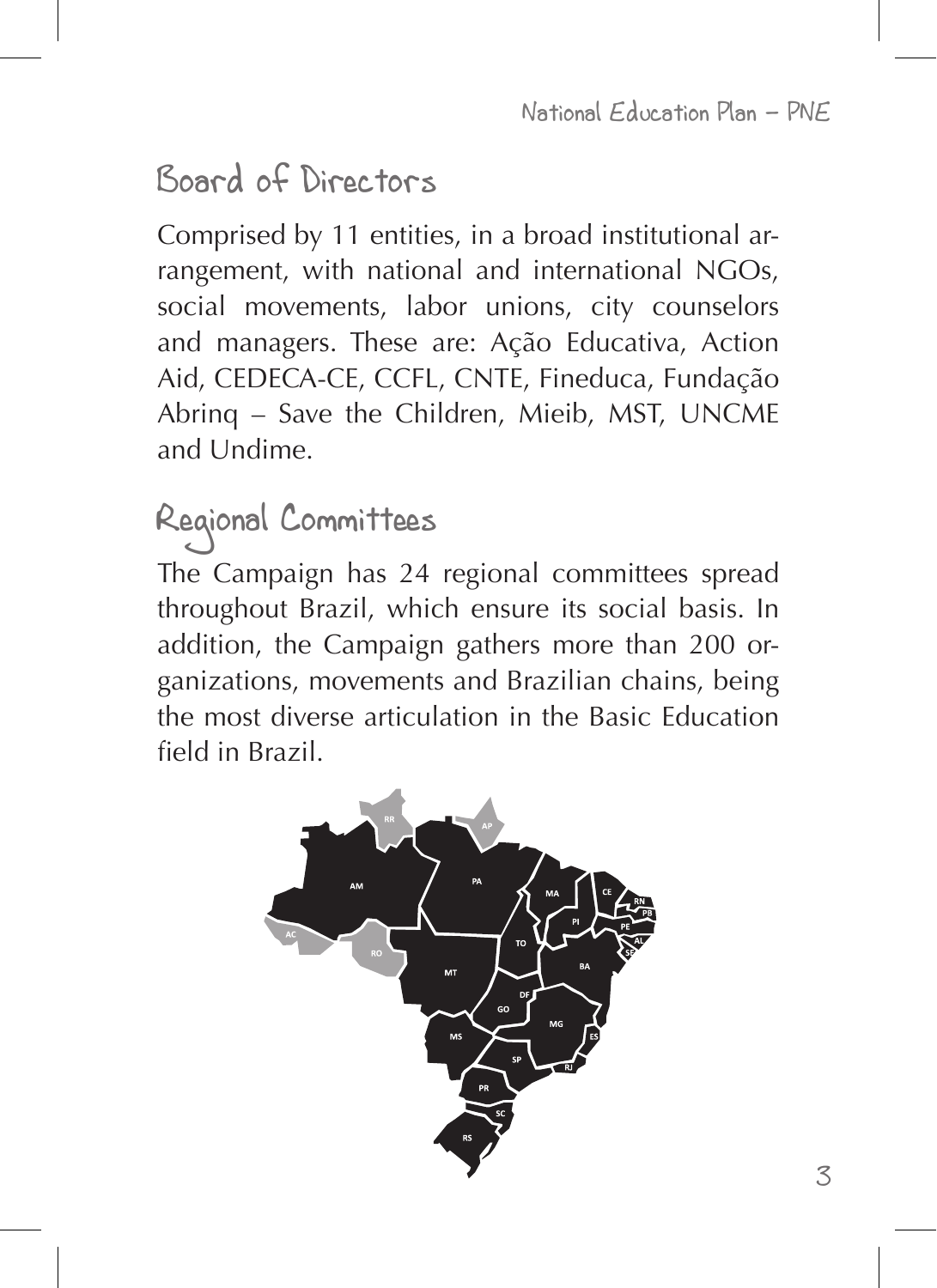## Introduction

This booklet provides the full text of Law 13.005/2014, which establishes the new National Education Plan (PNE 2014-2024). This law had the tireless advocacy work of the Brazilian Campaign for the Right to Education of Brazil, representing over 200 civil society organizations. The PNE was sanctioned by President Dilma Roussef after transiting for four years in the National Congress.

For the first time in the history of public education politics, CAQi (Cost of Initial Quality Education per Student), a proposal produced entirely by civil society has joined a legal document. In October 2007, long before the PNE were a national issue, the Campaign Network made its first advocacy strategies to influence the plan. Therefore, prioritized their participation in education conferences, especially the CONAE 2010 (National Education Conference).

Thanks to the civil society and Parliament, the text published in the form of law is markedly better than the original version, sent by the Executive Power to the National Congress in December 2010. It is difficult to summarize the PNE. In practice, like any other plan, it draws a scenario that needs to be

4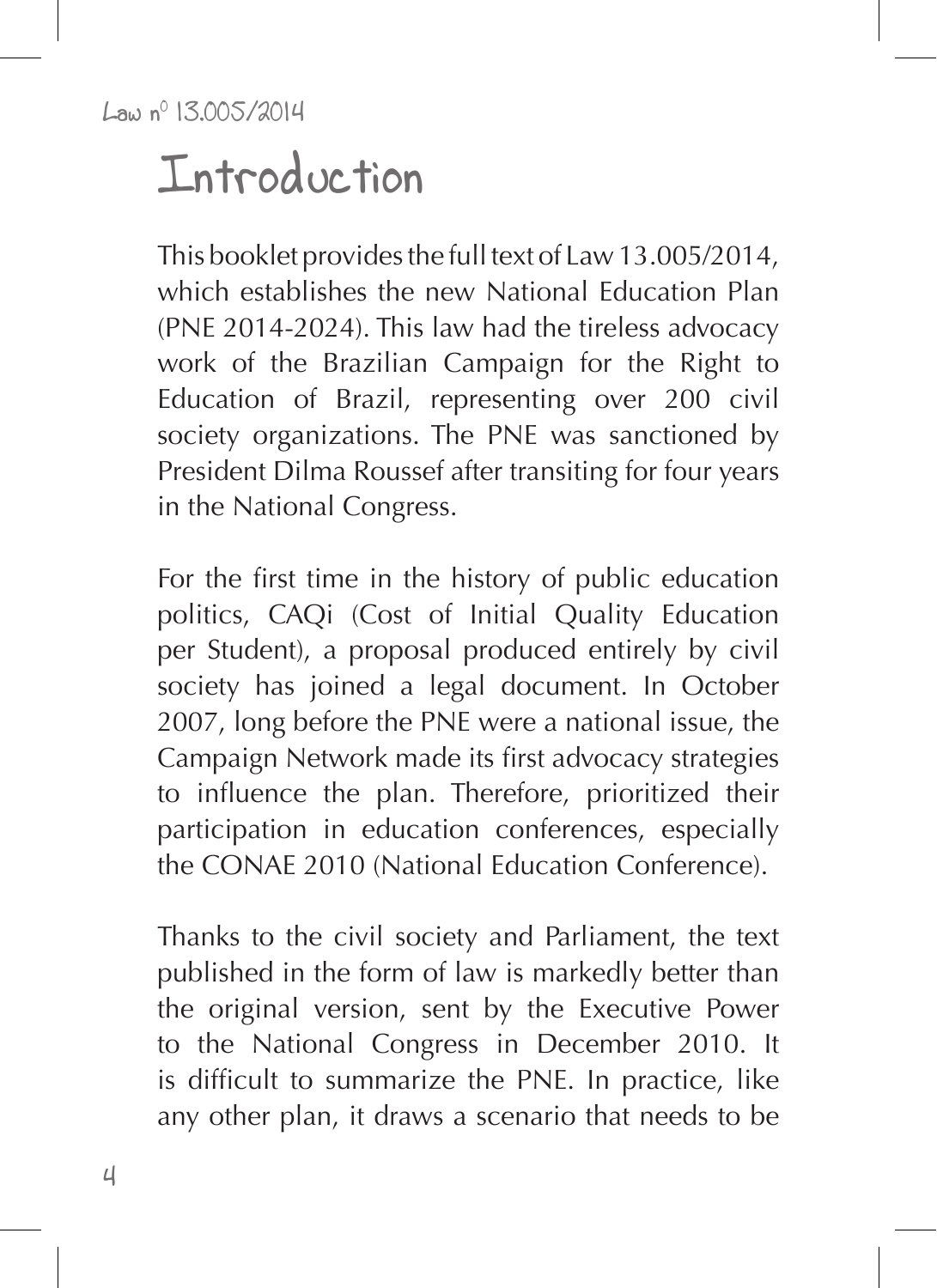realized. All this effort, systematized in 20 goals and 254 strategies, requires a level of public investment in public education equivalent to 10% of GDP (Gross Domestic Product).

Among the many accomplishments, stands out the full implementation of CAQi (Cost of Initial Quality Education per Student), with financial participation of the Federal Government, collaborating in an unprecedented manner with states and municipalities. The CAQi is a mechanism created and developed by the Brazilian Campaign for the Right to Education since 2002. The main challenge of the PNE now is its implementation, which should be rooted in the development of state and municipal plans, in the strengthening of the National Education Forum and sub-national forums (state and municipal) and the establishment of social control practices and mechanisms.

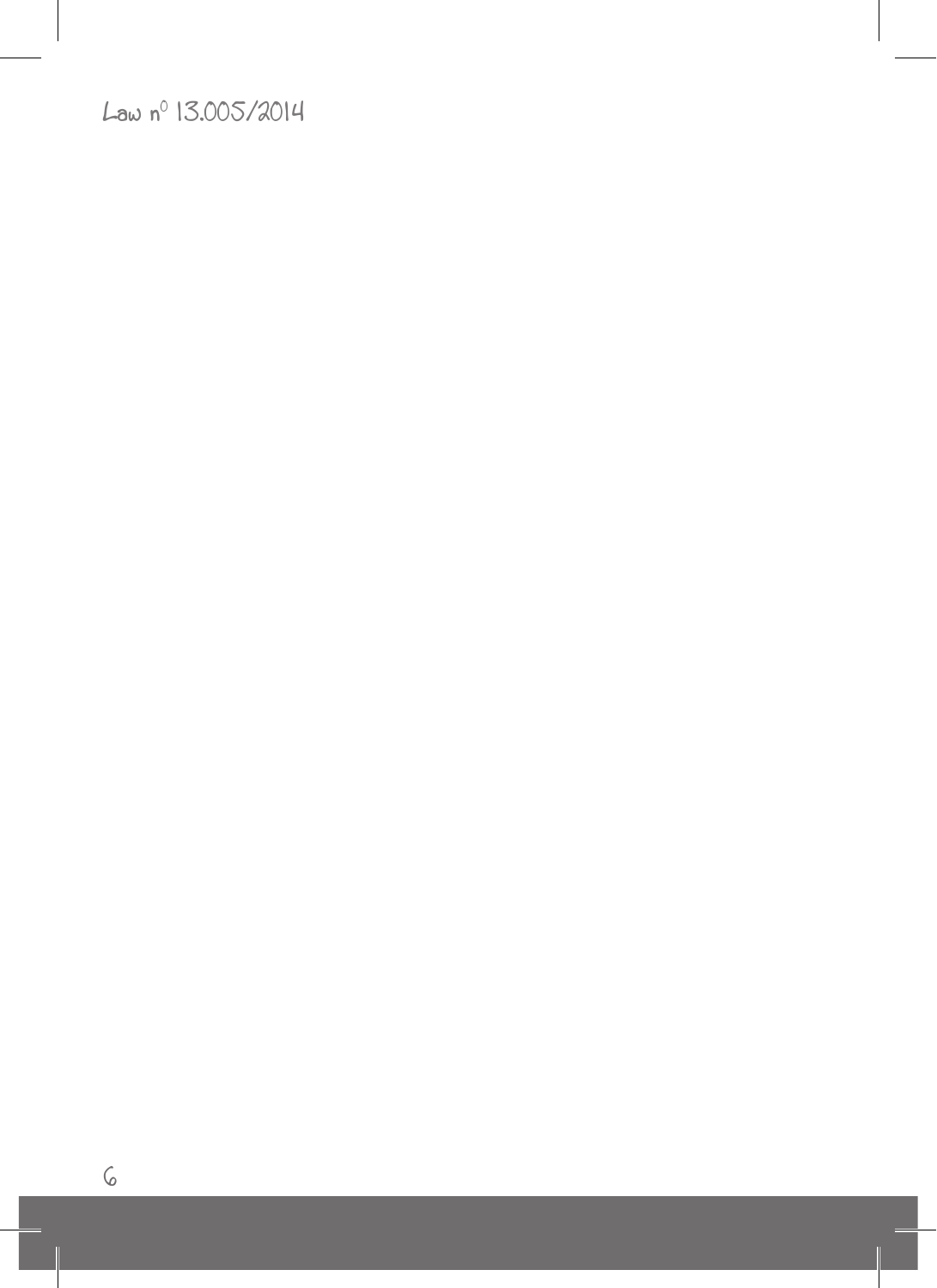# $L$ aw n $^{\circ}$  13.005 of December 25, 2014.

Approves The National Education Plan - PNE and provides other measures.

THE PRESIDENT OF THE REPUBLIC I hereby inform that the national Congress rules and I sanction the following Law:

**Art. 1** The National Education Plan – PNE is, effective for 10 (ten) years from the date of publication of this law in the form of the Annex, with a view to compliance with art. 214 of the Federal Constitution.

**Art. 2** The guidelines of the PNE are:

I - eradication of illiteracy;

II - universalization of school assistance;

III - overcoming of educational inequalities, emphasizing the promotion of citizenship and the eradication of all forms of discrimination;

IV - improving the quality of education;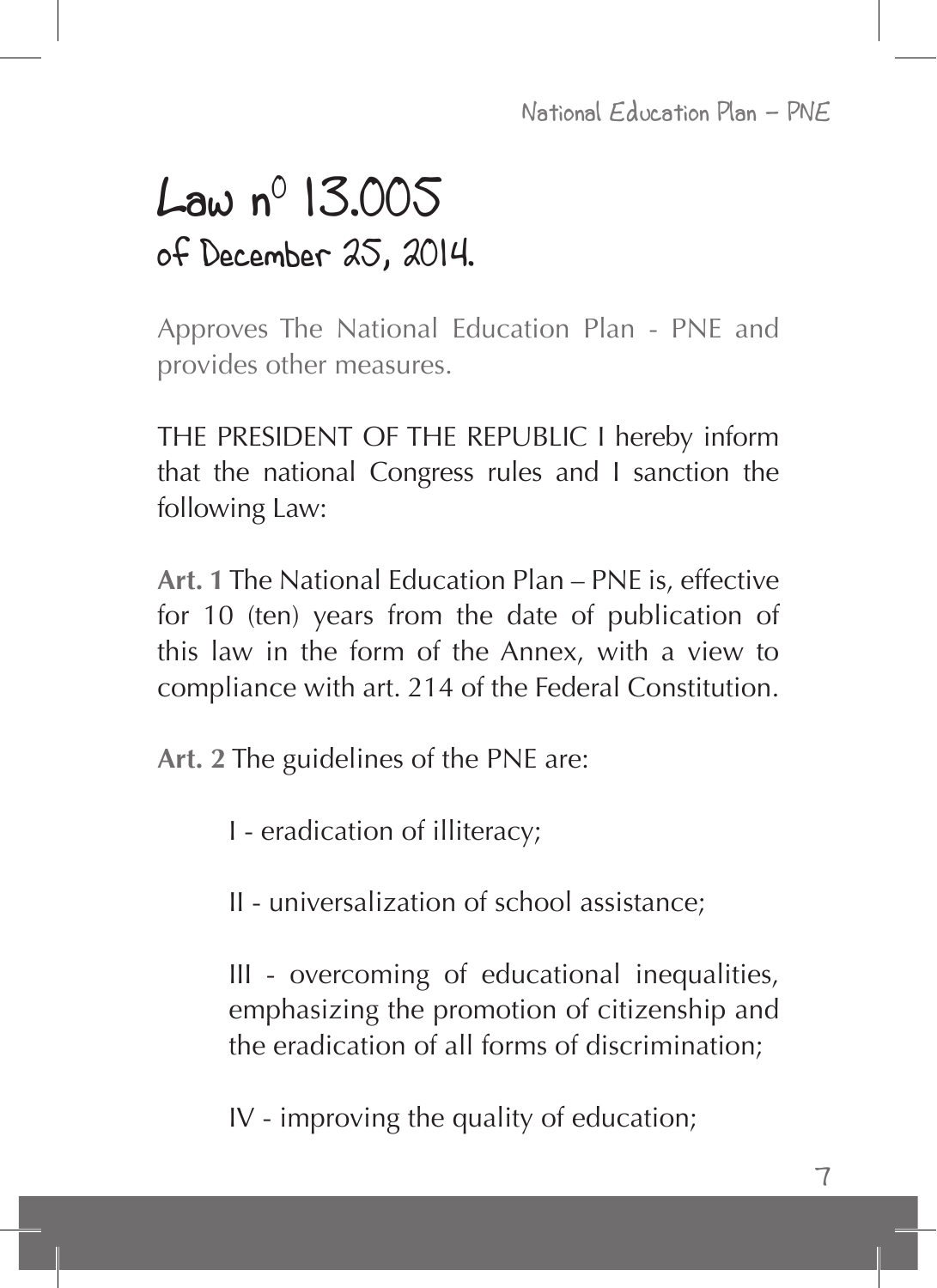V - training for work and citizenship, with emphasis on moral and ethical values on which society is based;

VI - promoting the principle of democratic management of public education;

VII - humanistic, scientific, cultural and technological promotion in the country;

VIII - establishment of goal for the application of public resources on education as a proportion of the Gross Domestic Product - GDP, which ensures meeting the expansion needs, with quality standards and equity;

IX - valuation of the education professionals;

X - promoting the principles of respect for human rights, diversity and environmental sustainability.

**Art. 3** The goals set out in the Attachment of this law will be fulfilled in the term of this PEN, provided that no shorter period defined for specific goals and strategies.

**Art. 4** The goals set out in the Attachment of this law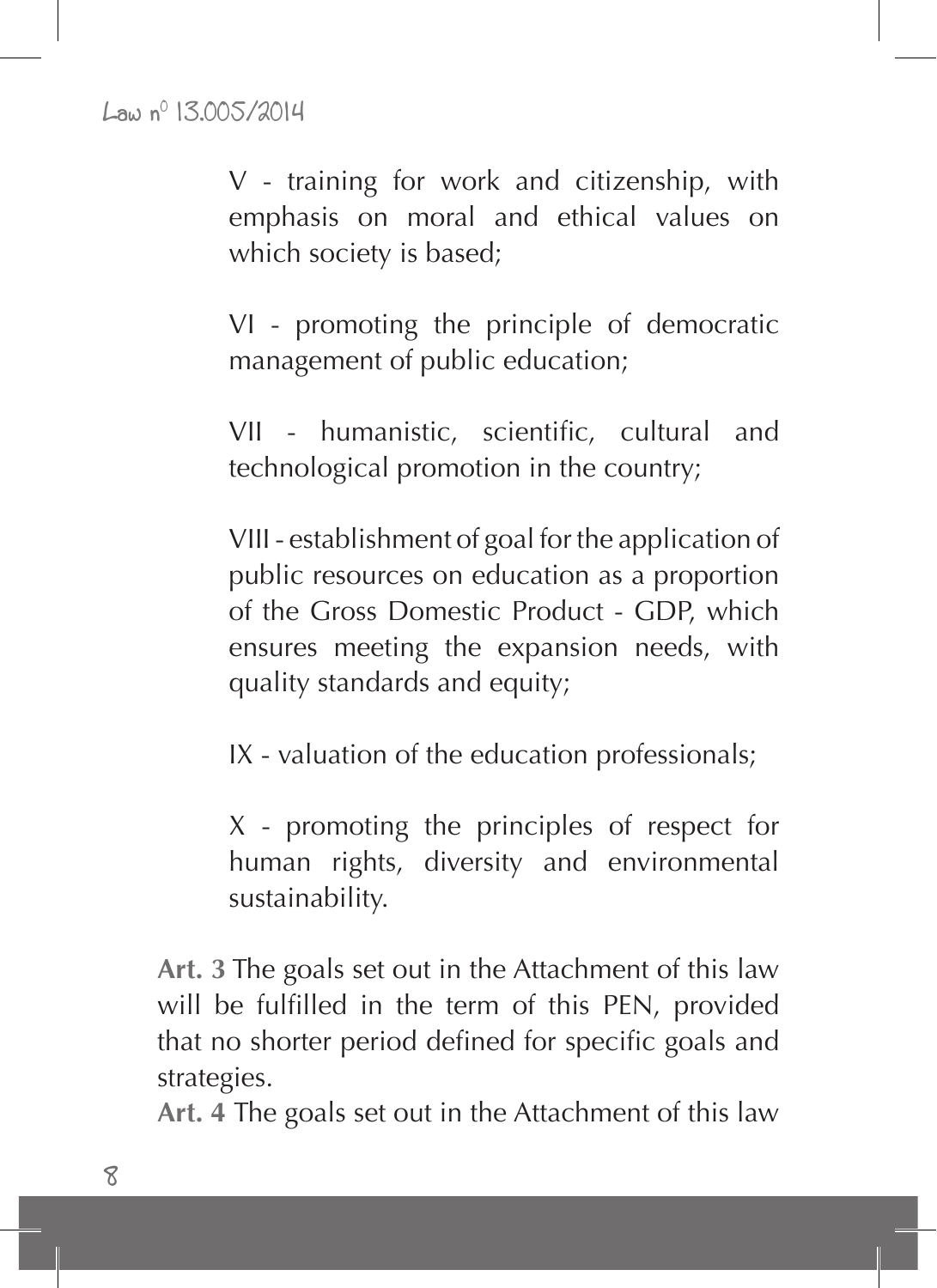National Education Plan - PNE

should have as a reference the National Survey by Household Sampling - PNAD, the census and the national census of basic education and higher than most current available on the date of publication of this Law.

Sole paragraph. The public power will seek to broaden the scope of research for statistical purposes to include detailed information on the profile of the population of four (4) to seventeen (17) years with disabilities.

**Art. 5** The implementation of the PNE and the fulfillment of its goals will be subject to continuous monitoring and periodic evaluation, performed by the following instances:

I - Ministry of Education - MEC;

II - Education Committee of the House of Representatives and Education, Culture and Sports Committee of the Federal Senate;

III - National Education Council - CNE;

IV - National Education Forum.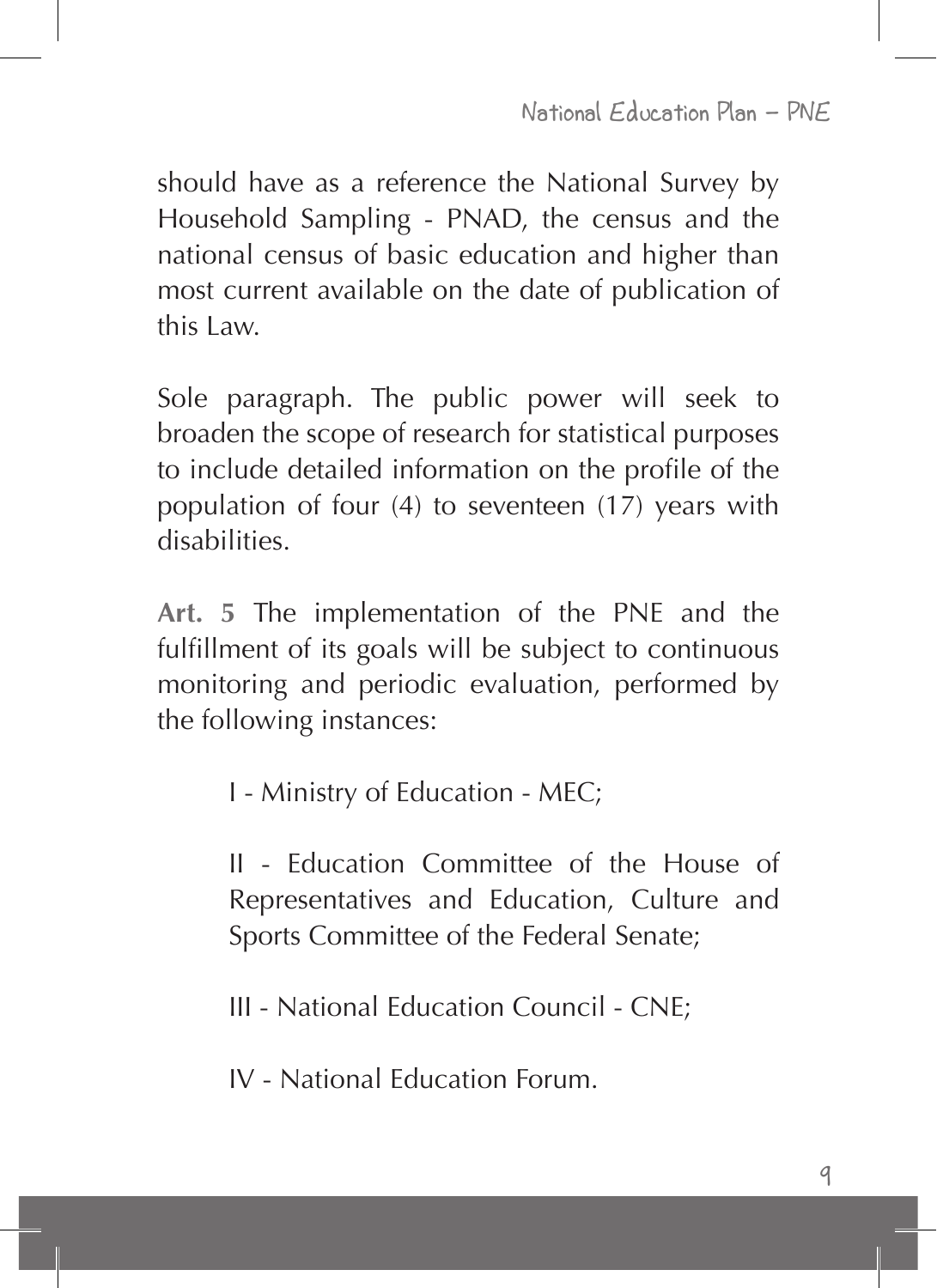**§ 1.** It also falls to the bodies referred to in the heading:

I - disseminate the results of monitoring and evaluations on their institutional sites of the internet;

II - analyze and propose public policies for the implementation of strategies and the achievement of targets;

III - analyze and propose a revision of the percentage of public investment in education.

**§ 2** Every two (2) years, over this period of the PNE, the National Institute of Educational Studies and Research Anísio Teixeira - INEP shall publish studies to assess the progress in achieving the goals set out in the Annex of this Act, with organized information by federal entity and consolidated at the national level, with reference to the studies and research mentioned in art. 4, without prejudice to other relevant sources and information.

**§ 3** The progressive goal of public investment in education will be assessed in the fourth year of the PNE and may be extended by law to meet the financial needs of the fulfillment of the goals.

 $10$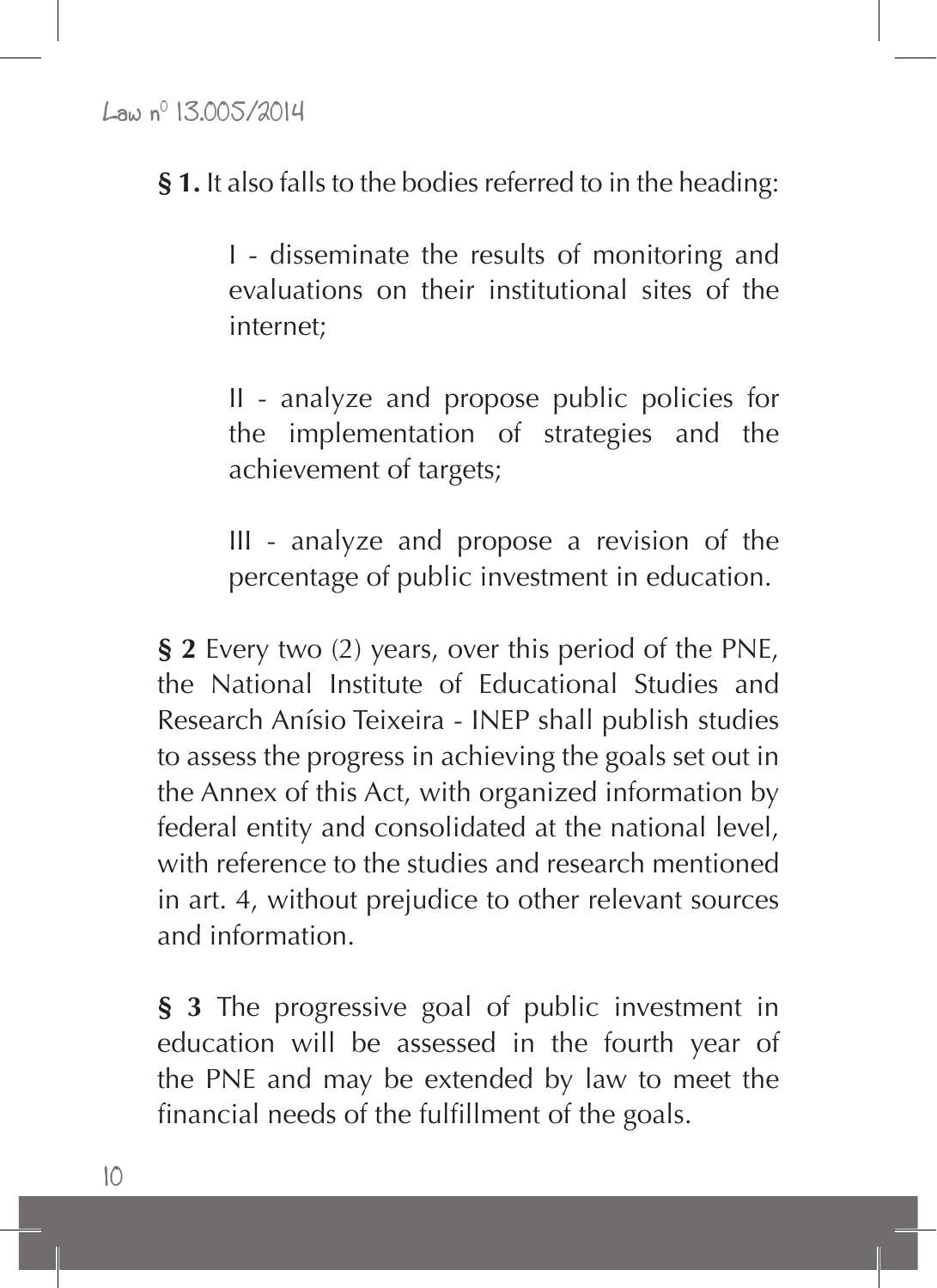**§ 4** The public investment in education referred to section VI of art. 214 of the Federal Constitution and the goal of Annex 20 of this Act includes the funds invested in art. 212 of the Federal Constitution and art. 60 of the Act of Transitory Constitutional Provisions and the funds invested in the expansion of vocational education programs and higher education, including in the form of incentives and tax exemption, the scholarships granted in Brazil and abroad, subsidies granted in funding programs student and the funding of day care centers, preschools and special education in art. 213 of the Constitution.

**§ 5** Shall be allocated to the maintenance and development of education, in addition to the resources linked pursuant to art. 212 of the Federal Constitution, in addition to other remedies provided in law, the share of profit sharing or financial compensation for the exploitation of oil and natural gas in the form of specific legislation, in order to ensure the goal of compliance under clause VI of art. 214 of the Constitution

**Art. 6** The Union shall promote the realization of at least two (2) national education conferences by the end of the decade, preceded by the district conference, city and state, articulated and coordinated by the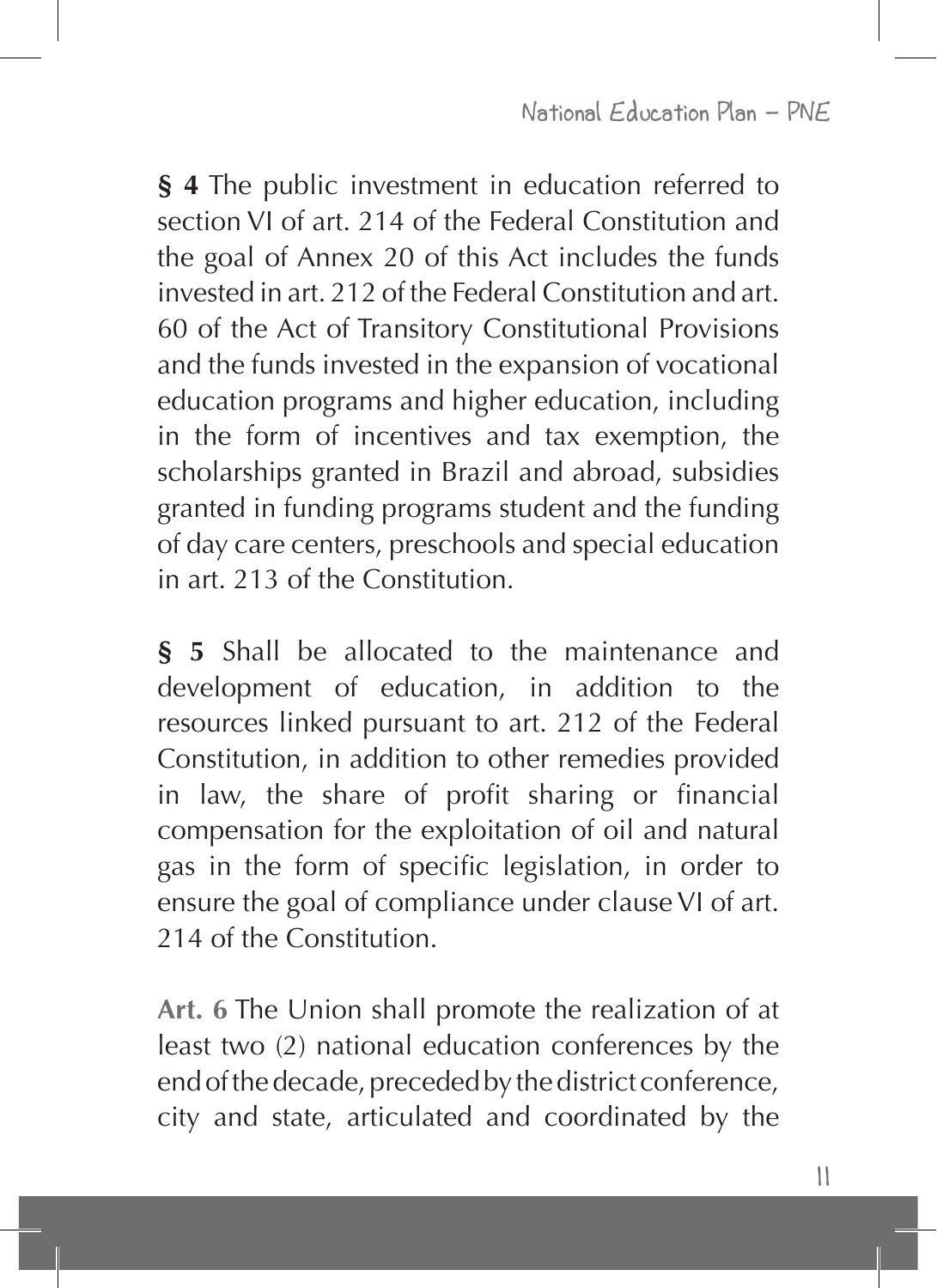National Forum on Education, established by this Law, under the Ministry of Education.

**§ 1** The National Education Forum, besides the allocation referred to in the heading shall:

> I - monitor the implementation of the PEN and the fulfillment of its goals;

> II - promote the articulation of national education conferences with regional, state and municipal conferences that preceded it.

**§ 2** The national education conferences shall be hold with an interval of up to four (4) years between them, in order to evaluate the implementation of this PNE and support the development of national education plan for the next decade.

**Art. 7** The Union, the states, the Federal District and the municipalities shall act in collaboration system, aiming to reach the goals and implementation of strategies object of this Plan.

**§ 1** It shall be up to federal, state, municipal and Federal District the adoption of governmental measures required to achieve the goals set forth in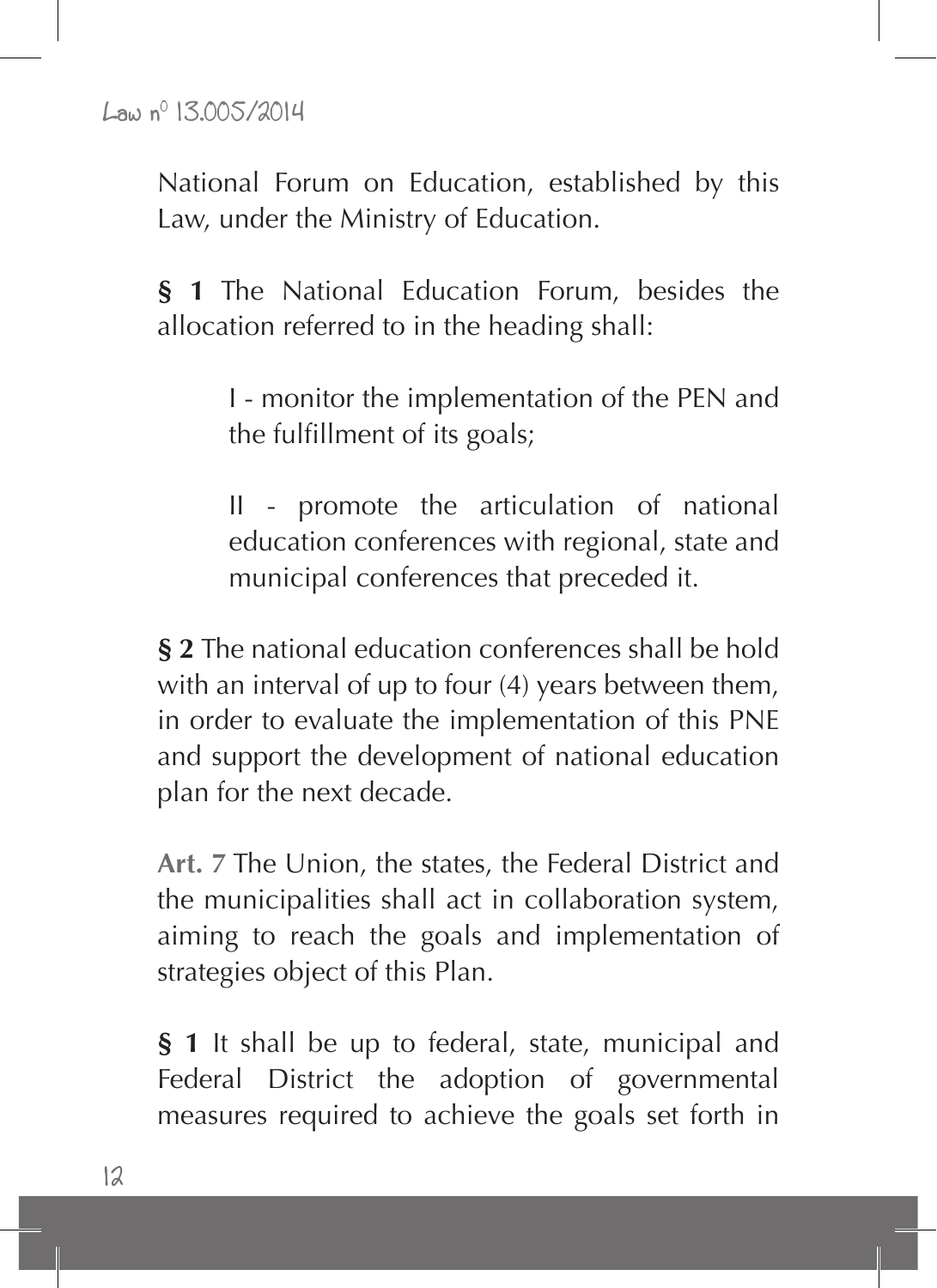National Education Plan - PNE

the PNE.

**§ 2** The strategies set out in the Annex of this Act do not eliminate the adoption of additional measures locally or legal instruments that formalize cooperation between federal entities and may be supplemented by national and local coordination and mutual cooperation mechanisms.

**§ 3** The educational systems of the Sates, the Federal District and the municipalities shall create mechanisms for local monitoring of the achievement of the goals of this PNE and the plans provided for in art. 8.

§ 4 There will be specific collaborative arrangements for the implementation of education modalities that need to consider ethno-educational territories and the use of strategies that take into account the identities and socio-cultural and linguistic specificities of each community involved, ensured consultation and informed this community.

**§ 5** A permanent instance of negotiation and cooperation shall be created between the Union, the states, the Federal District and the municipalities.

**§ 6** The strengthening of cooperation arrangements between states and their municipalities include the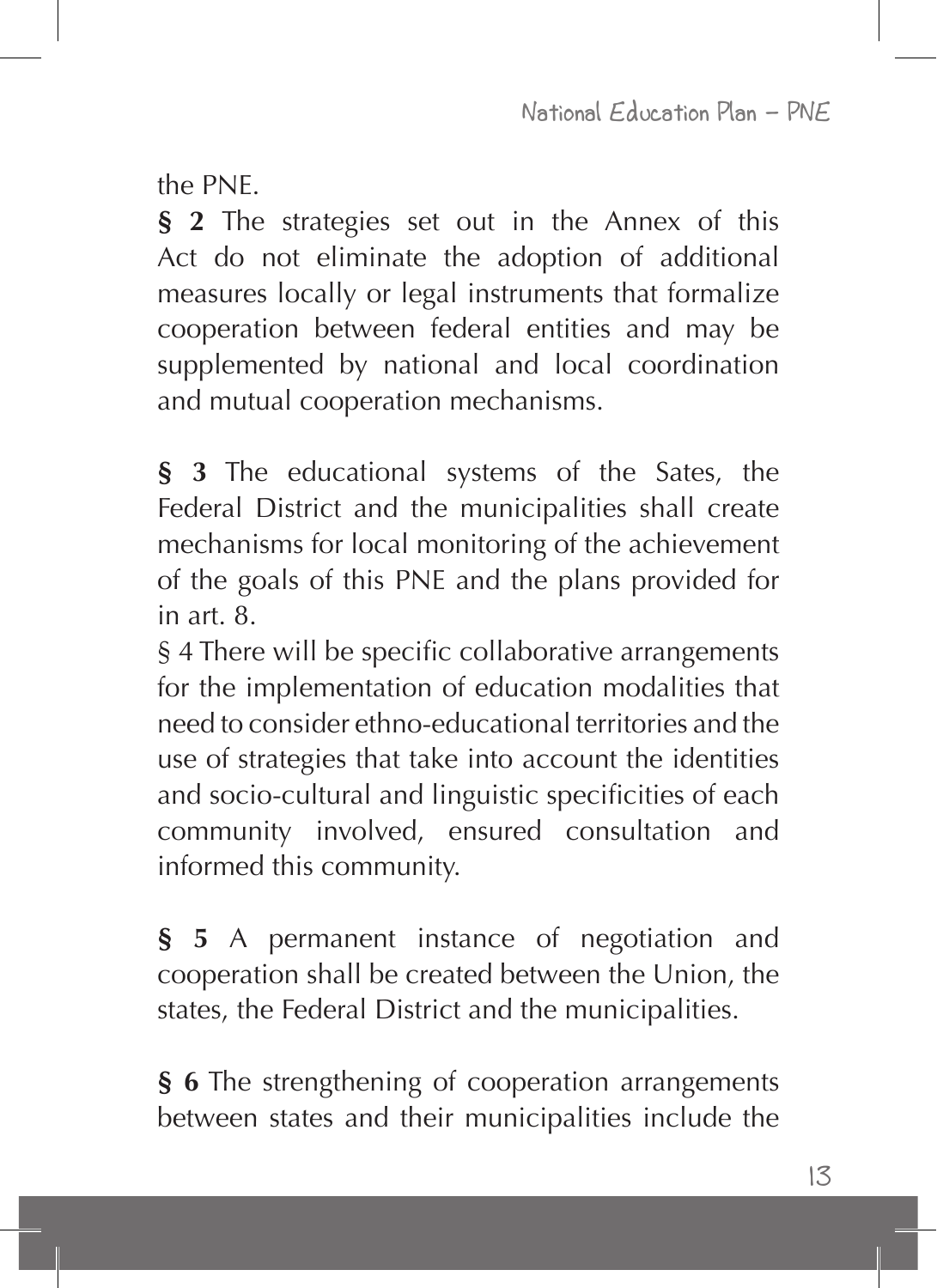establishment of permanent bodies for negotiation, cooperation and agreement in each state.

**§ 7** The strengthening of cooperation arrangements between the municipalities shall take place, including through the adoption of educational development arrangements.

**Art. 8** The States, the Federal District and the municipalities shall develop their corresponding education plans, or adjust the plans already approved into law in line with the guidelines, goals and strategies set out in this PNE within one (1) year from the publication of this Law.

**§ 1** The federal agencies establish in their education plans strategies:

> I - ensure the coordination of educational policies with other social policies, particularly cultural;

> II - consider the specific needs of the populations of the field and of indigenous and "quilombola" communities, ensured educational equity and cultural diversity;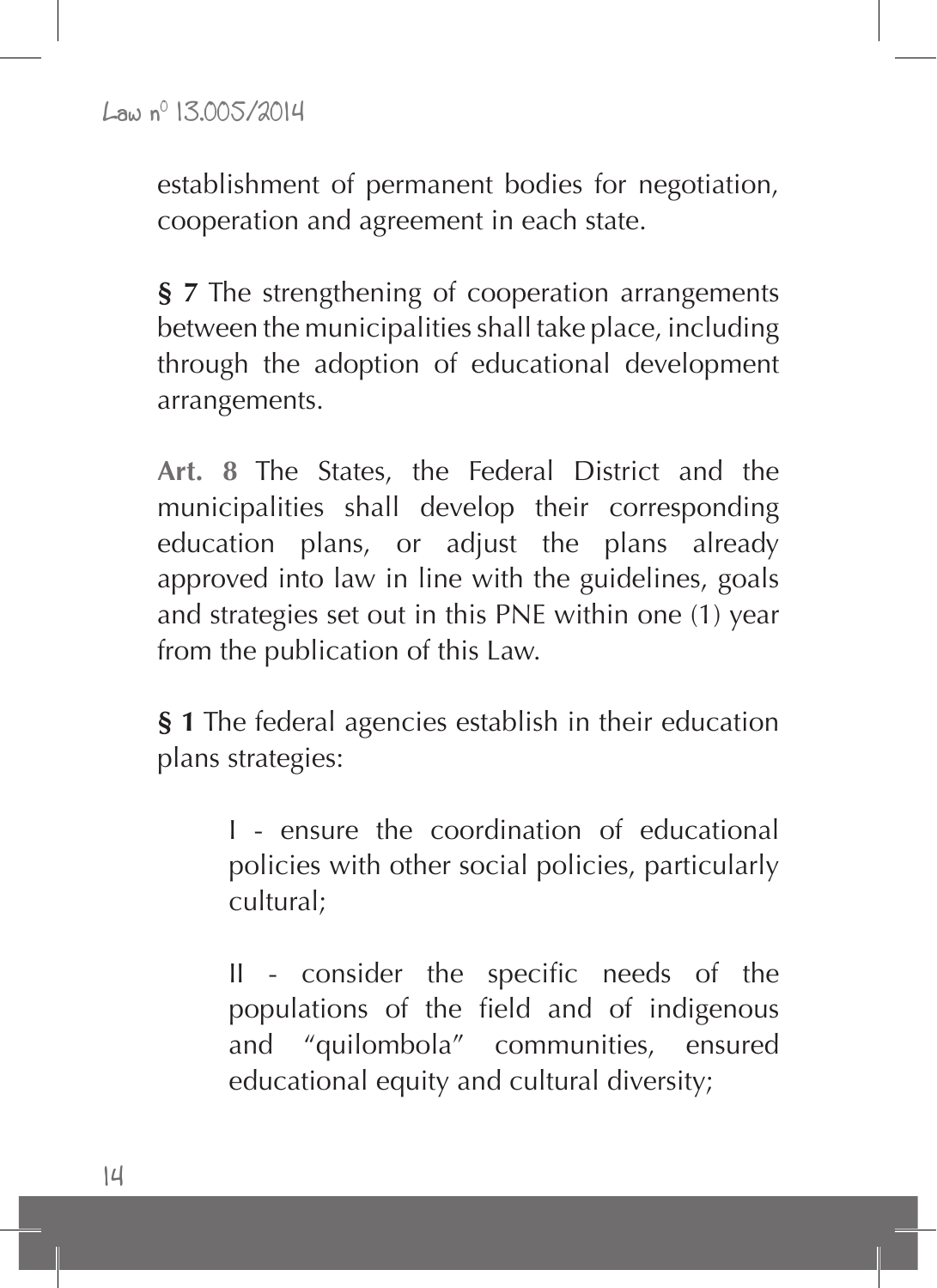III - guarantee the fulfillment of specific requirements in special education, ensuring the inclusive education system at all levels, stages and modalities;

IV - promote the inter-federation articulation in the implementation of educational policies.

**§ 2** The drafting processes and adequacy of the United educational plans, the Federal District and the municipalities, mentioned in this article, will be conducted with broad participation of representatives of the education community and civil society.

**Art. 9** The States, the Federal District and the municipalities should take specific laws for their education systems, disciplining the democratic management of public education in their respective spheres of activity, within two (2) years from the publication of this Law, adapting, when appropriate, local legislation has already been adopted for this purpose.

**Art. 10**. The multi-year plan, the budget guidelines and the annual budgets of the Union, the States, the Federal District and the municipalities will be formulated so as to ensure the assignment of budget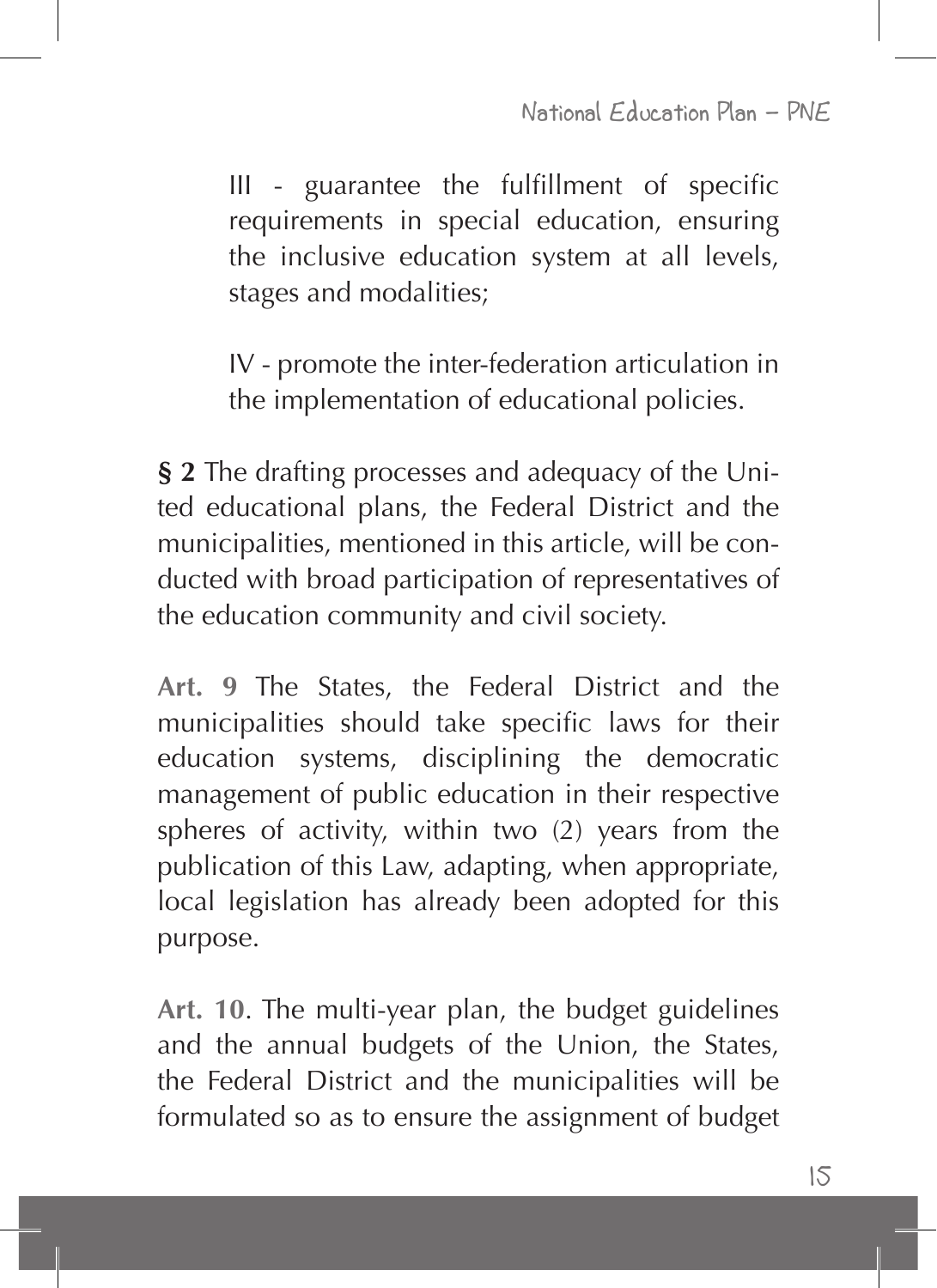allocations consistent with the guidelines, goals and strategies of this PNE and their education plans, in order to facilitate its full implementation.

**Art. 11**. The National System of Basic Education Evaluation, coordinated by the Union, in collaboration with the states, the Federal District and the municipalities, will be a source of information for assessing the quality of basic education and the orientation of public policies that level of education.

**§ 1** The evaluation system referred to in the caput will produce, at least every two (2) years:

> I - school performance indicators, regarding the performance of the students determined in national assessment tests, accounting for at least eighty percent (80%) of the students of each school year periodically evaluated in each school, and the relevant data collected by the school census of basic education;

> II - institutional assessment indicators relating to features like the profile of the student body and the body of the) education professionals, the relationship between size of the faculty, the staff and the student body, the infrastructure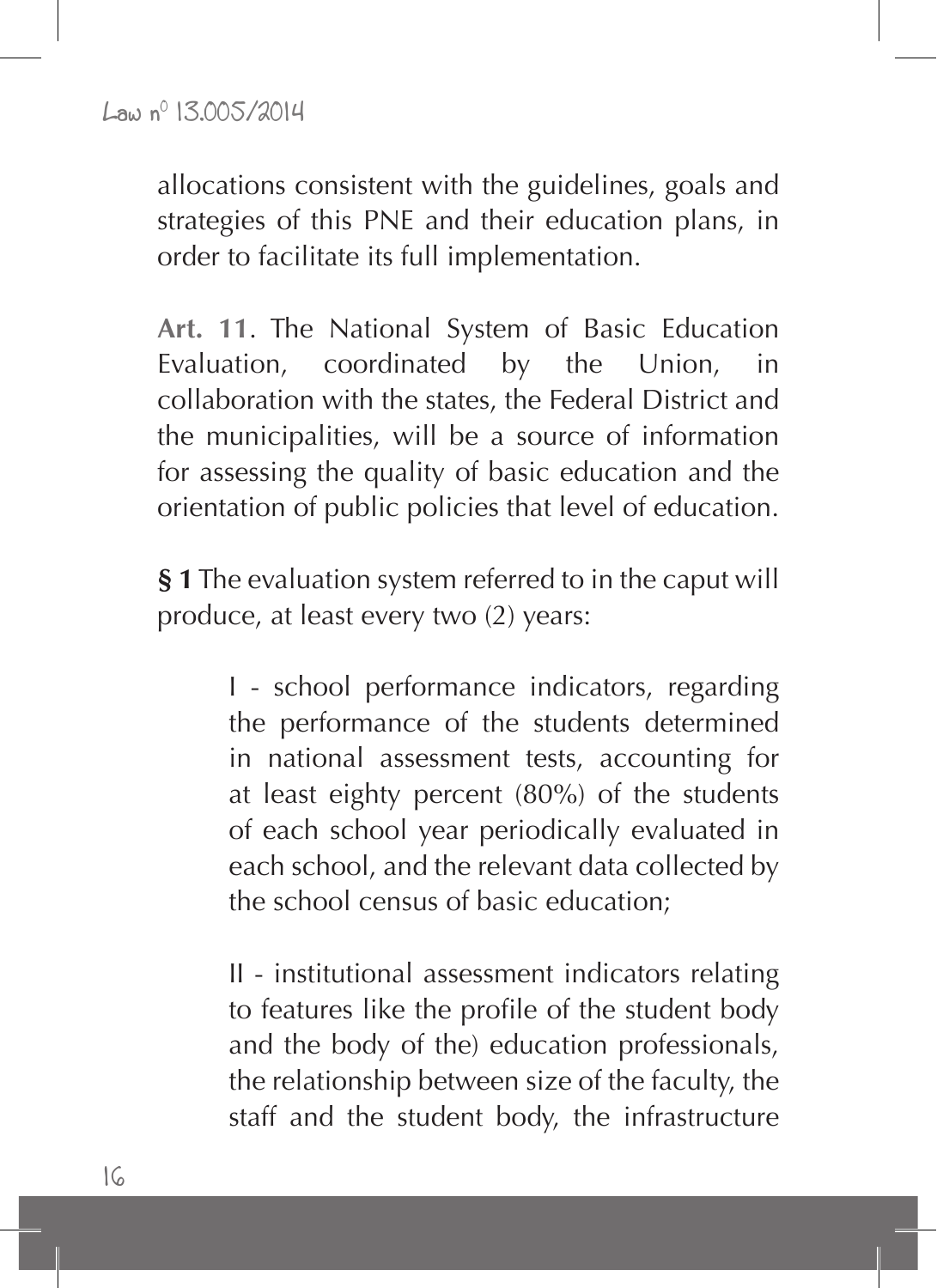of schools, teaching resources available and methods of administration, among other relevant.

**§ 2** The elaboration and dissemination of indices for quality assessment, as the Education Development Index Basic - IDEB, which add the indicators mentioned in item I of § 1 do not eliminate the requirement for disclosure, separately, each of them.

**§ 3** The indicators mentioned in § 1 will be estimated by stage, educational institutions, school system, the Federation unity and national aggregate level, it is widely disseminated, except for the publication of individual results and indicators per class, which is permitted solely for the of its establishment and for its network management agency community.

**§ 4** Inep shall be responsible for the preparation and calculation of Ideb and indicators referred to in § 1.

**§ 5** The performance evaluation of the students in examinations, referred to in item I of § 1, may be directly held by the government or through a cooperation agreement, the States and the Federal District, in their education systems and their municipalities, should maintain their own systems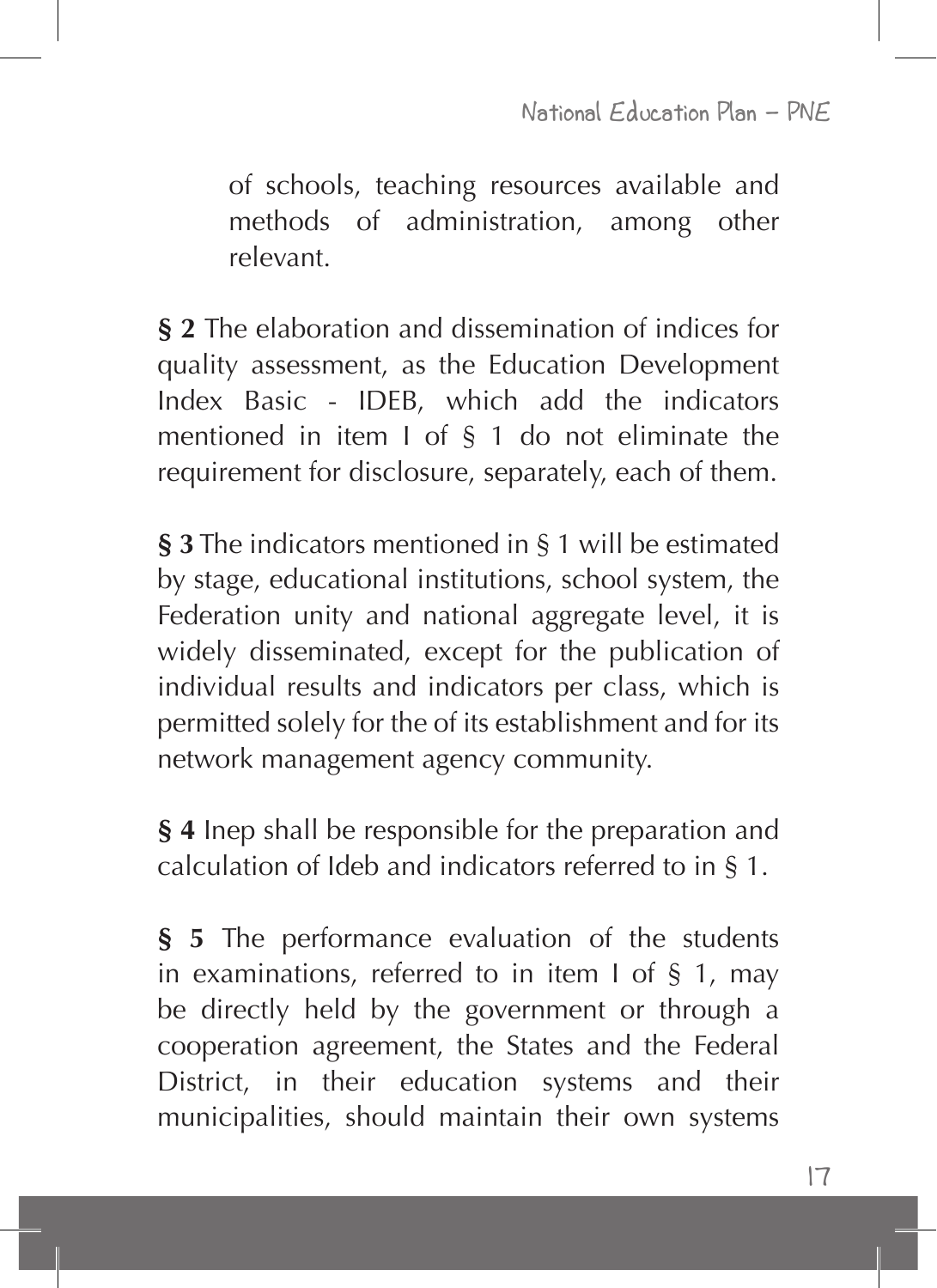of evaluation of school performance, ensured the methodological compatibility between these systems and national, especially with regard to proficiency scales and the timetable for implementation.

**Art. 12**. By the end of the first half of the ninth year of this PEN, the executive branch will submit to Congress, subject to the prerogatives of this Power, the bill regarding the National Education Plan into effect in the subsequent period, include diagnosis, guidelines, goals and strategies for the next decade.

**Art. 13**. The public power shall establish, in specific law, counted two (2) years from publication of this Law, the National Education System, responsible for the coordination between the education systems in collaboration scheme for realization of the guidelines, goals and strategies of the National Education Plan.

**Art. 14.** This Law shall become effective on the date of its publication.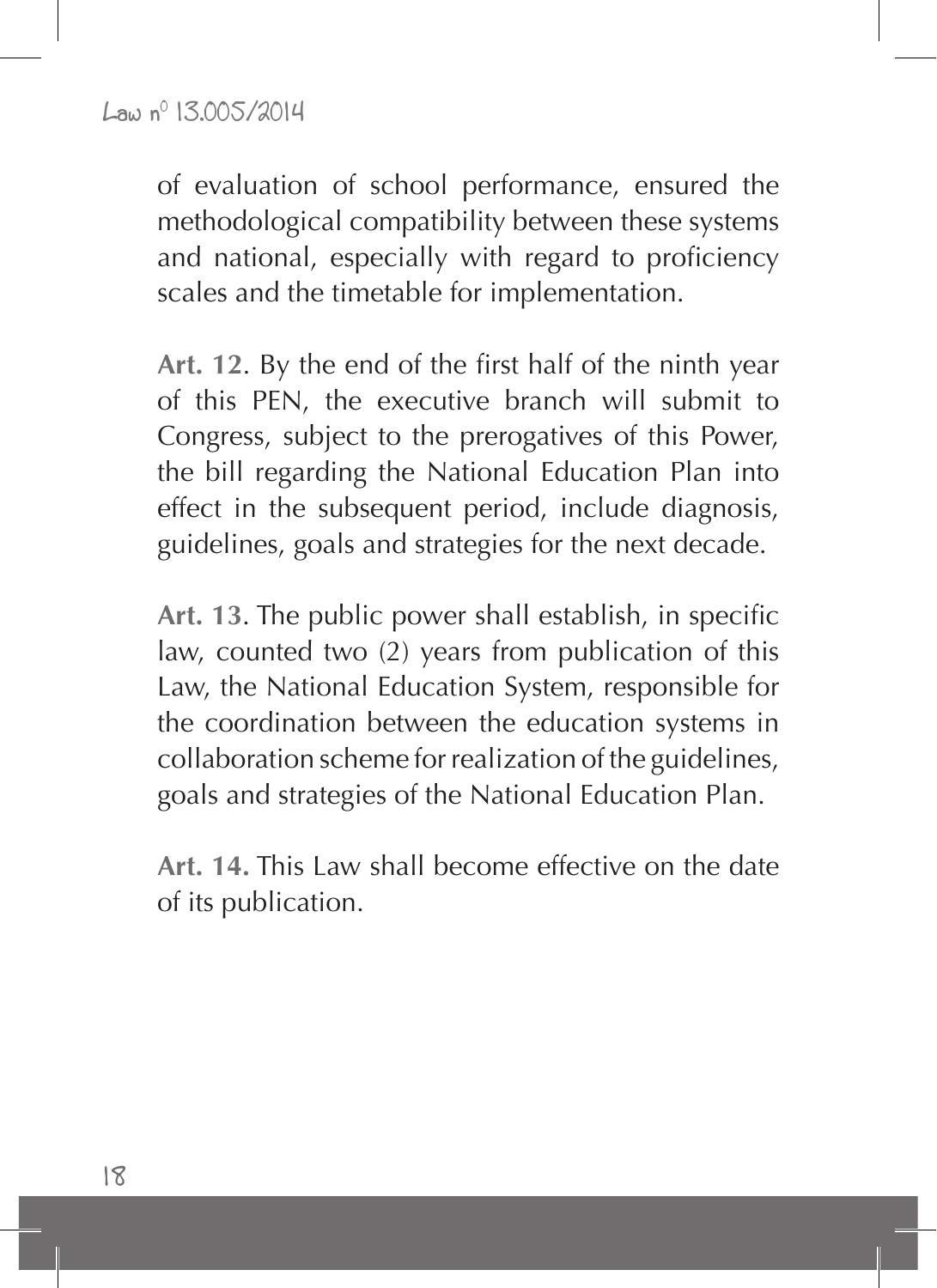Brasília, June 25, 2014; 193rd of the Independence and 126th of the Republic.

> DILMA ROUSSEFF Guido Mantega José Henrique Paim Fernandes Miriam Belchior

This text does not replace the one published on DOU of 06.26.2014- Extraordinary Edition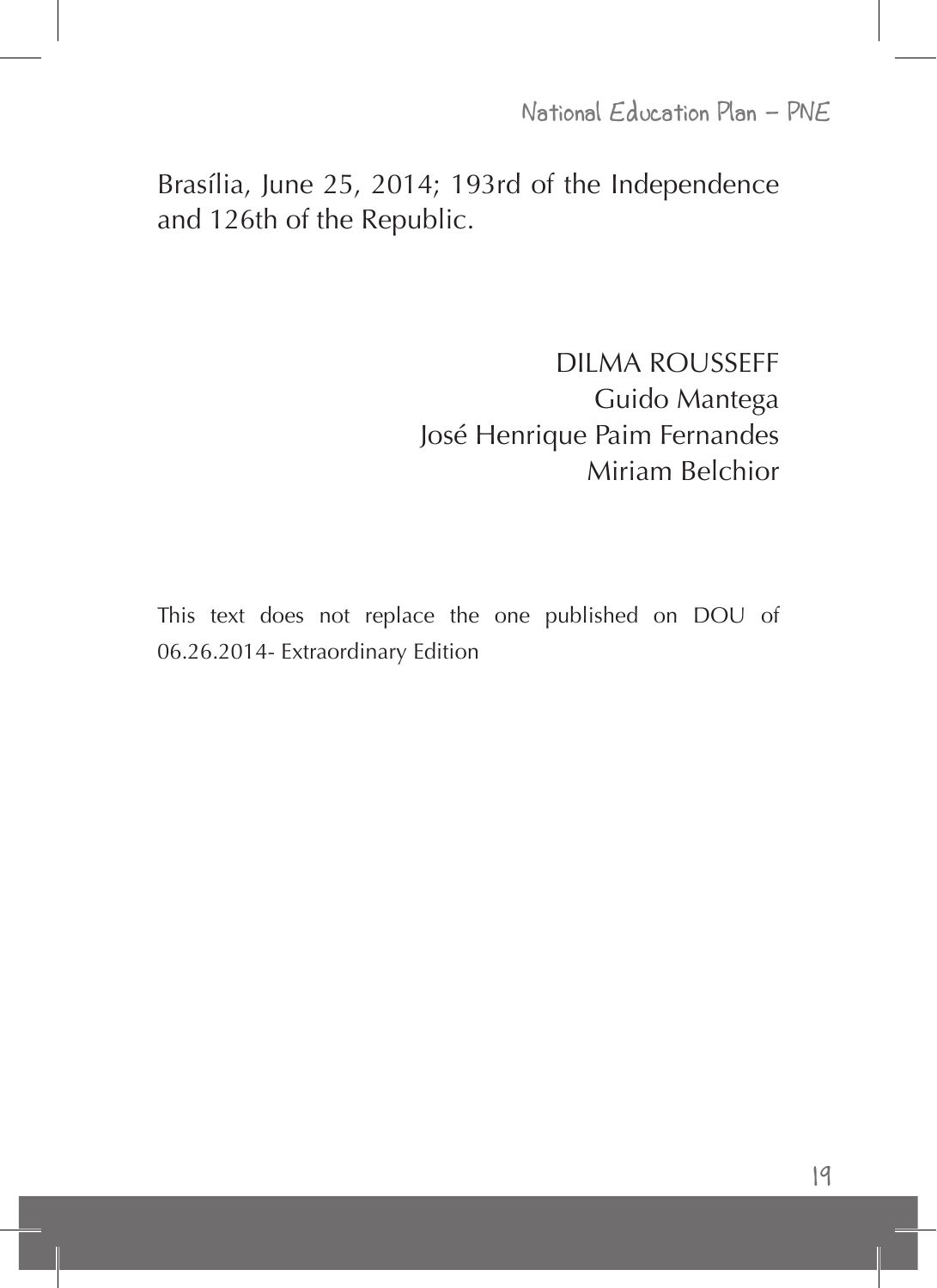### Attachment

Goals and strategies

**Goal 1:** universalize by 2016, early childhood education in preschool for children of four (4) to five (5) years old and expand the supply of early childhood education in kindergartens to meet at least 50% (fifty percent) of children up to three (3) years until the end of the term of this PNE.

**Strategies**:

1.1) define, in collaboration arrangements between the Union, the states, the Federal District and the municipalities, expansion targets of their public networks of child education according to national quality standard, considering the local peculiarities;

1.2) ensure that at the end of the term of this PNE, the difference between the attendance rates to early childhood education of children up to three (3) years originated from the fifth of family income per capita higher than the fifth of family income per capita lower shall be no less than ten per cent (10%);

1.3) perform periodically in collaboration

 $20$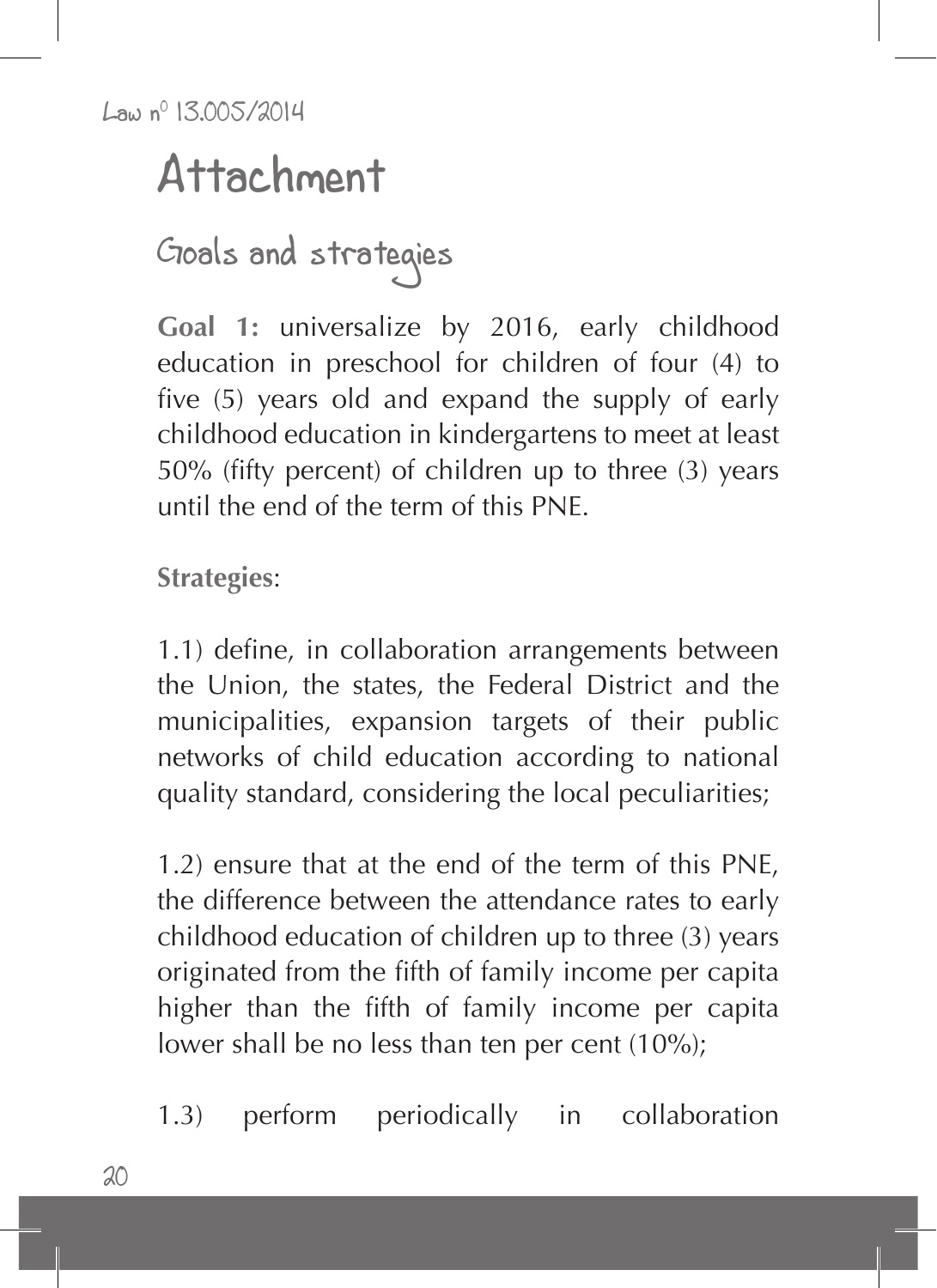arrangements, surveying demand for child care for the population of three (3) years as a way to plan the supply and check the demand manifested care;

1.4) establish, in the first year of the PNE, standards, procedures and deadlines for defining public consultation mechanisms demand from families for day care;

1.5) maintain and expand, in collaboration arrangements and compliance with the accessibility standards, national construction program and restructuring schools, as well as purchase of equipment, aimed at expanding and improving the physical network of public preschools;

1.6) implement until the second year of this PNE , evaluation of early childhood education, to be held every two (2) years based on national quality standards in order to assess the physical infrastructure, staff, the conditions of management, teaching resources, the situation of accessibility, among other relevant indicators;

1.7) articulate the offer of free enrollment in certified nurseries as charities of social assistance in education with the expansion of supply in the public school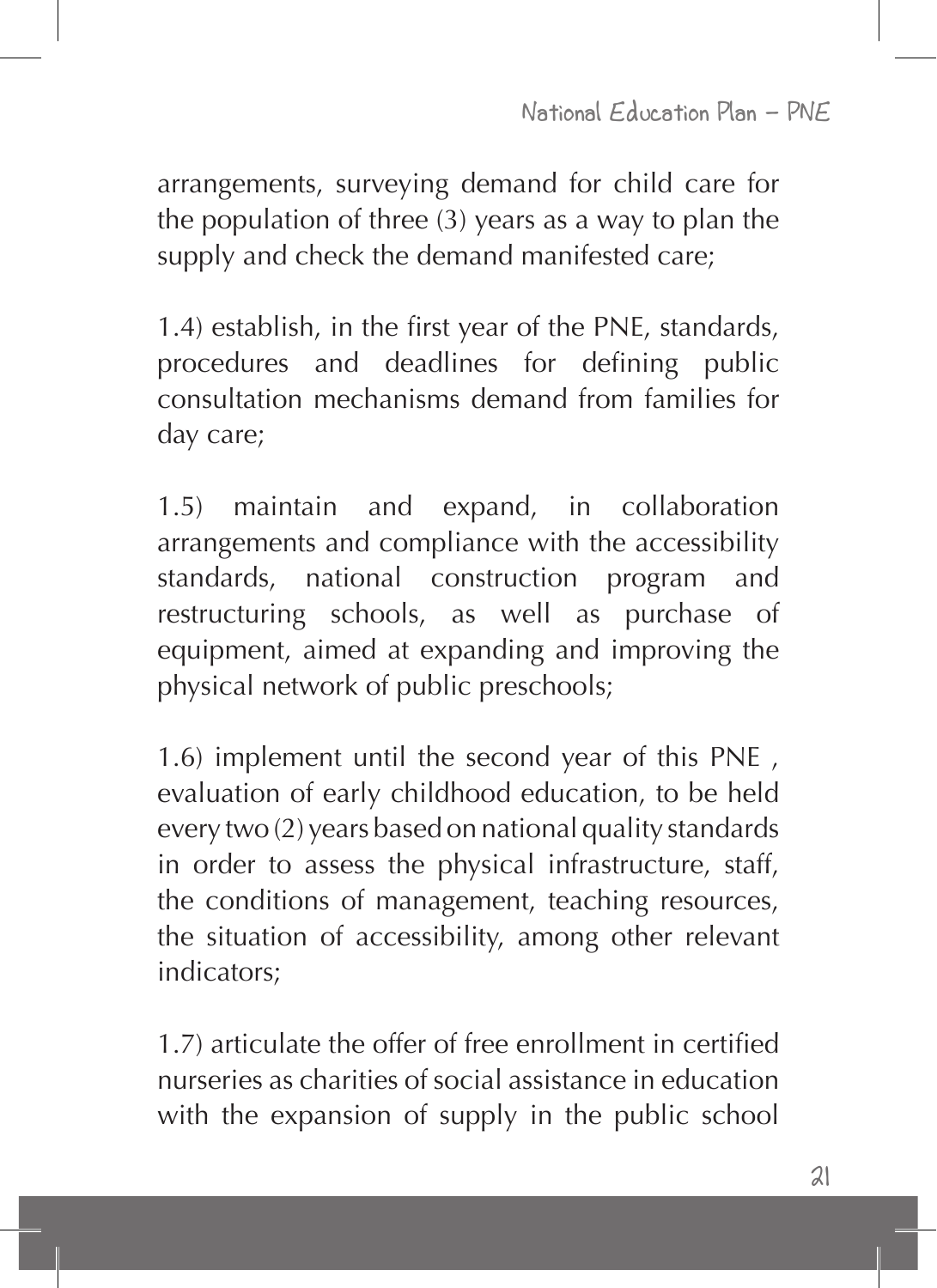system;

1.8) promote the initial and ongoing training of (the) early childhood professionals, ensuring progressively care by professionals with higher education;

1.9) encourage the articulation between graduate education, research centers and training courses for education professionals, to ensure the development of curricula and educational proposals that address the research advances related to the teachinglearning process and educational theories in serving the population of zero (0) to five (5) years;

1.10) foster the care to countryside populations and of indigenous and "quilombola" communities in early childhood education in their communities, through the resizing of the territorial distribution of supply, limiting the nucleation of schools and the displacement of children in order to meet the specific needs of these communities, secured prior and informed consultation;

1.11) prioritize access to early childhood education and encourage provision of specialized educational services complement and supplement to (the) students (as) with disabilities, pervasive developmental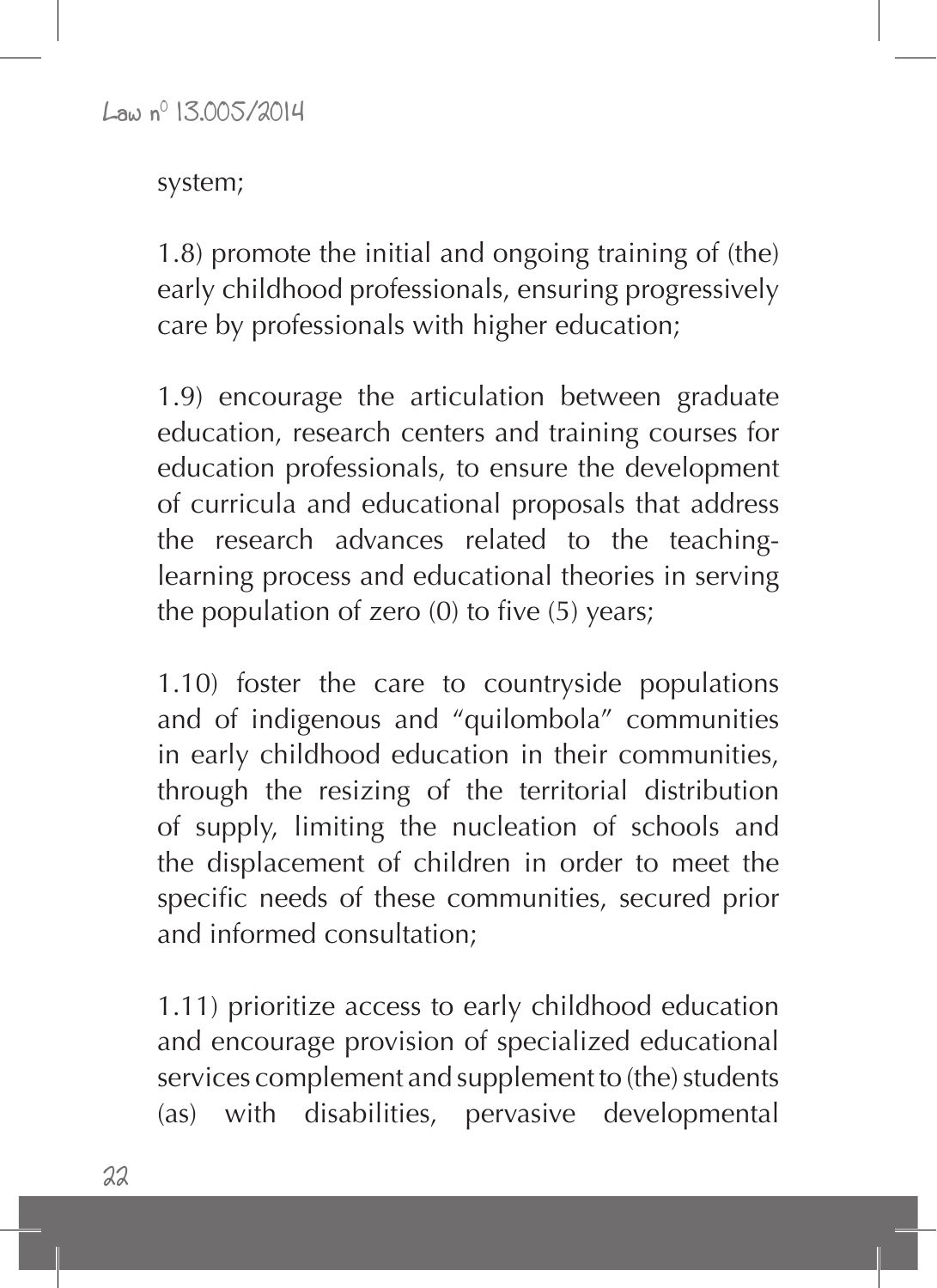disorders and high ability or giftedness, ensuring bilingual education for deaf children and the transversal special education at this stage of basic education;

1.12) implement, complementarily, orientation programs and support for families through the articulation of the areas of education, health and social care, focusing on the integral development of children up to three (3) years of age;

1.13) preserve the specific features of early childhood education in the organization of school networks, ensuring the child's care from 0 (zero) to five (5) years in establishments that meet national quality standards, and coordination with the next school stage, in order the inflow of (a) student (a) six (6) years old in elementary school;

1.14) strengthen the monitoring and the monitoring of access and permanence of children in early childhood education, particularly the beneficiaries of income transfer programs, in collaboration with families and the public bodies of social assistance, health, and child protection;

1.15) promote active search for children in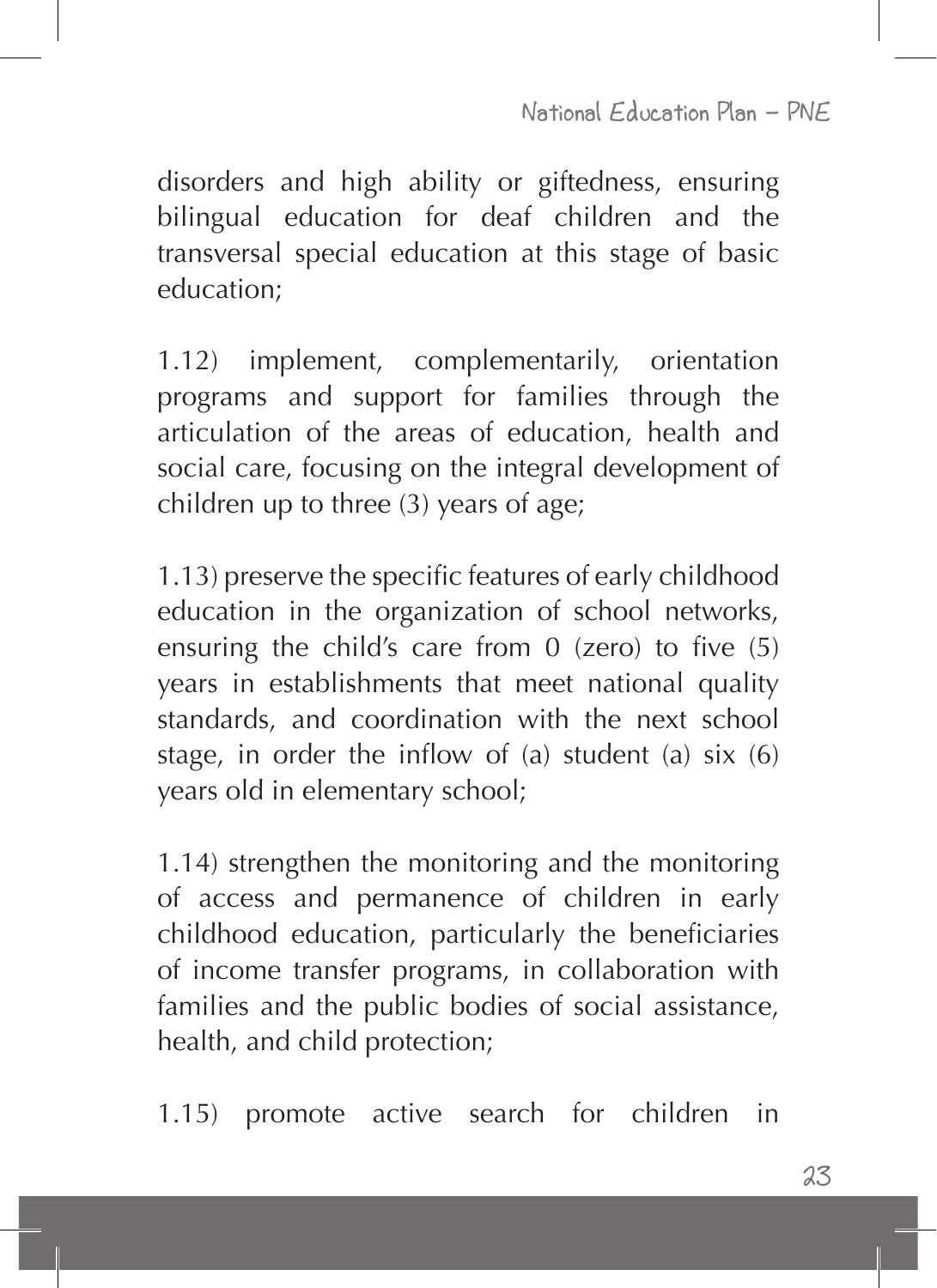corresponding age child education, in partnership with public institutions of social welfare, health and child protection, preserving the right to family option with regard to children up to three (3) years;

1.16) the Federal District and the municipalities, in collaboration with the Union and the States, carry out and publish every year, the demand survey manifested by early childhood education in kindergartens and pre-schools as a way to plan and verify compliance;

1.17) encourage access to early childhood education full time, for all children from 0 (zero) to five (5) years, as established in the National Curriculum Guidelines for Early Childhood Education.

**Goal 2:** universalize primary education of nine (9) years for the entire population of 6 (six) to 14 (fourteen) years and ensure that at least 95% (ninety five percent) of students complete this step at the recommended age until the last year of this PNE.

**Strategies:**

2.1) the Ministry of Education, in coordination and cooperation with the states, the Federal District and the municipalities, should, by the end of the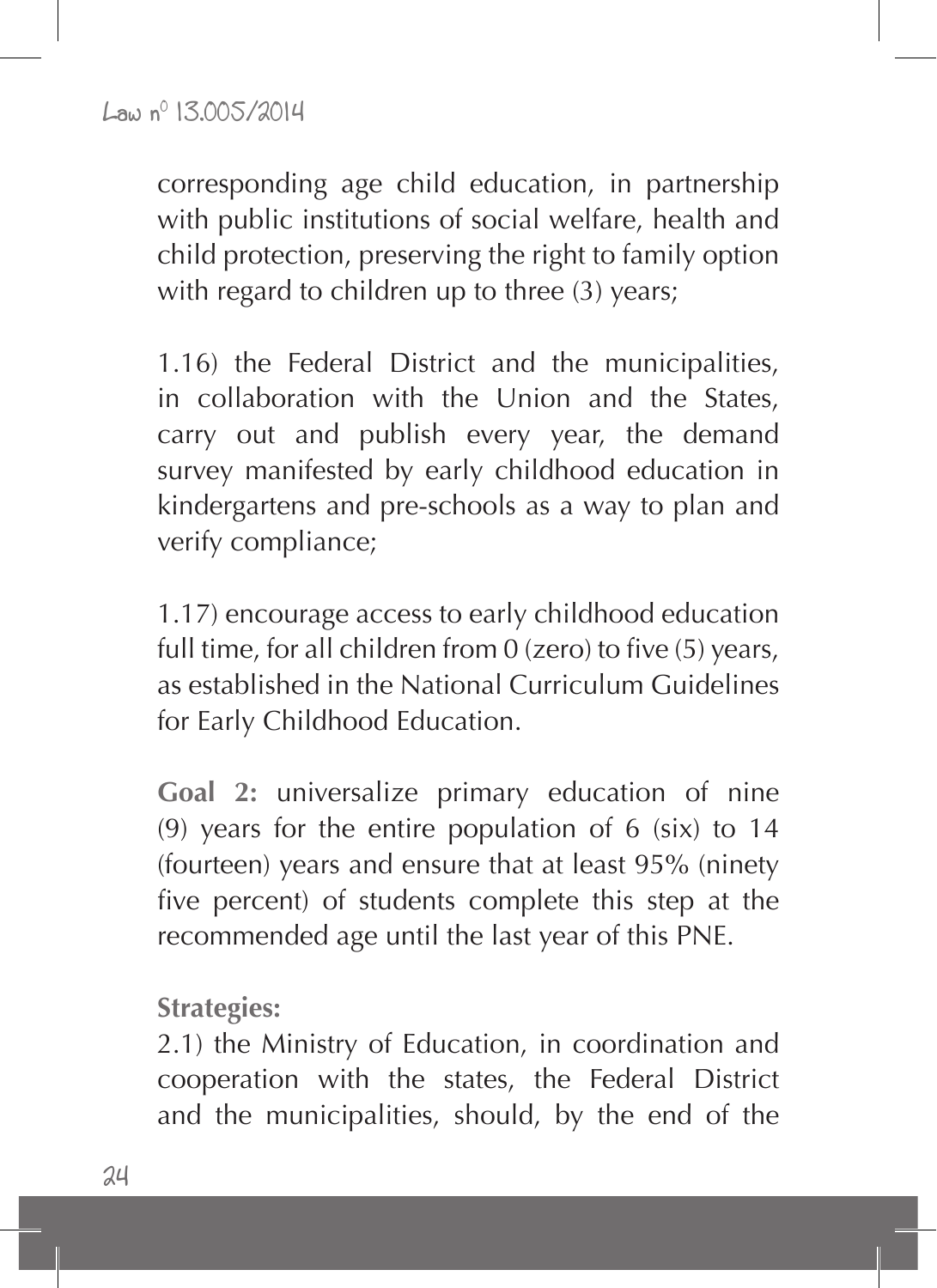National Education Plan - PNE

2nd (second) year of this PNE , prepare and submit to the National Council of Education, preceded by consultation National Public proposed rights and learning objectives and development for (the) students (as) elementary school;

2.2) agreeing among Federal, State, Federal District and Municipalities, under the permanent instance in § 5 of art. 7 of this Act, the implementation of the rights and learning objectives and development that will shape the curriculum common national base of primary education;

2.3) create mechanisms for individualized monitoring of (the) students (as) elementary school;

2.4) strengthen monitoring and monitoring of access, permanence and academic success of beneficiaries of income transfer programs as well as situations of discrimination, prejudice and violence at school, aimed at establishing appropriate conditions for the academic success of (as) students (as), in collaboration with families and public agencies of social welfare, health and protection of childhood, adolescence and youth;

2.5) promote the active search for children and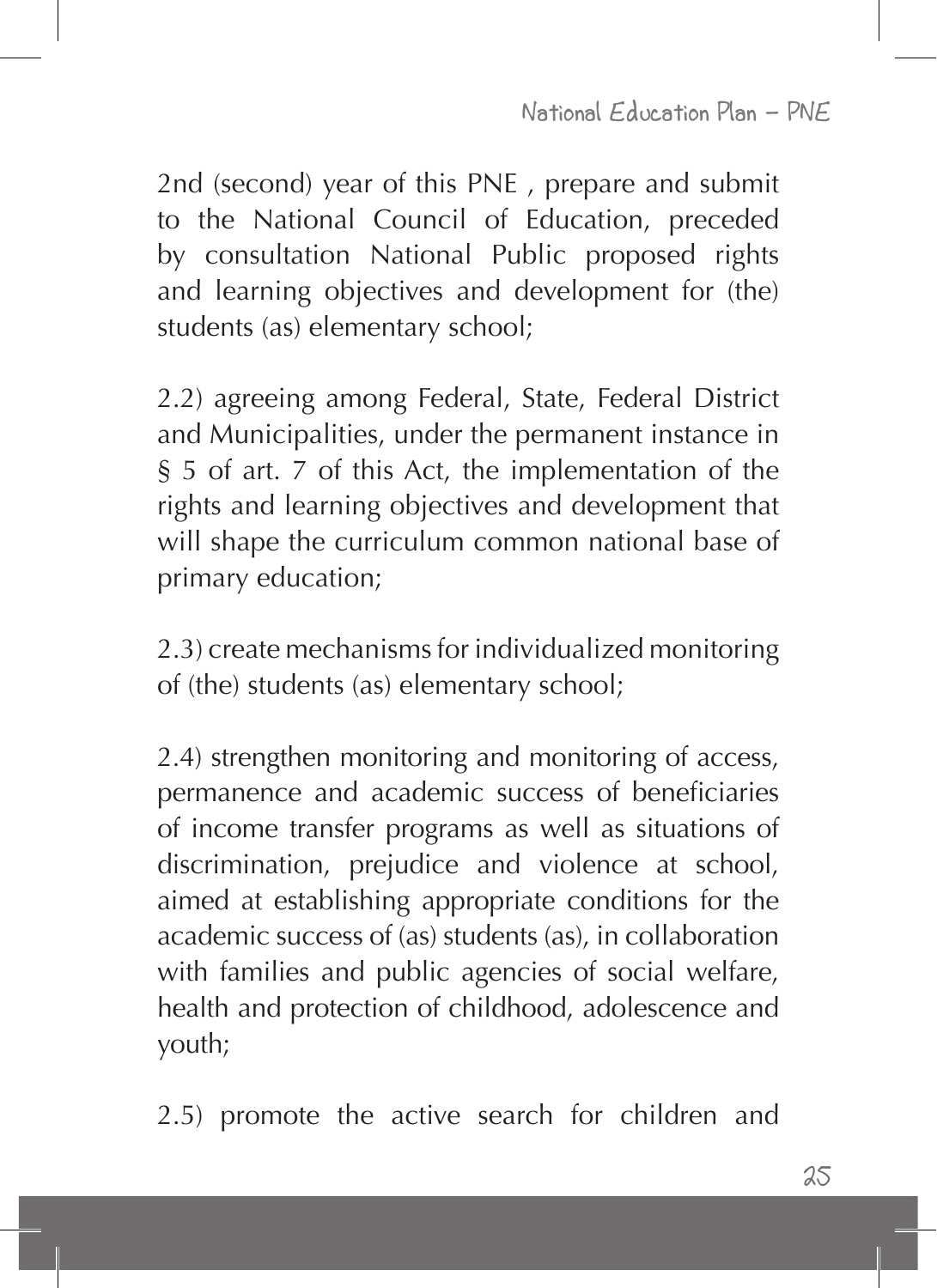adolescents out of school, in partnership with public institutions of social welfare, health and protection of childhood, adolescence and youth;

2.6) develop educational technologies that combine, in an articulated way, the organization of time and educational activities between the school and the community environment, considering the specifics of special education, school field and indigenous and quilombo communities;

2.7) discipline within the school systems, the flexible organization of educational work, including adapting the school calendar in accordance with local realities, cultural identity and climatic conditions of the region;

2.8) promote the relationship between schools and cultural institutions and movements in order to ensure regular supply of cultural activities for the free enjoyment of (the) students (as) in and out of school spaces, while ensuring that schools become centers cultural creation and dissemination;

2.9) encourage the participation of parents or guardians in monitoring the school activities of the children through the strengthening of relations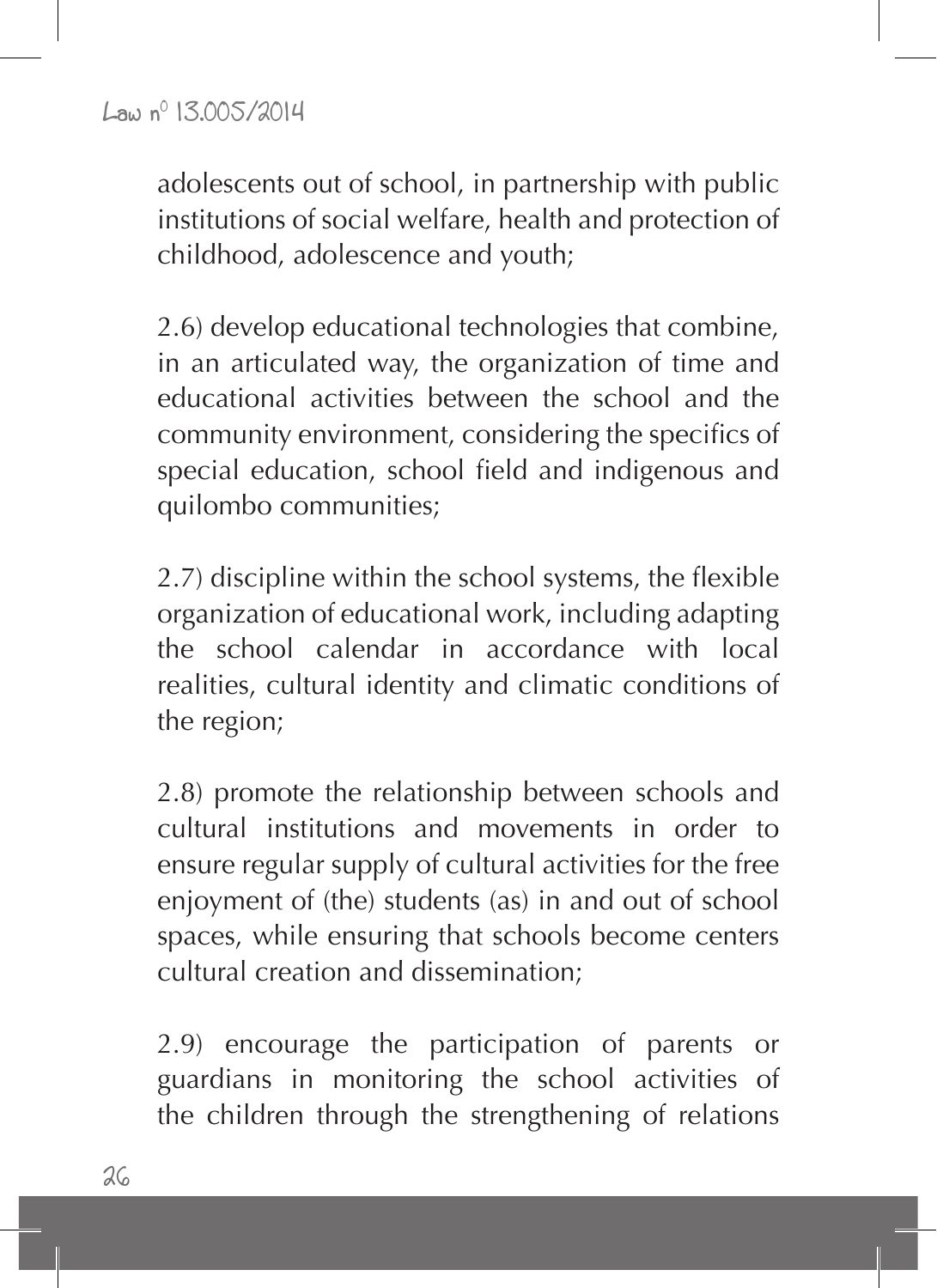between schools and families;

2.10) stimulate the provision of basic education, especially in the early years, for rural populations, indigenous and Maroons, in their own communities;

2.11) develop alternative forms of provision of basic education, guaranteed quality, to meet the sons and daughters of professionals who are dedicated to itinerant character activities;

2.12) offer extracurricular activities incentive to (the) students and encouraging skills, including through exhibitions and national competitions;

2.13) promote development activities and encouraging sports skills in schools, linked to a dissemination plan, educational sports and national sports development.

**Goal 3:** universal by 2016, the school attendance for the entire population of fifteen (15) to seventeen (17) years and raise, by the end of this PNE duration of the net rate of enrollment in secondary education to 85% (eighty-five percent).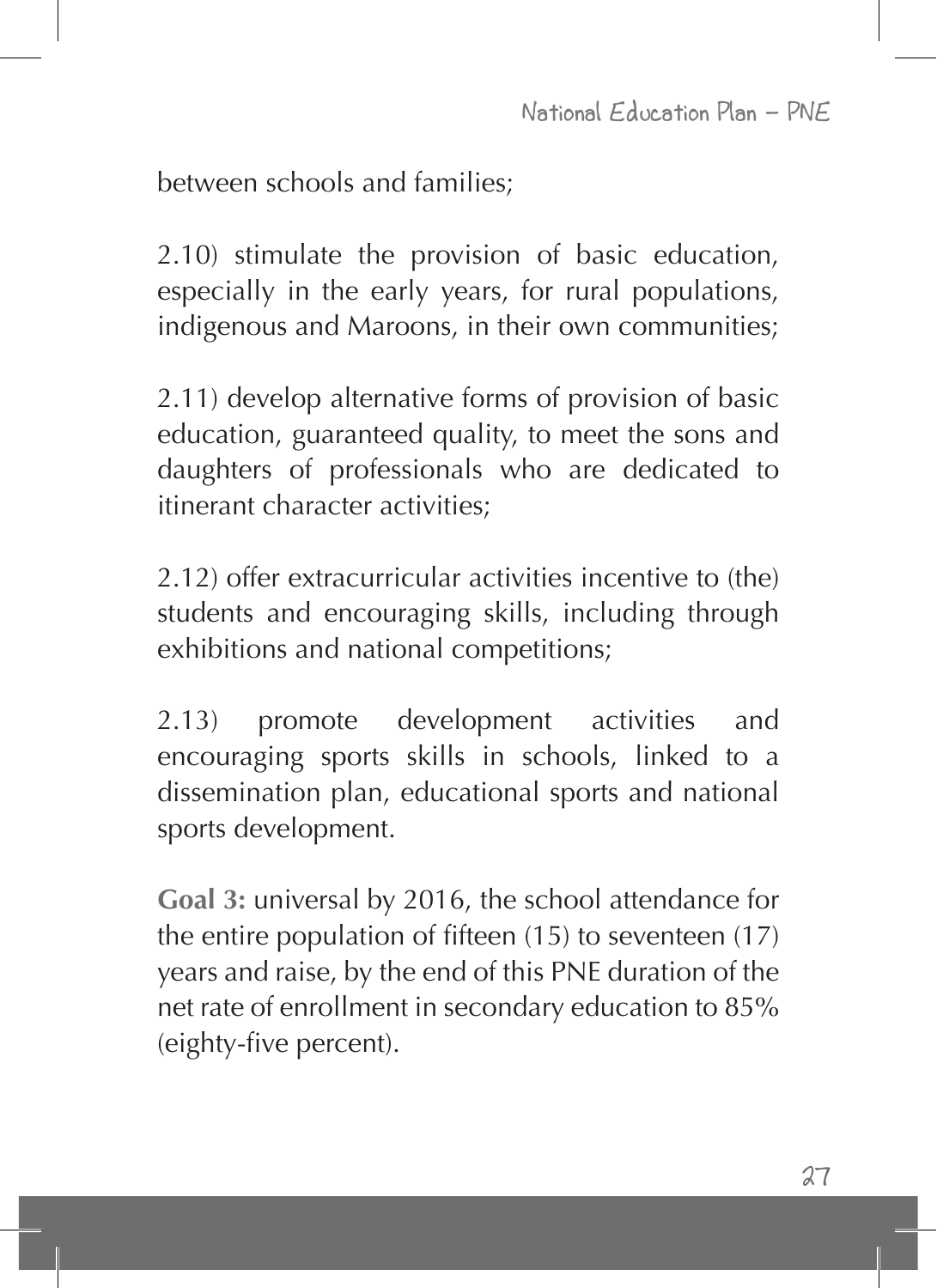#### **Strategies:**

3.1) institutionalize national renovation program of high school, in order to encourage interdisciplinary approaches to teaching practices structured by the relationship between theory and practice, through school curricula to organize, flexible and diverse way, compulsory elective contents and articulated in dimensions as science, work, languages, technology, culture and sports, ensuring the acquisition of equipment and laboratories, production of specific teaching material, continuing education of teachers and coordination with academic, sports and cultural institutions;

3.2) the Ministry of Education, in coordination and collaboration with federal entities and heard the national society through public consultation, prepare and submit to the National Education Council - CNE, until the 2nd (second) year of this PNE , rights proposal and learning and development goals for (the) students (as) high school, to be achieved in the time and organizational steps in this level of education, in order to ensure a common basic education;

3.3) agreeing among Federal, State, Federal District and Municipalities, under the permanent instance in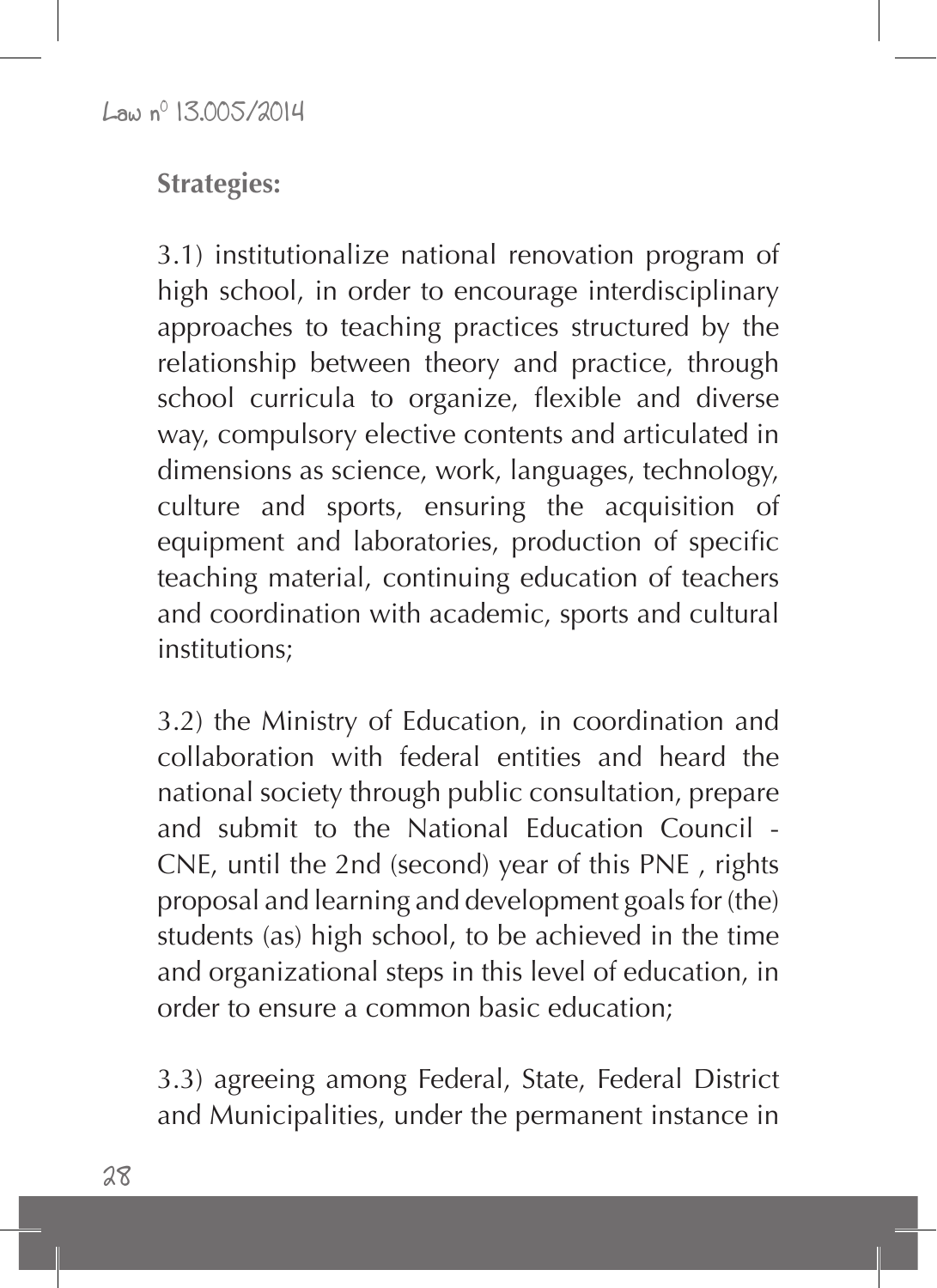§ 5 of art. 7th of this Act, the implementation of the rights and learning objectives and development that will shape the curriculum common national base of high school;

3.4) ensure the enjoyment of cultural goods and spaces on a regular basis as well as the expansion of sports, integrated into the school curriculum;

3.5) maintain and expand programs and elementary school flow corrective actions through the individualized monitoring of (a) student (a) lagged with school performance and the adoption of practices such as remedial classes in the supplementary round, recovery studies and partial progress in order to reposition it in the school cycle in a manner consistent with their age;

3.6) universalize the National Examination of Secondary Education - ENEM, based on the curricular content of high school reference matrix and statistical and psychometric techniques that allow comparability of results, linking it with the National System of Basic Education Evaluation - SAEB, and promote its use as a systemic evaluation tool to support public policies for basic education, certification evaluation, enabling assessment of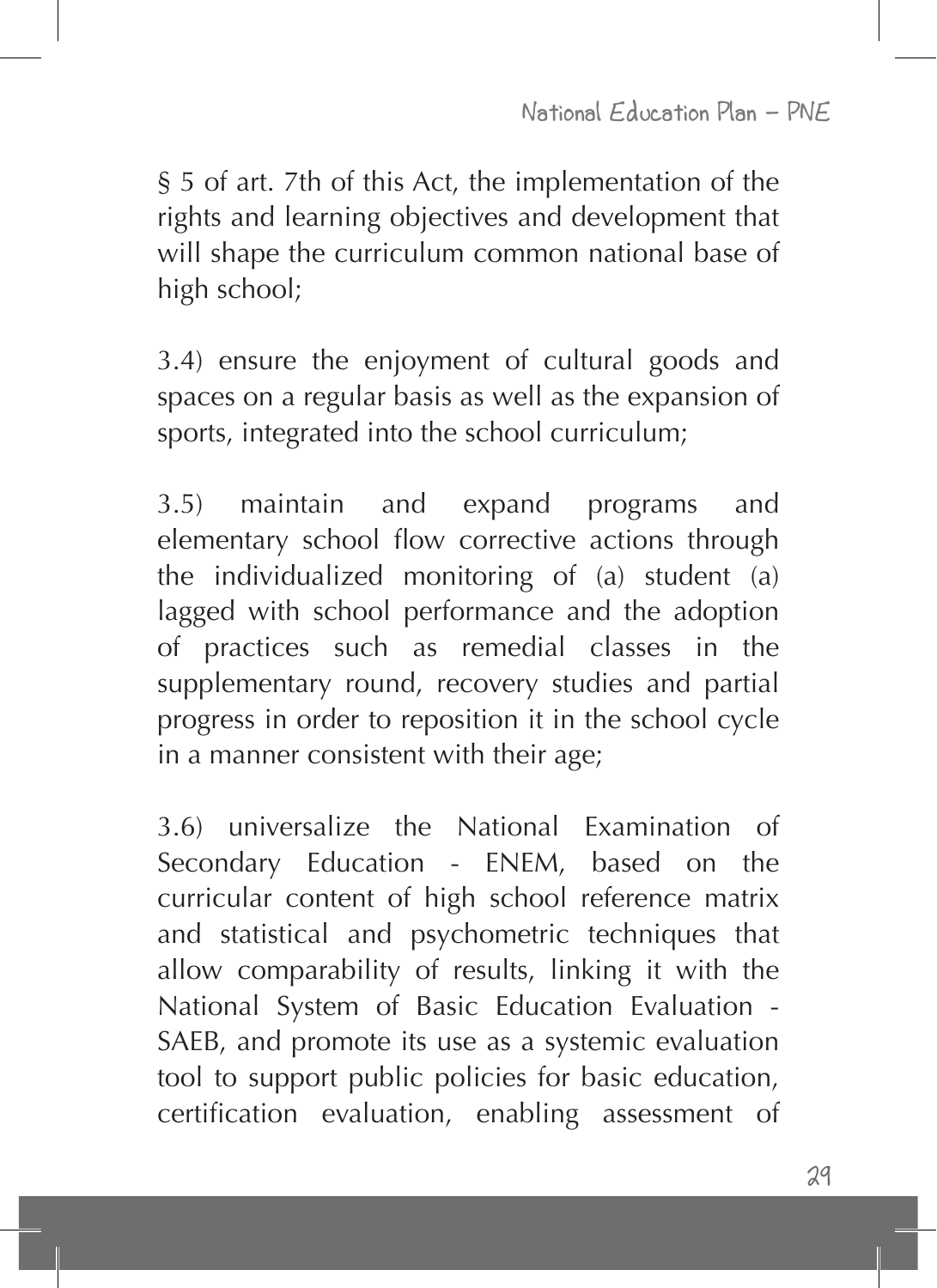knowledge and skills acquired inside and outside the school, and classificatory evaluation as a criterion for access to higher education;

3.7) encourage the expansion of free enrollment high school integrated vocational education, observing the peculiarities of the population field, indigenous and maroon communities and people with disabilities;

3.8) to structure and strengthen the monitoring and the monitoring of access and permanence of the beneficiaries and girls (as) of income transfer programs, in high school, as the frequency, the school performance and interaction with the public, as well as situations of discrimination, prejudice and violence, malpractice of labor exploitation, drug abuse, teenage pregnancy, in collaboration with families and public institutions of social welfare, health and protection of adolescence and youth;

3.9) promote the active search of the population of 15 (fifteen) to 17 (seventeen) years out of school, in conjunction with the social services, health and protection of adolescence and youth;

3.10) foster education and culture programs for the urban population and the youth camp at the age of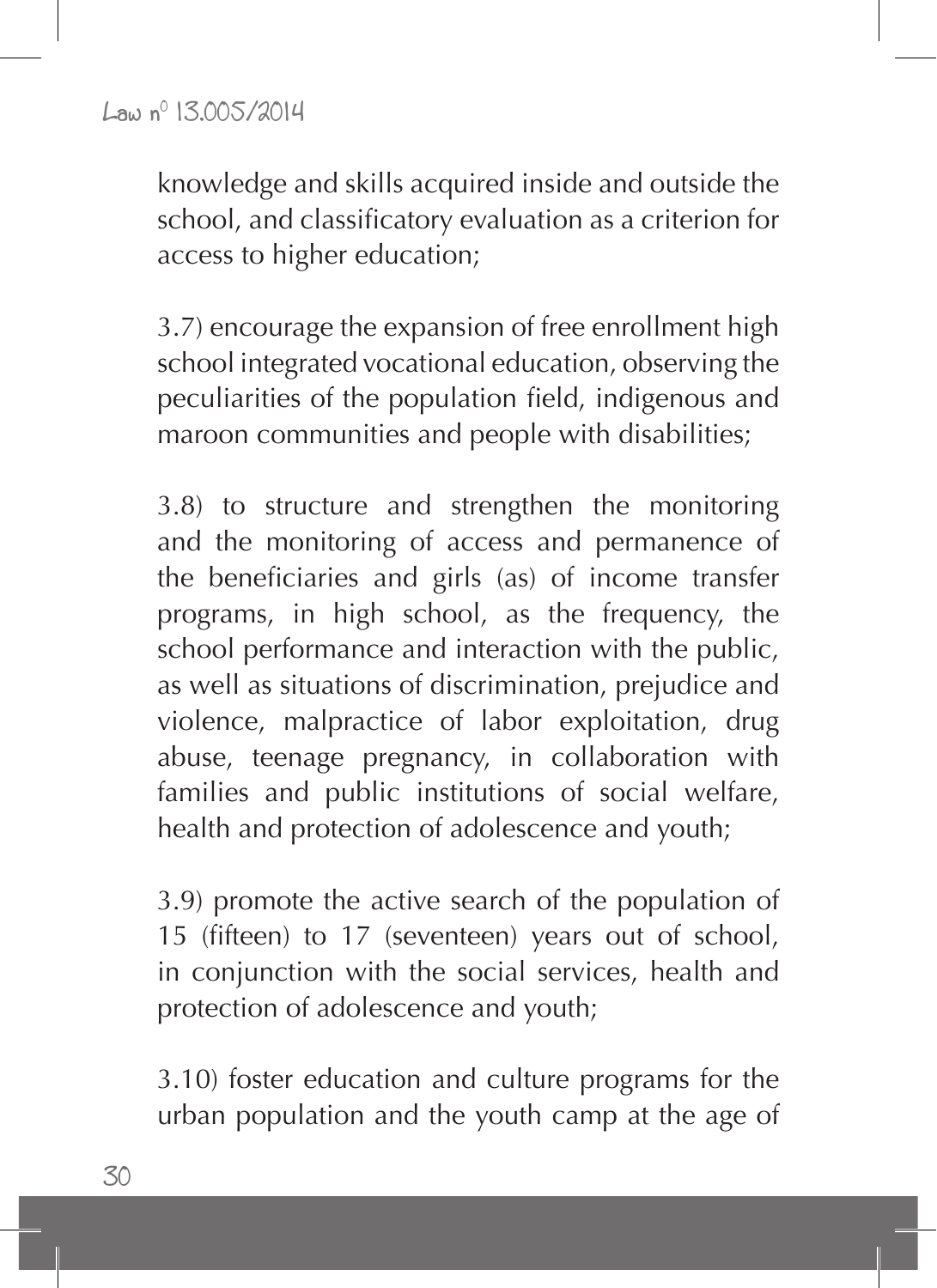fifteen (15) to seventeen (17) years, and adults with social and professional qualification for those who are out of school and lag in school flow;

3.11) resize the high school offer day and night shifts, as well as the territorial distribution of high schools in order to meet all the demand, according to the specific needs of (the) students (as);

3.12) develop alternative forms of high school offer, guaranteed quality, to meet the sons and daughters of professionals who are dedicated to itinerant character activities;

3.13) implement dropout prevention policies motivated by prejudice or any form of discrimination, creating network protection associated forms of exclusion;

3.14) encouraging the participation of adolescents in the course of scientific and technological areas.

**Goal 4:** universalize, for the population of four (4) to seventeen (17) years with disabilities, pervasive developmental disorders and high ability or giftedness, access to basic education and specialized education, preferably in the regular school system,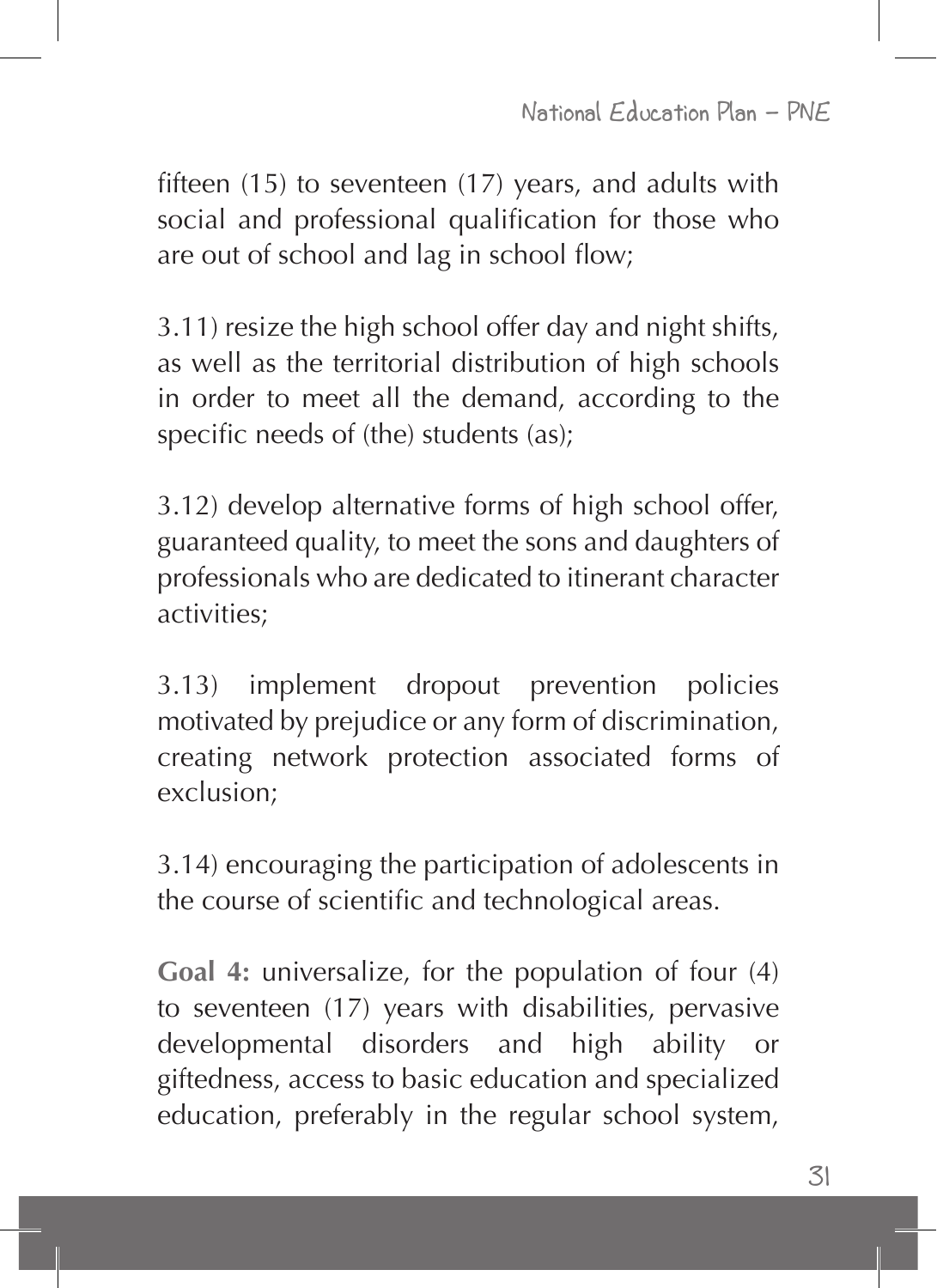with inclusive education system assurance, multifunctional resources, classes, schools or specialized services, public or agreement.

#### **Strategies:**

4.1) account for the purposes of transfer of the Fund for the Development of Basic Education and Enhancement of Education Professionals - FUNDEB, enrollment of (the) students in regular public education receiving complementary and supplementary specialized educational services, without Subject to the calculation of such enrollments in regular basic education, and enrollments, as more current school census, the special education offered in community institutions, religious or philanthropic nonprofit contracted out by the government and work exclusively in the form in terms of Law 11 494 of 20 June 2007;

4.2) promoting, in term of this PEN, universal school meet the demand expressed by families of children from 0 (zero) to three (3) years with disabilities, pervasive developmental disorders and high ability or giftedness, observed that It has to Law 9.394, of December 20, 1996, which establishes the guidelines and bases of national education;

32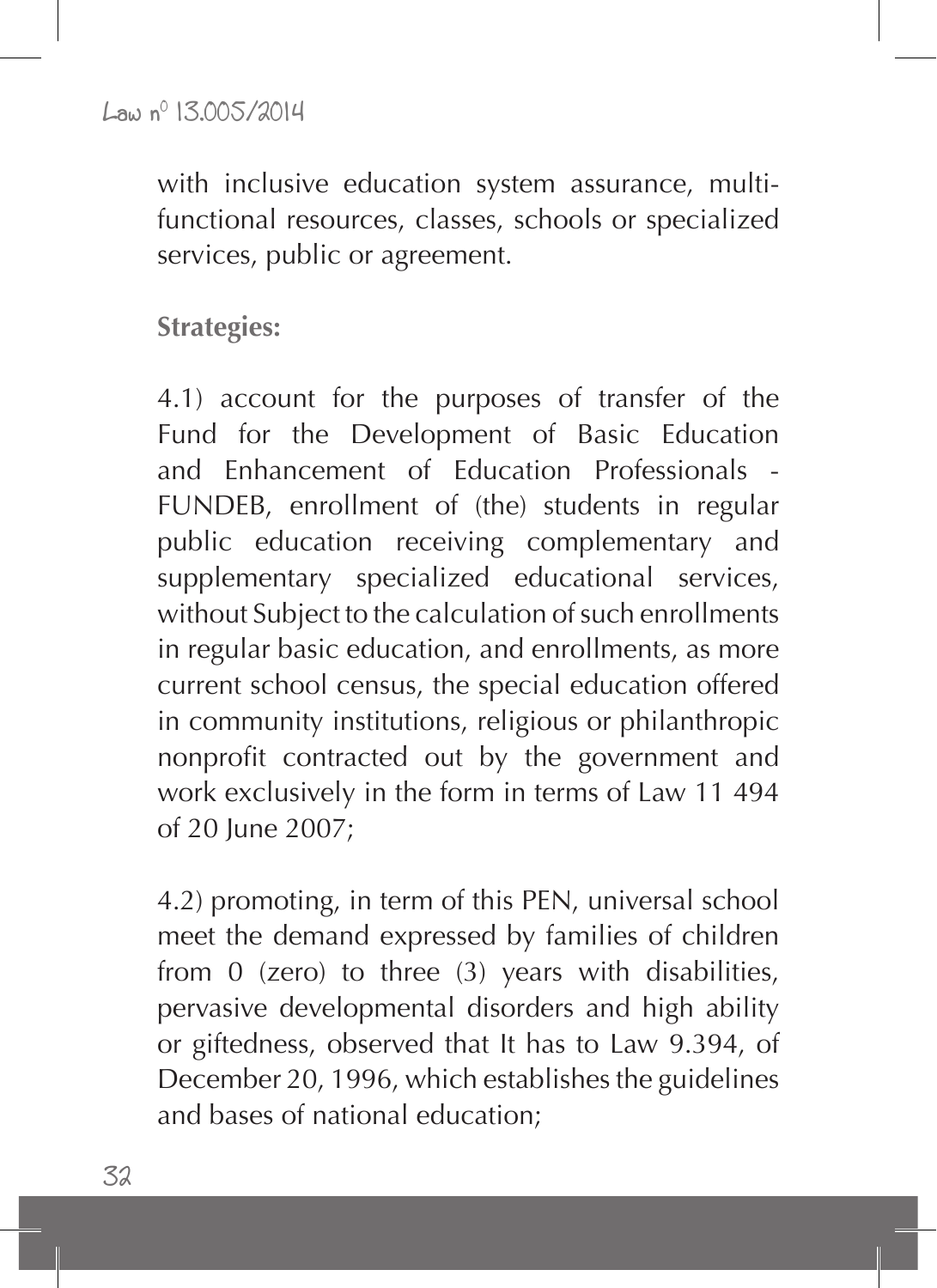4.3) deploy throughout this PNE, multi-functional resources and foster continuing education teachers and teachers for specialized education in urban schools, of course, indigenous and quilombo communities;

4.4) ensure specialized schooling in multifunctional resource rooms, classes, schools or specialized services, public or agreement, the complementary and supplementary forms, to all (the) students (as) with disabilities, pervasive developmental disorders and high ability or giftedness enrolled in public basic education, as need identified through assessment, and after the family and the student;

4.5) encourage the creation of multidisciplinary centers of support, research and advisory services, in conjunction with academic institutions and integrated by professionals of the health, social work, pedagogy and psychology, to support the work of (the) basic education teachers with ( as) students (as) with disabilities, pervasive developmental disorders and high ability or giftedness;

4.6) maintain and expand additional programs that promote accessibility in public institutions, to ensure access and the permanence of (the) students (as)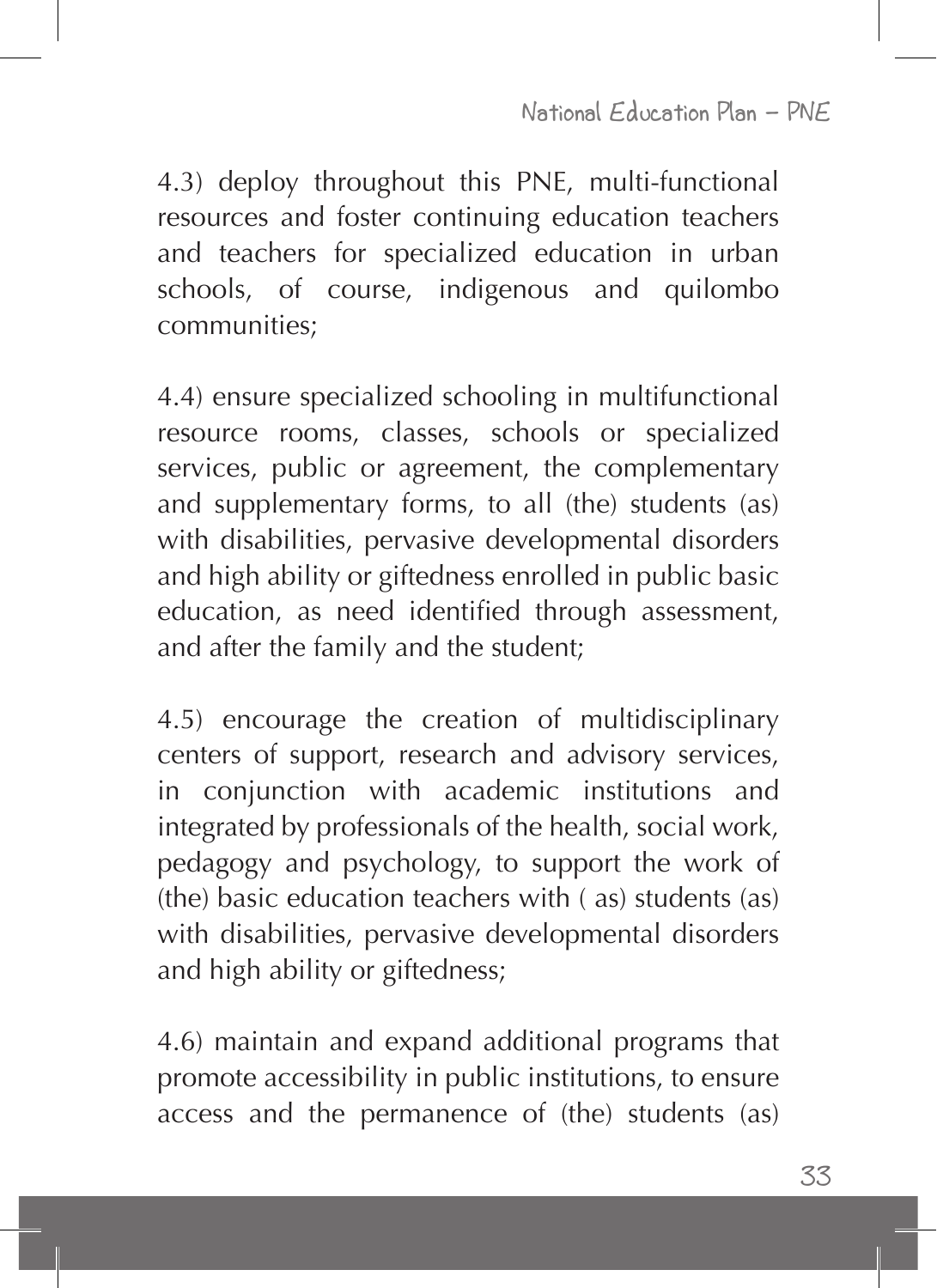with disabilities through architectural adaptation, the transport supply available and the provision of proper teaching materials and assistive technology resources, ensuring also in the school context, at all stages, levels and types of education, the identification of (the) students (as) with high ability or giftedness;

4.7) ensure the provision of bilingual education in Brazilian Sign Language - Libras as a first language and writing mode of the Portuguese language as a second language to (the) students (as) deaf and hard of hearing from 0 (zero) to 17 (seventeen) years in bilingual schools and classes and inclusive schools, pursuant to art. 22 of Decree 5626 of December 22, 2005, and the arts. 00:30 Convention on the Rights of Persons with Disabilities, as well as the adoption of the Braille system of reading for the blind and deaf-blind;

4.8) ensure the provision of inclusive education, prohibited the exclusion of regular education on the grounds of disability and promoted the pedagogical relationship between the mainstream education and specialized educational services;

4.9) strengthen monitoring and monitoring of access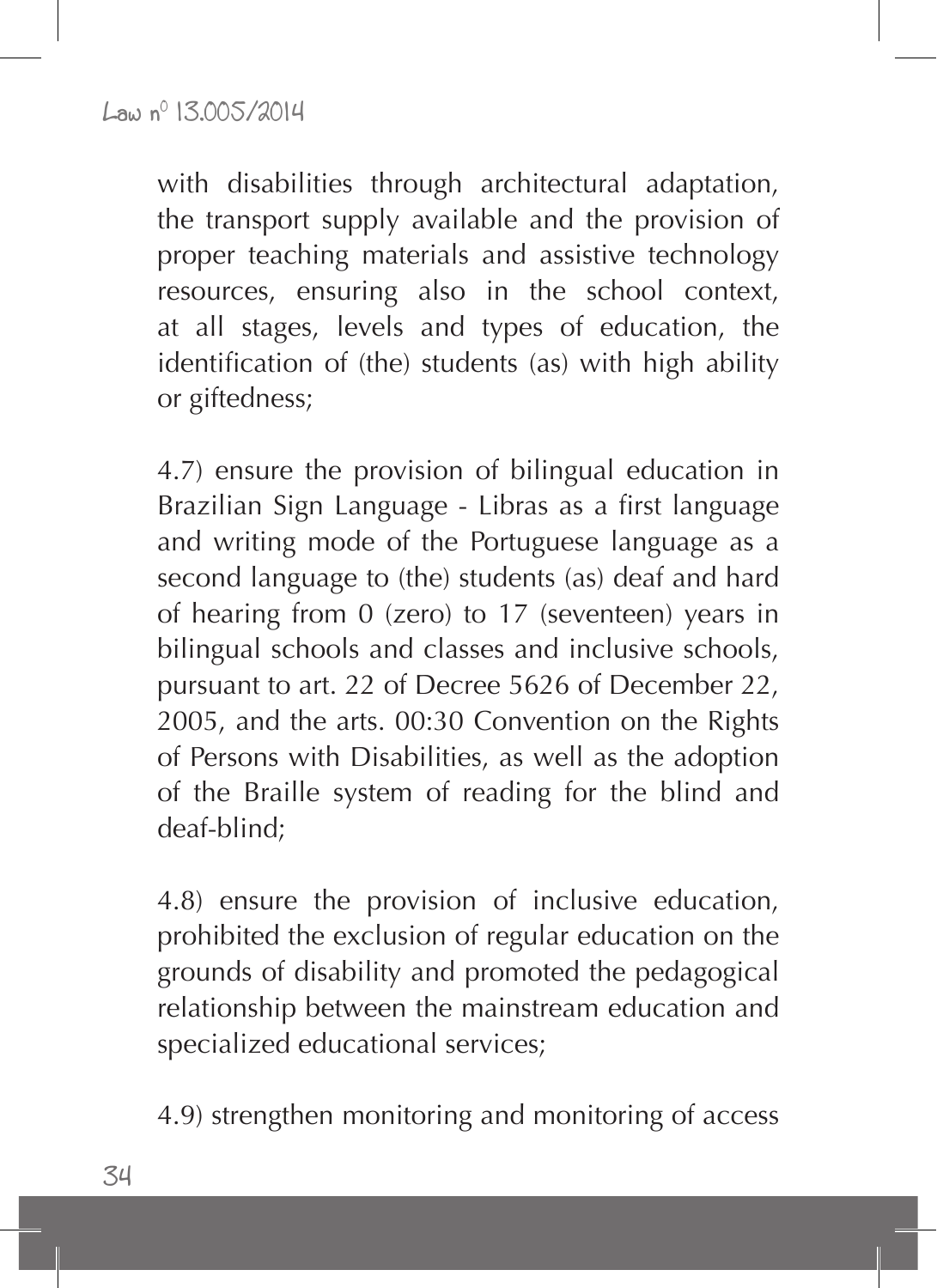to school and specialized educational services, as well as the permanence and school development (the) students (as) with disabilities, pervasive developmental disorders and high ability or giftedness beneficiaries (as) of income transfer programs, along with the fight against situations of discrimination, prejudice and violence, with a view to establishing appropriate conditions for educational success, in collaboration with families and public agencies of social welfare, health and protection childhood, adolescence and youth;

4.10) encourage research for the development of methodologies, teaching materials, equipment and assistive technology resources, with a view to promoting the teaching and learning as well as the accessibility conditions of (the) students with disabilities, pervasive developmental disorders and high ability or giftedness;

4.11) to promote the development of interdisciplinary research to support the formulation of intersectional public policies that address the educational specifics of students with disabilities, pervasive developmental disorders and high ability or giftedness that require specialized care measures;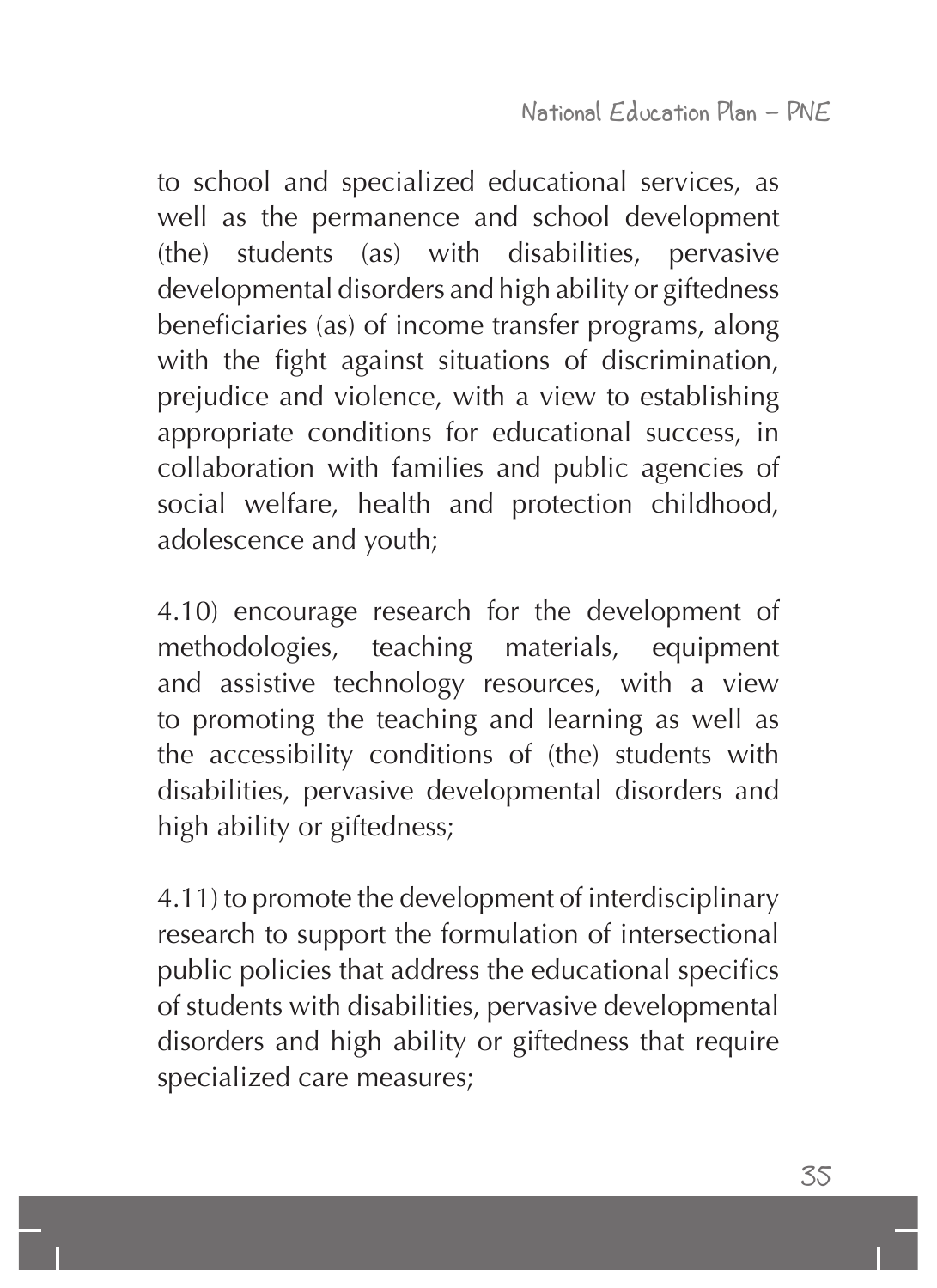4.12) promote intersectional coordination among agencies and public health policies, social welfare and human rights, in partnership with families in order to develop service models geared to continuity of school attendance in adult education, people with disabilities and pervasive developmental disorders older than the age of compulsory schooling in order to ensure comprehensive care throughout life;

4.13) support the expansion of professional education teams to meet the demands of the schooling process of (the) students with disabilities, pervasive developmental disorders and high ability or giftedness, ensuring the supply of teachers (as) the specialized educational services, Professional support or assistants, translators (as) and Pounds interpreters, guides-interpreters for deaf-blind, Pounds teachers, primarily deaf and bilingual teachers;

4.14) set in the second year of this PEN, quality indicators and evaluation policy and oversight for the functioning of public and private institutions providing services to students with disabilities, pervasive developmental disorders and high ability or giftedness;

4.15) to promote, at the initiative of the Ministry

36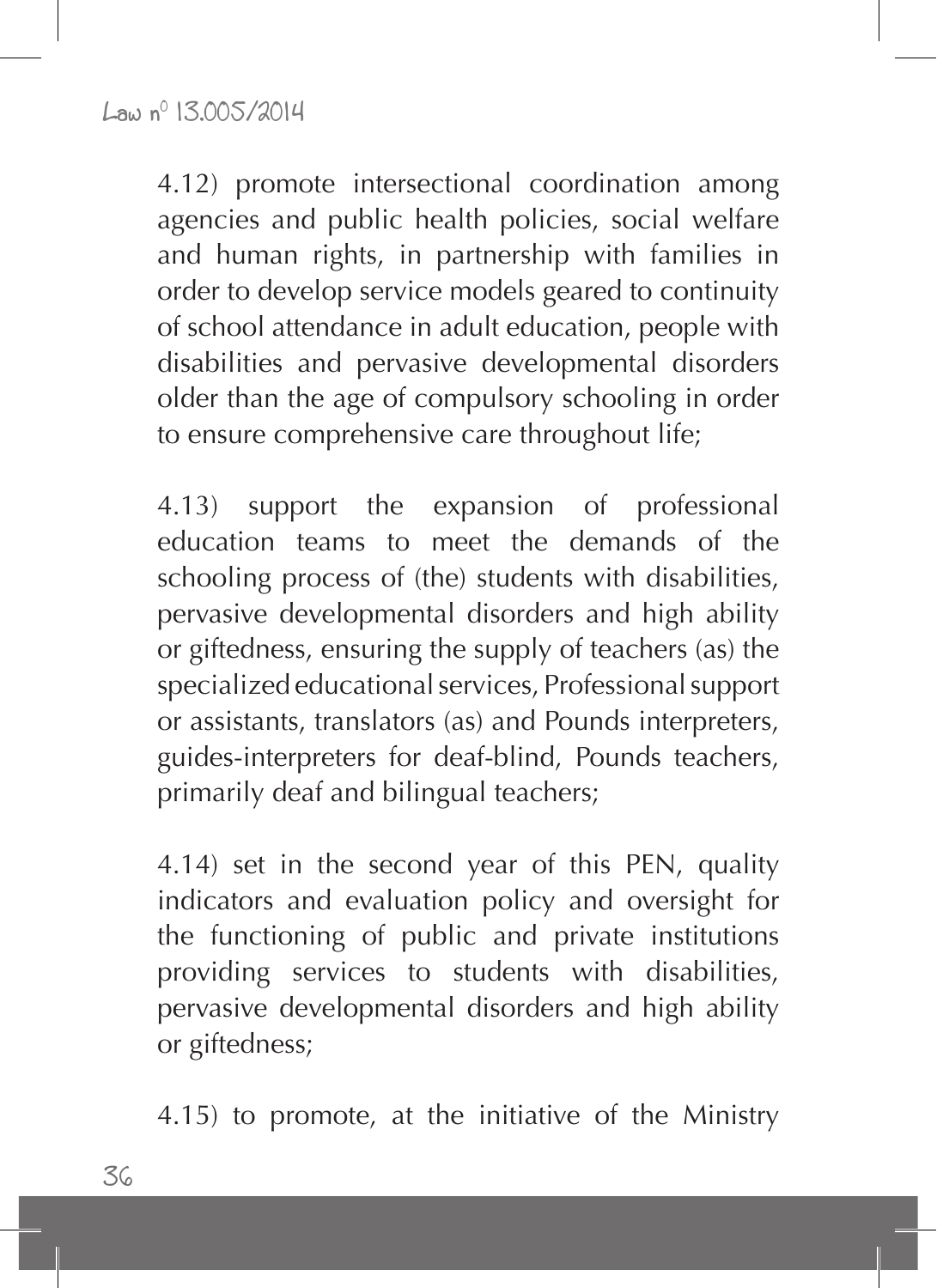National Education Plan - PNE

of Education, in research institutions, relevant demographics and statistics, obtaining detailed information about the profile of people with disabilities, pervasive developmental disorders and high ability or giftedness of 0 (zero) to 17 (seventeen years;

4.16) encourage the inclusion in degree courses and other training courses for education professionals, including graduate level, as provided for in the caput of art. 207 of the Federal Constitution, the theoretical frameworks of learning theories and teaching and learning processes related to educational services for students with disabilities, pervasive developmental disorders and high ability or giftedness;

4.17) promote partnerships with community institutions, religious or philanthropic nonprofit contracted out by the government, aiming to broaden the conditions of support for the comprehensive school care of persons with disabilities, pervasive developmental disorders and high ability or giftedness enrolled in public networks education;

4.18) promote partnerships with community institutions, religious or philanthropic nonprofit contracted out by the government, aiming to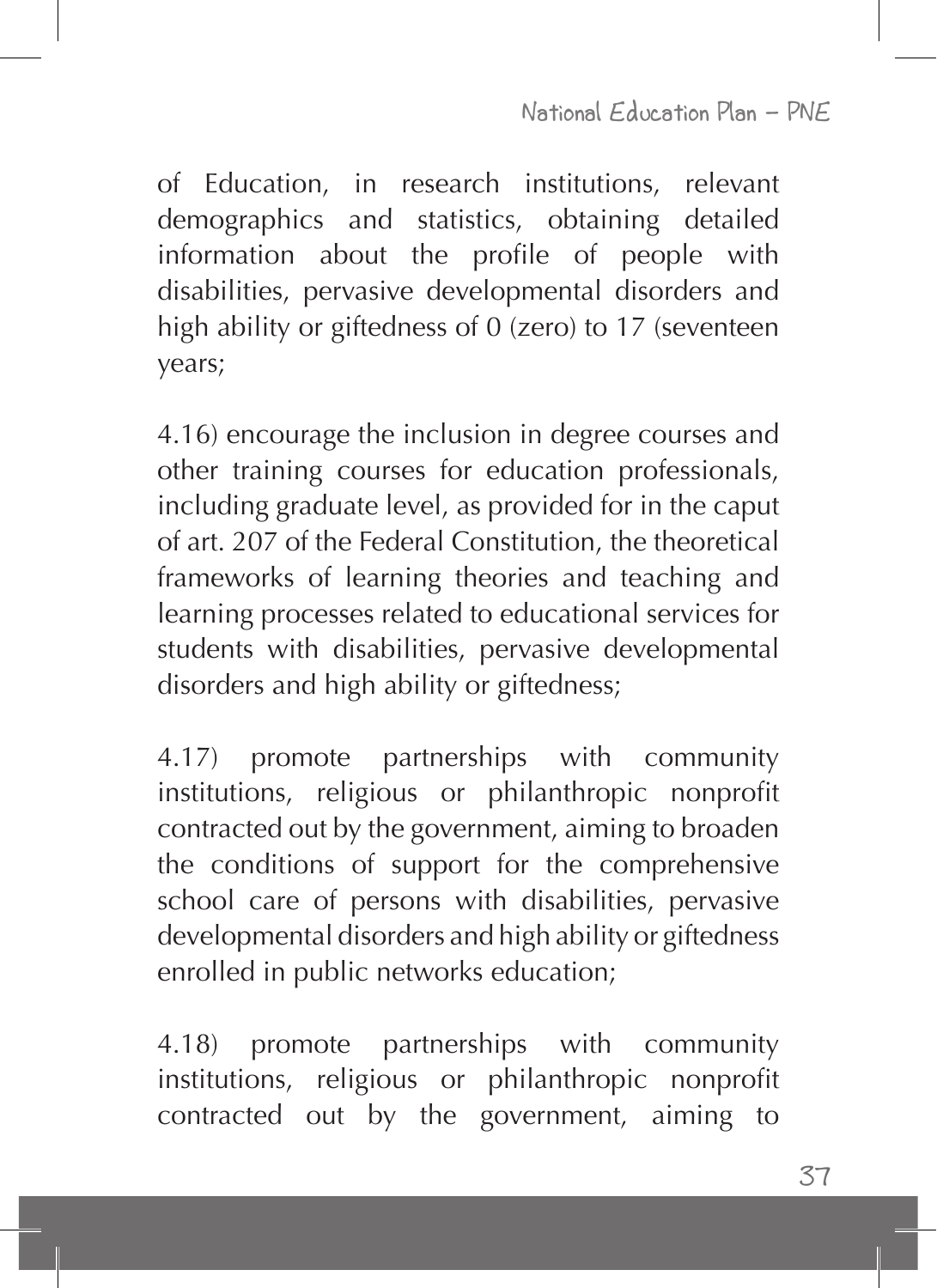expand the supply of continuing education and the production of accessible educational materials, as well as the accessibility of services necessary for full access, participation and learning of students with disabilities, global developmental disorders and high ability or giftedness enrolled in the public school system;

4.19) promote partnerships with community institutions, religious or philanthropic nonprofit contracted out by the government in order to encourage the participation of families and society in building the inclusive education system.

**Goal 5:** alphabetize all children, no later than the end of the third (3rd) year of elementary school.

**Strategies:**

5.1) structure the pedagogical processes of literacy in the early elementary school years, linking them with the strategies developed in preschool, with qualification and valuation of (as) teachers (as) literacy and specific pedagogical support in order to ensure full literacy of all children;

5.2) establish a national assessment tools journals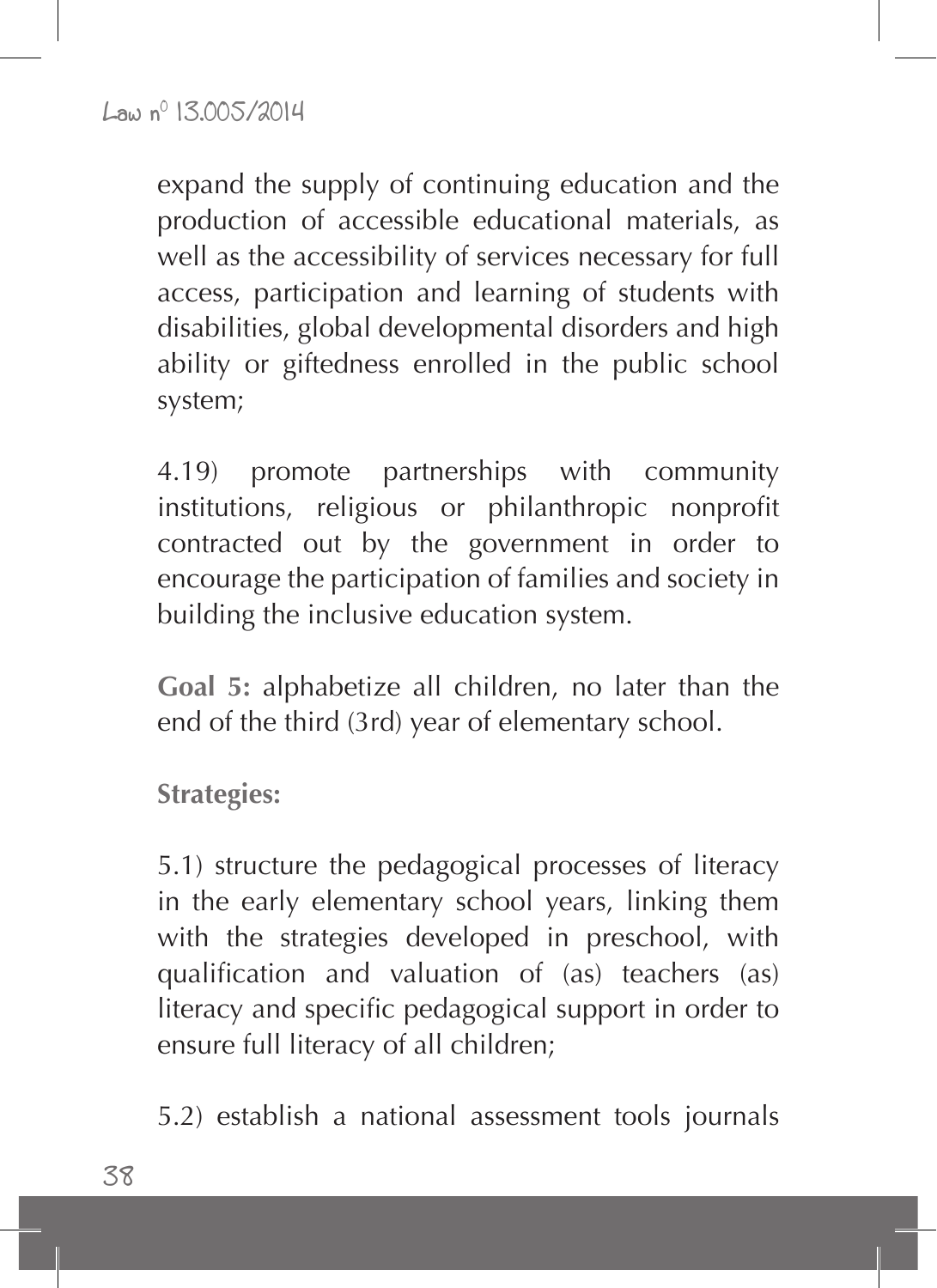and specific to assess children's literacy, applied every year and encourage school systems and schools to create their instruments of evaluation and monitoring, implementing educational measures to teach literacy all students and students until the end of the third year of elementary school;

5.3) select, certify and disseminate educational technologies for literacy of children, ensured the diversity of methods and pedagogical proposals and the monitoring of results in education systems in which they are applied, they must be provided, preferably as open educational resources;

5.4) encourage the development of educational technologies and innovative teaching practices to ensure literacy and promote improved school flow and the learning of (the) students (as), considered the various methodological approaches and their effectiveness;

5.5) support child literacy field, Indians, Maroons and mobile populations, with the production of specific teaching materials, and develop monitoring tools to consider the use of the mother tongue of the indigenous communities and the cultural identity of quilombo communities;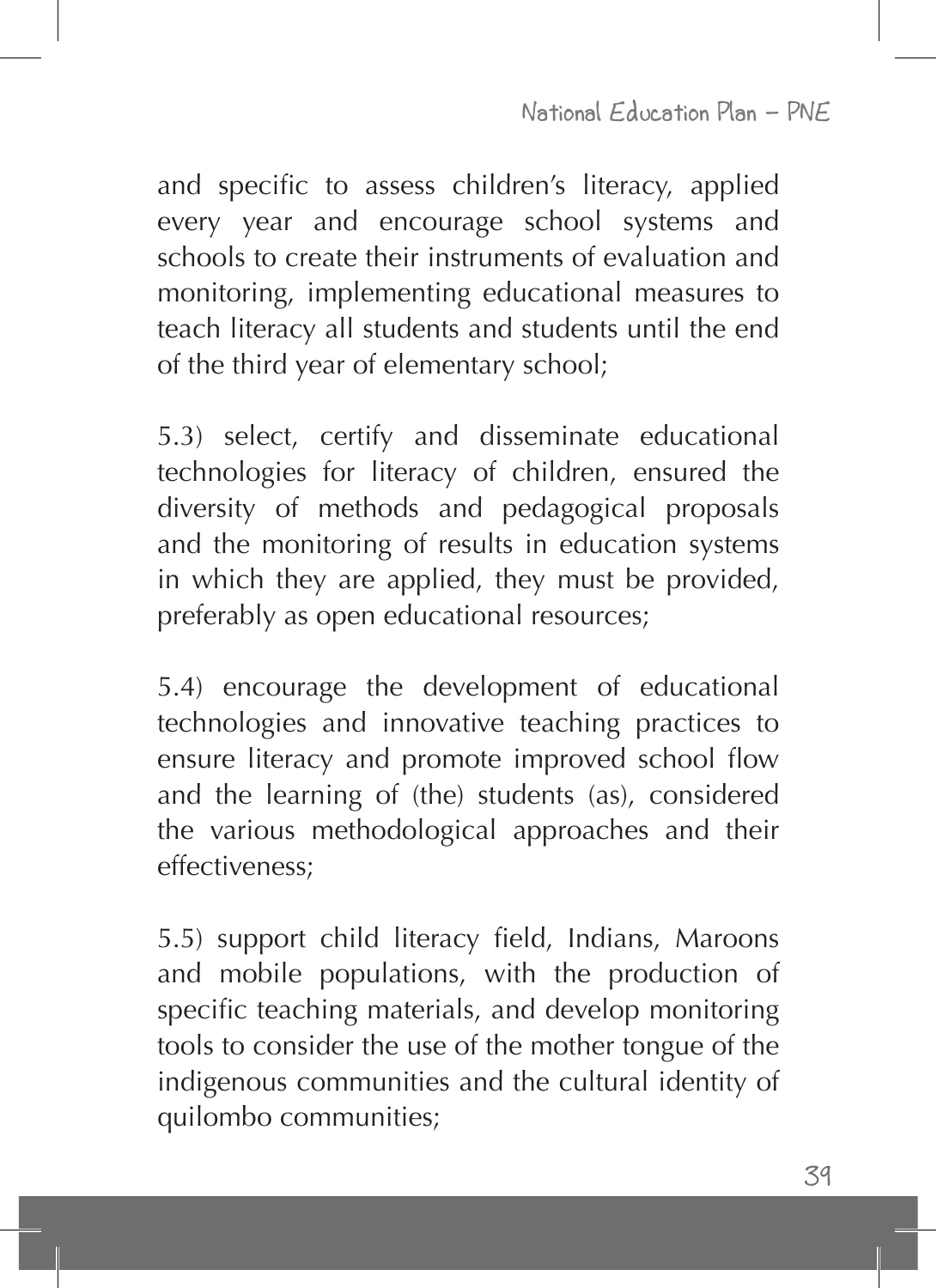5.6) promoting and encouraging initial and continuing education of teachers (as) for literacy of children with the knowledge of new educational technologies and innovative teaching practices, stimulating the relationship between the stricto sensu graduate programs and continuing education actions teachers (as) for literacy;

5.7) support the literacy of persons with disabilities, considering their specificities, including bilingual literacy deaf people without establishing temporal terminally.

**Goal 6:** to provide full-time education in at least 50% (fifty percent) of the public schools in order to meet at least 25% (twenty five percent) of (the) students (as) the basic education.

**Strategies:**

6.1) promote, with the support of the Union, the provision of basic public education full-time, by means of educational support and multidisciplinary activities, including cultural and sports, so that the residence time of (the) students (as) at school, or under their responsibility, pass to be less than seven (7) hours per day throughout the school year, with

 $40$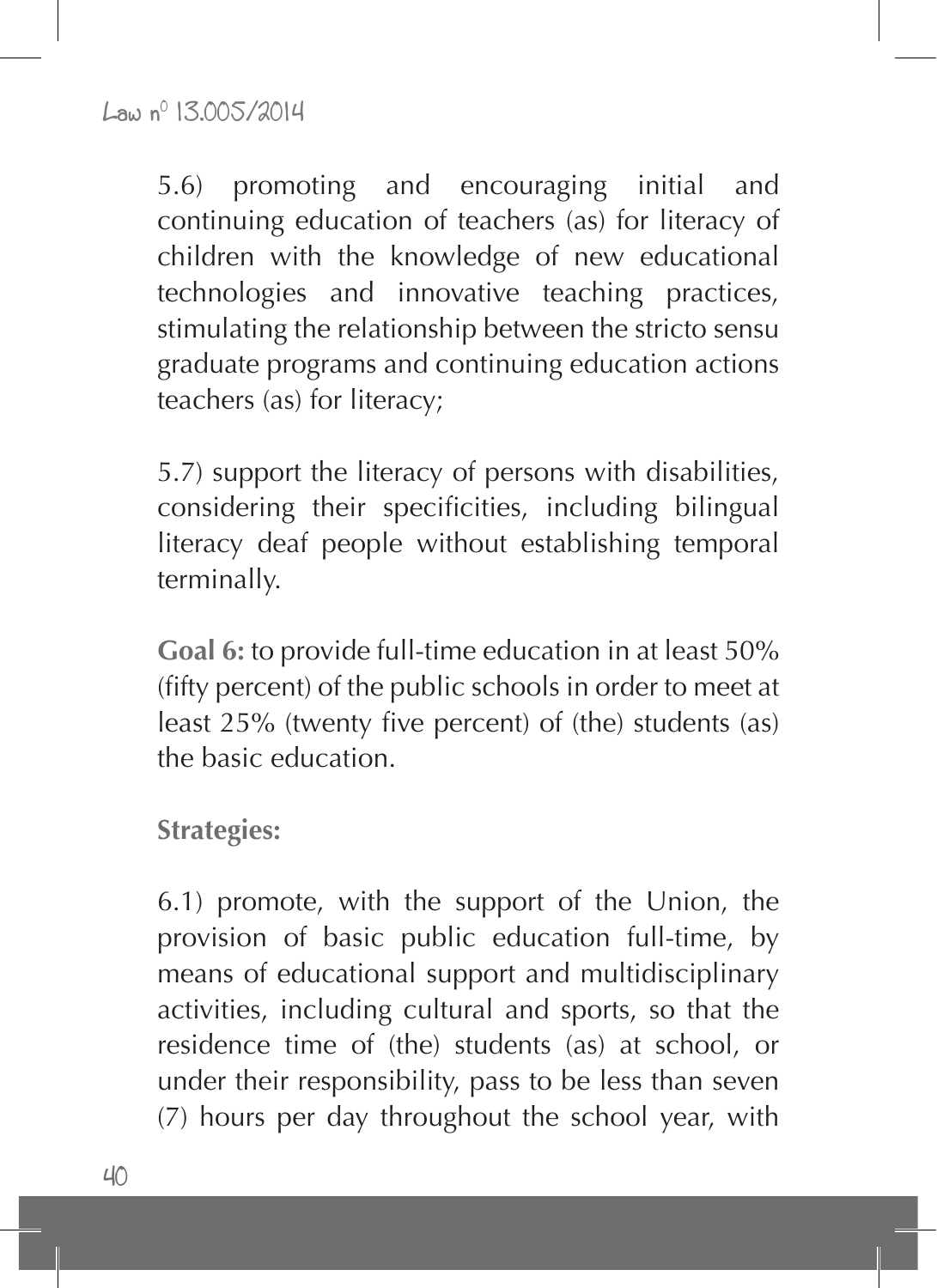the gradual expansion of teacher journey in a single school;

6.2) set up in collaboration arrangements, schools building program with architectural model and suitable furniture for full-time attendance, primarily in poor communities or with children in socially vulnerable;

6.3) institutionalize and maintain, in collaboration arrangements, national program of expansion and restructuring of public schools, through the installation of sports courts, laboratories, including information technology, spaces for cultural activities, libraries, auditoriums, kitchens, dining rooms, bathrooms and other equipment and the production of teaching materials and training of human resources for full-time education;

6.4) promote school links with the different educational spaces, cultural and sports and public facilities such as community centers, libraries, squares, parks, museums, theaters, cinemas and planetary;

6.5) stimulate the provision of activities aimed at expanding the school day students (as) enrolled in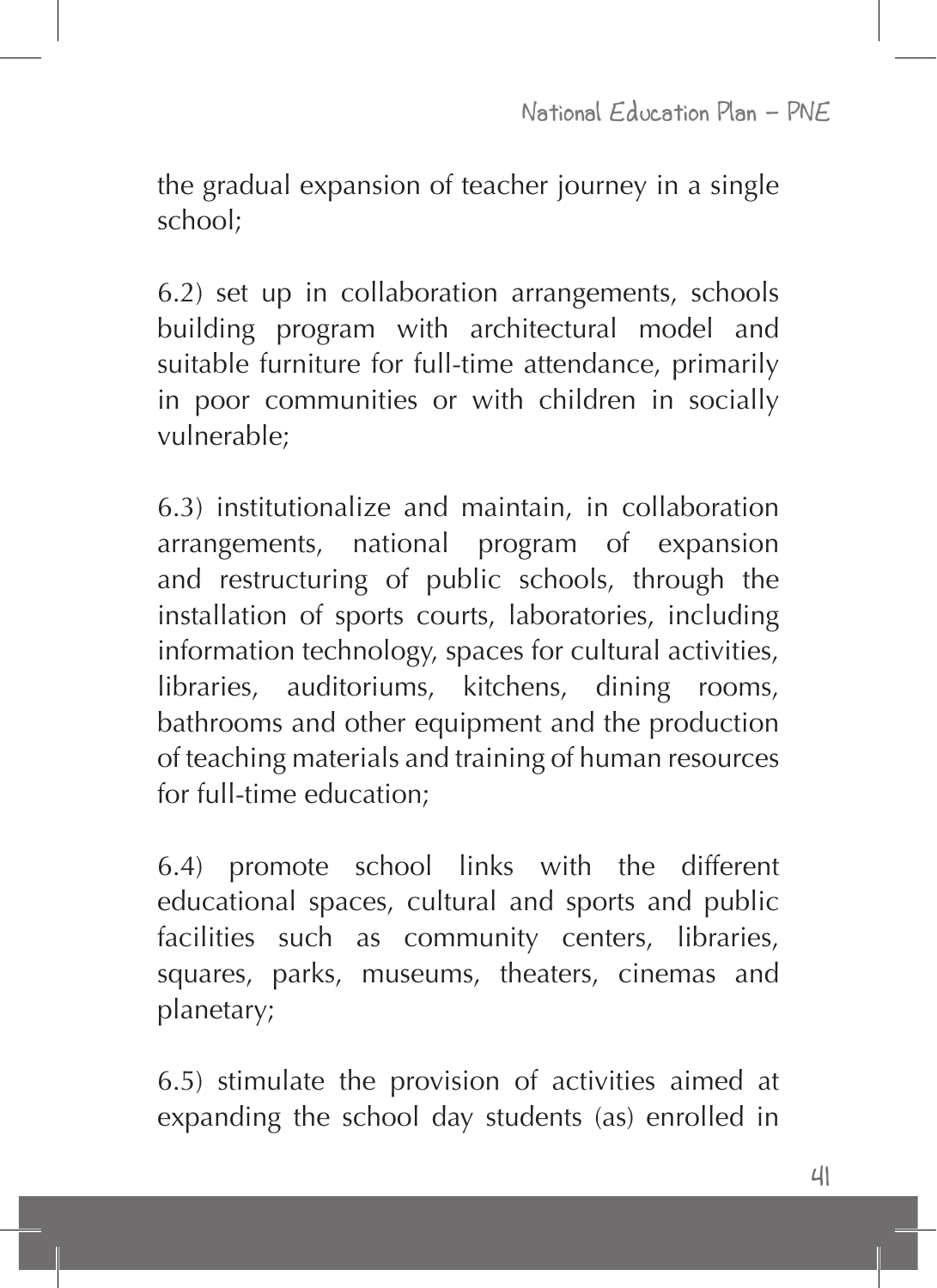the public schools of basic education by private entities linked to social service union system concurrently and in conjunction with the public network education;

6.6) to guide the implementation of gratuity referred to in art. 13 of Law 12 101 of 27 November 2009 on expansion of activities of the school day students (as) the public schools of basic education, concurrently and in conjunction with the public school system;

6.7) meet schools of the field and of indigenous and quilombo communities in the provision of education full-time, based on prior and informed consultation, taking into account local peculiarities;

6.8) ensure full-time education for people with disabilities, pervasive developmental disorders and high ability or giftedness at the age of 4 (four) to 17 (seventeen) years, ensuring complementary and supplementary specialized educational services offered in multifunction capabilities rooms the school itself or in specialized institutions;

6.9) adopt measures to optimize the length of stay of students in school, directing the expansion of the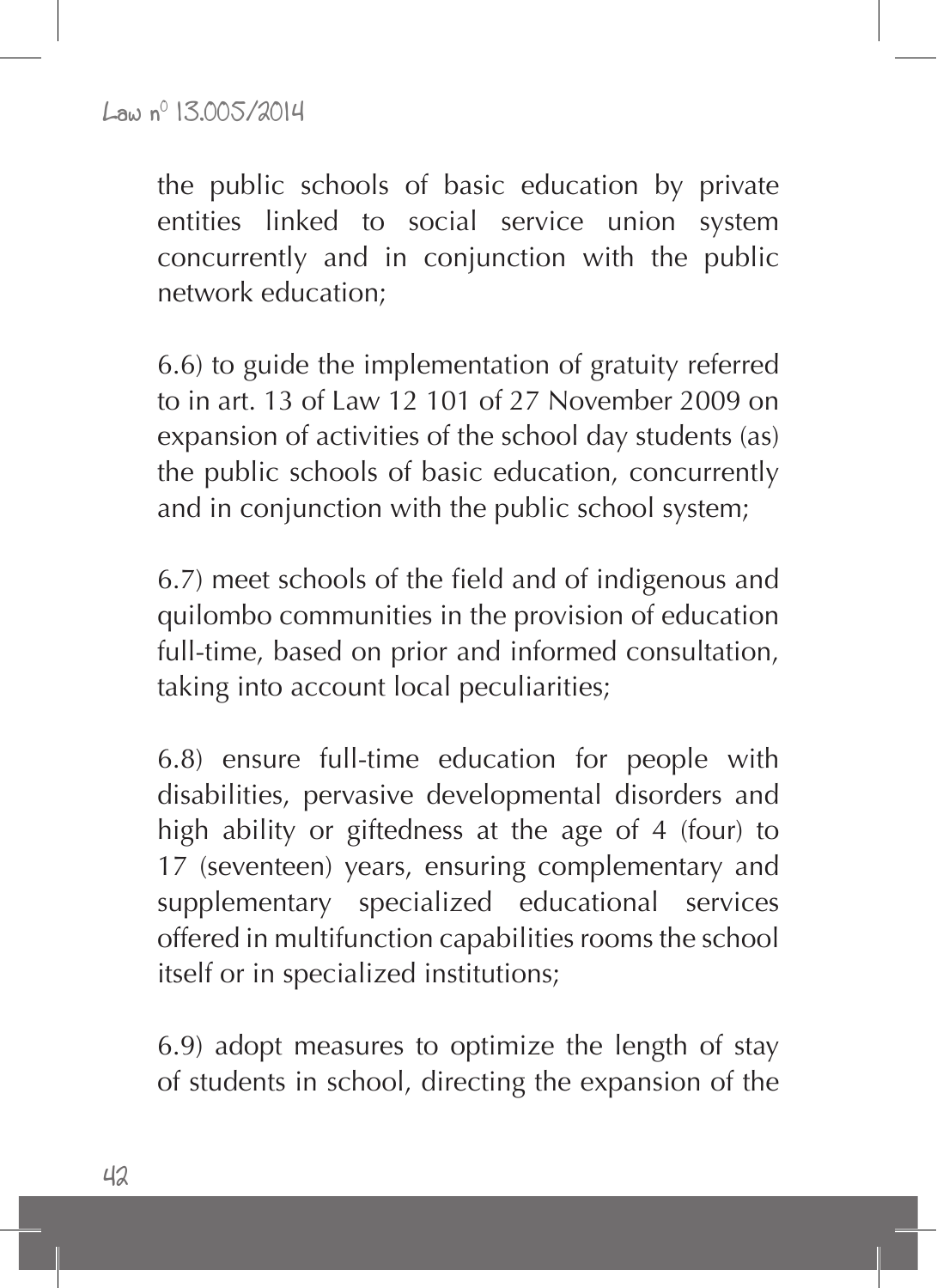journey to the actual school work, combined with recreational, sports and cultural activities.

**Target 7:** enhance the quality of basic education in all stages and types, improving student flows and learning in order to achieve the following national averages for Ideb:

| <b>IDEB</b>                           | 2015 | 2017 | 2019 | 2021 |
|---------------------------------------|------|------|------|------|
| First years of elemen-<br>tary school | 5,2  | 5,5  | 5,7  | 6,0  |
| Final years of elemen-<br>tary school | 4,7  | 5,0  | 5,2  | 5,5  |
| <b>High School</b>                    | 4,3  | 4,7  | 5,0  | 5,2  |

**Strategies:**

7.1) establish and implement, through interfederative pact, pedagogical guidelines for basic education and the common national base curriculum, with rights and learning objectives and development of (the) students (as) for each year of elementary and secondary education, respected regional, state and local diversity;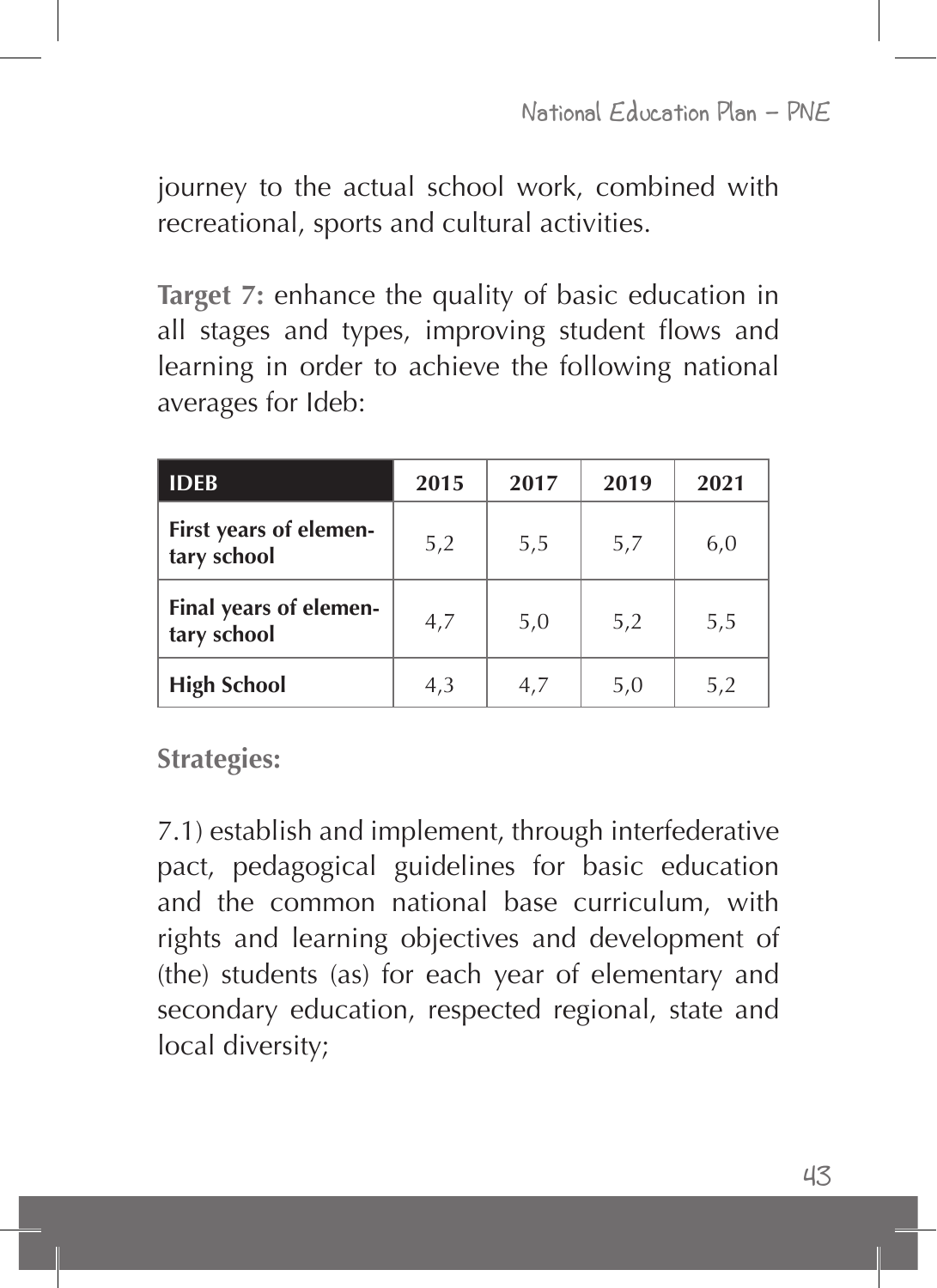7.2) ensure that:

a) in the fifth year of this PEN, at least 70% (seventy percent) of (the) students (as) elementary school and high school have achieved sufficient level of learning to the rights and learning and development goals of their year of study, and 50% (fifty percent) at least the desirable level;

b) in the last year of this PEN, all (the) middle school students and high school have achieved sufficient level of learning to the rights and learning objectives and developing their year of study, and 80% (eighty percent), at least desirable level;

7.3) set up in collaboration between the Union, the states, the Federal District and the municipalities, a national set of institutional evaluation indicators based on student body profile and vocational education body, the infrastructure conditions of the schools, available teaching resources, the management features and other relevant dimensions, considering the specifics of teaching methods;

7.4) induce continuous process of self-evaluation of basic education schools, through the establishment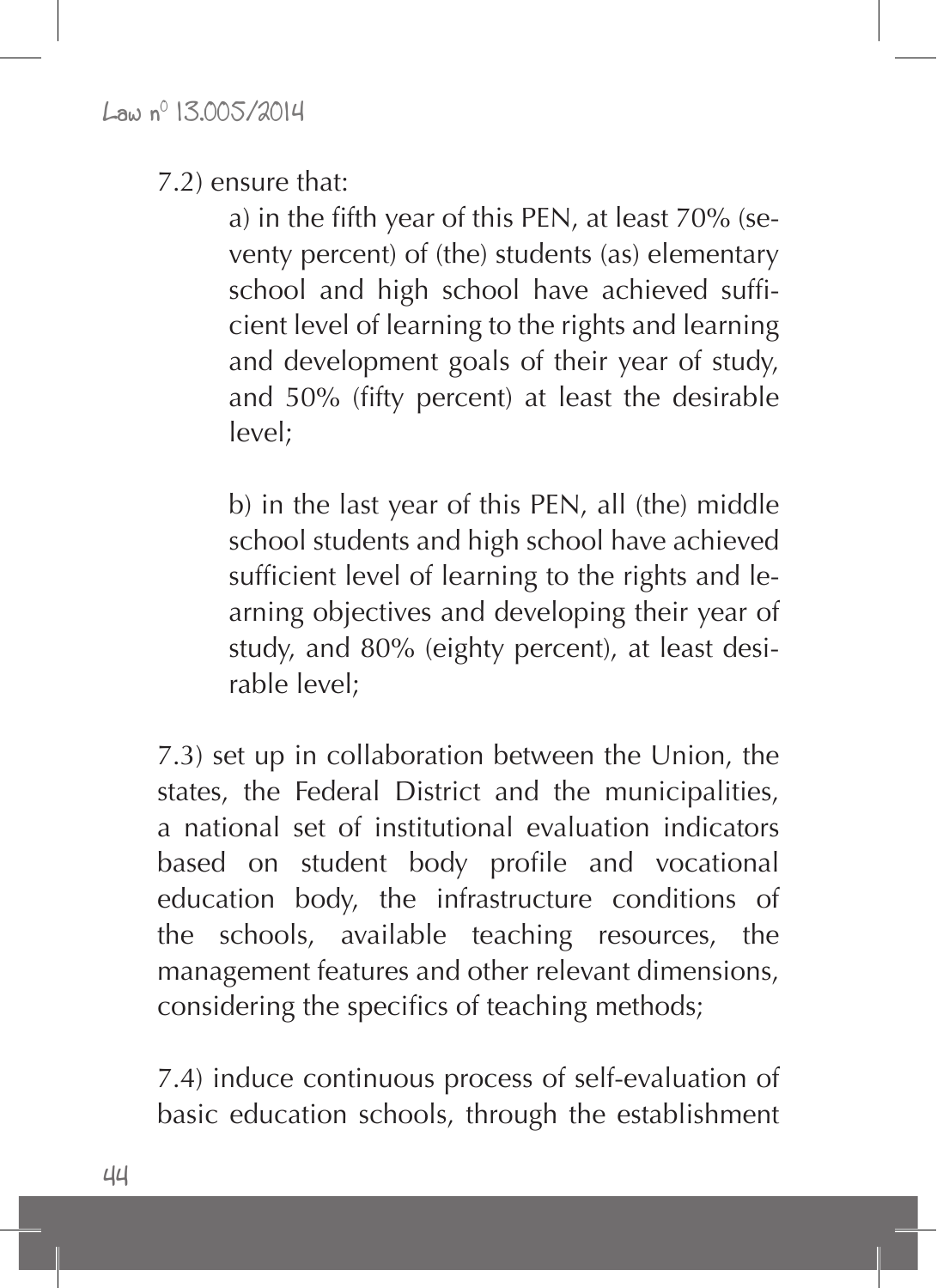of assessment tools to guide the dimensions to be strengthened, with emphasis on the development of strategic planning, continuous improvement of educational quality, continuing training ( as) education professionals and the improvement of democratic management;

7.5) to formalize and execute the plans of joint actions in compliance with the quality targets set for the public basic education and technical and financial support strategies aimed at improving educational management, teacher training and teachers and professional services and school support , the expansion and development of teaching resources and the improvement and expansion of the physical infrastructure of the school network;

7.6) involving the provision of financial technical assistance to the setting of intermediate targets, as provided as voluntary pact between loved, prioritizing educational systems and networks Ideb below the national average;

7.7) continuously improve the tools for assessing the quality of elementary and secondary education in order to include the teaching of science exams applied in the final years of elementary school,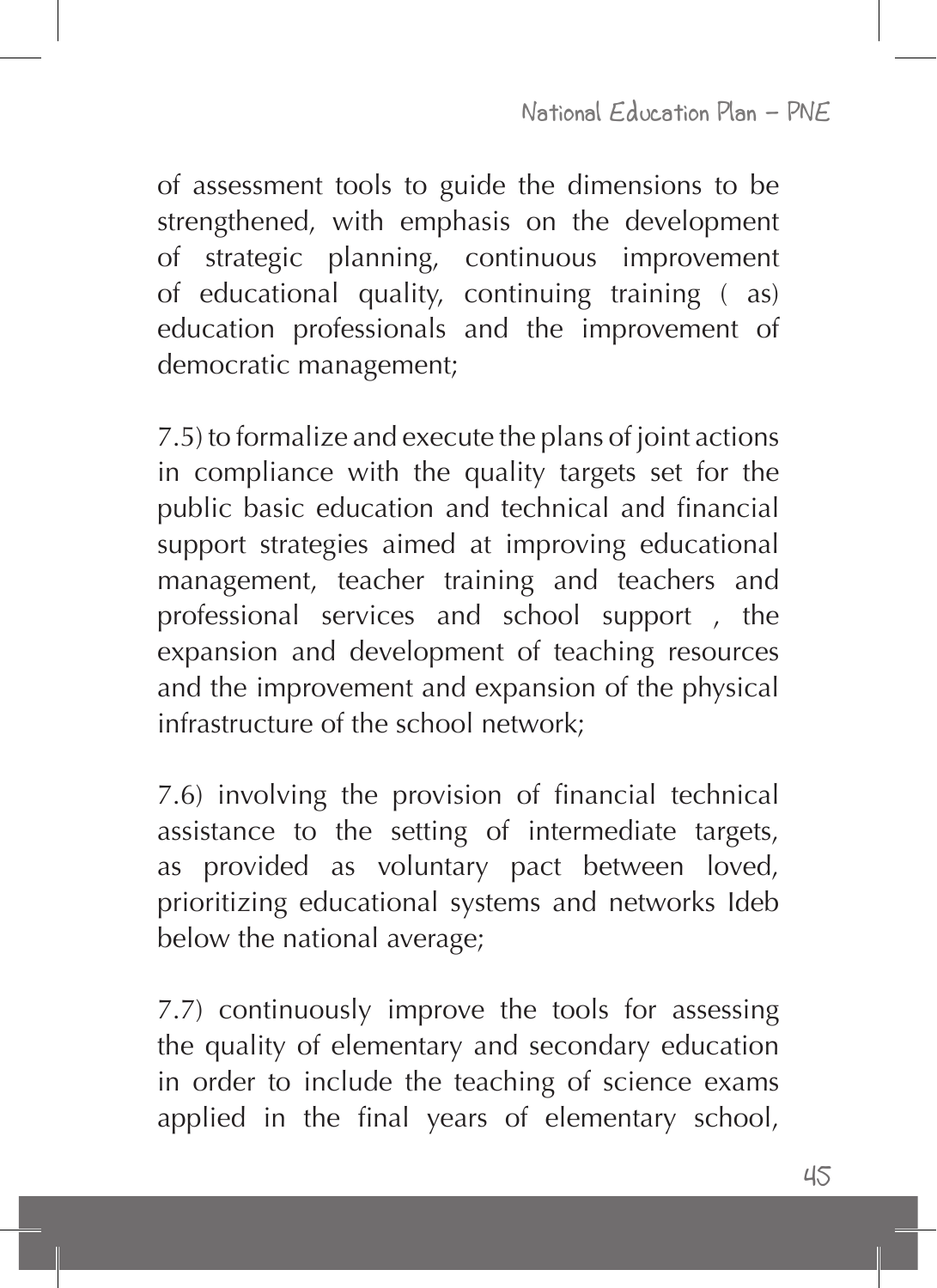and incorporate the National Secondary Education Examination, ensured its universalization, the system assessment of basic education, as well as support the use of the results of national assessments by schools and school systems to improve their processes and pedagogical practices;

7.8) develop specific indicators for measuring special education quality and the quality of bilingual education for the deaf;

7.9) guide policy networks and education systems in order to seek to achieve the Ideb goals, closing the gap between schools with the lowest rates and the national average, ensuring equity of learning and reducing by half the last year the term of this PEN, the differences between the averages of the indexes of states, including the Federal District, and the municipalities;

7.10) to establish, monitor and disseminate biennial pedagogical results of the national system of evaluation indicators of basic education and Ideb relating to schools, public networks of basic education and education systems Federal, State, Federal District and Municipalities, ensuring the contextualization of these results with respect to relevant social indicators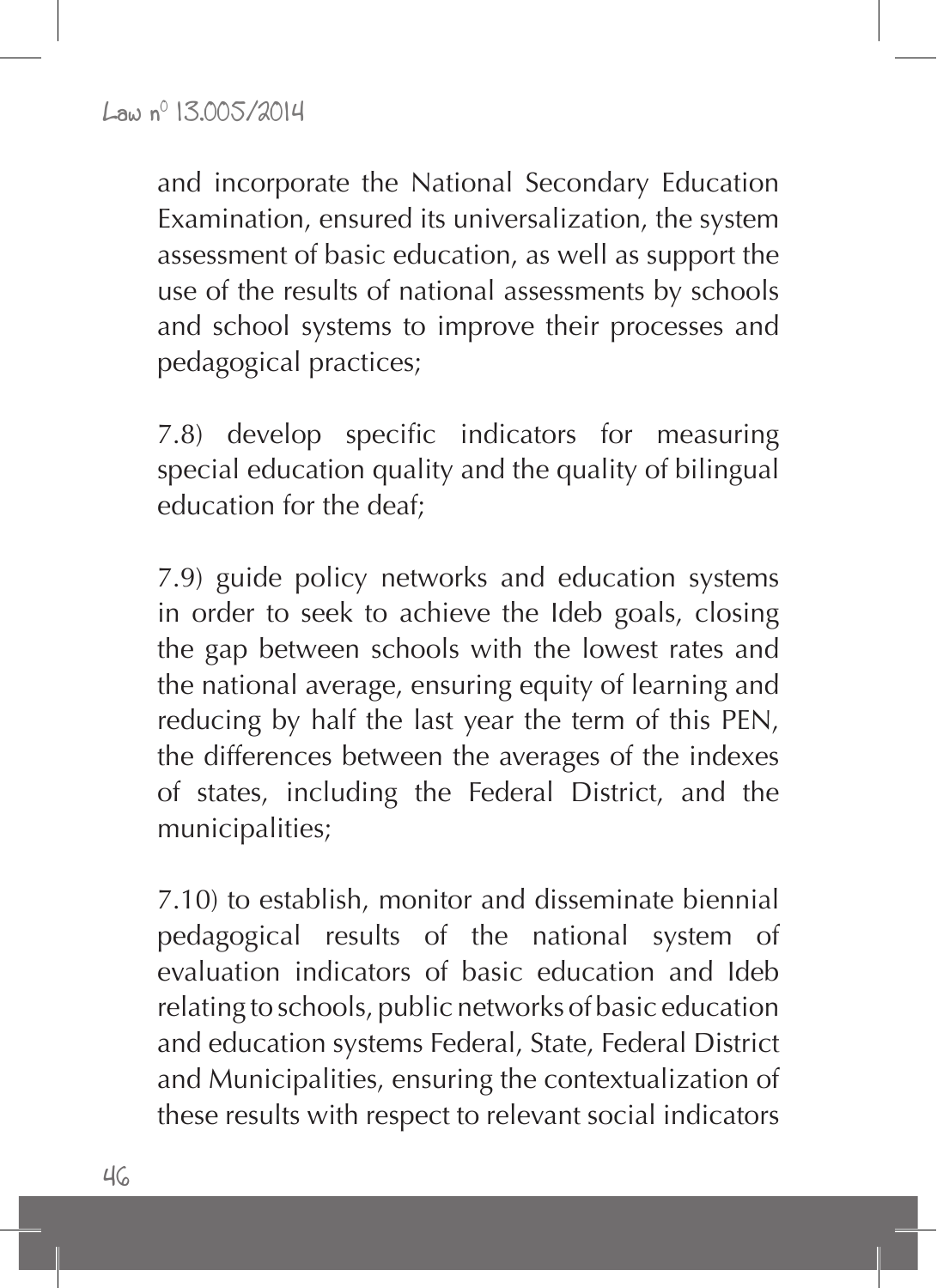such as socioeconomic status of the families of (the) students (as), and transparency and public access to technical information design and evaluation of system operation ;

7.11) improve the performance of basic education students in learning assessments in the Program for International Student Assessment - PISA, taken as external reference tool, internationally recognized, according to the following projections:

| PISA                                                                | 2015 | 2018 | 2021 |
|---------------------------------------------------------------------|------|------|------|
| Average of the results<br>in mathematics, rea-<br>ding and sciences | 438  | 455  | 473  |

7.12) encourage the development, select, certify and disseminate educational technologies for early childhood education, elementary school and high school and encourage innovative teaching practices to ensure improved school flow and learning, ensuring the diversity of methods and pedagogical proposals, with preference for free software and open educational resources, as well as monitoring of results in education systems in which they are applied;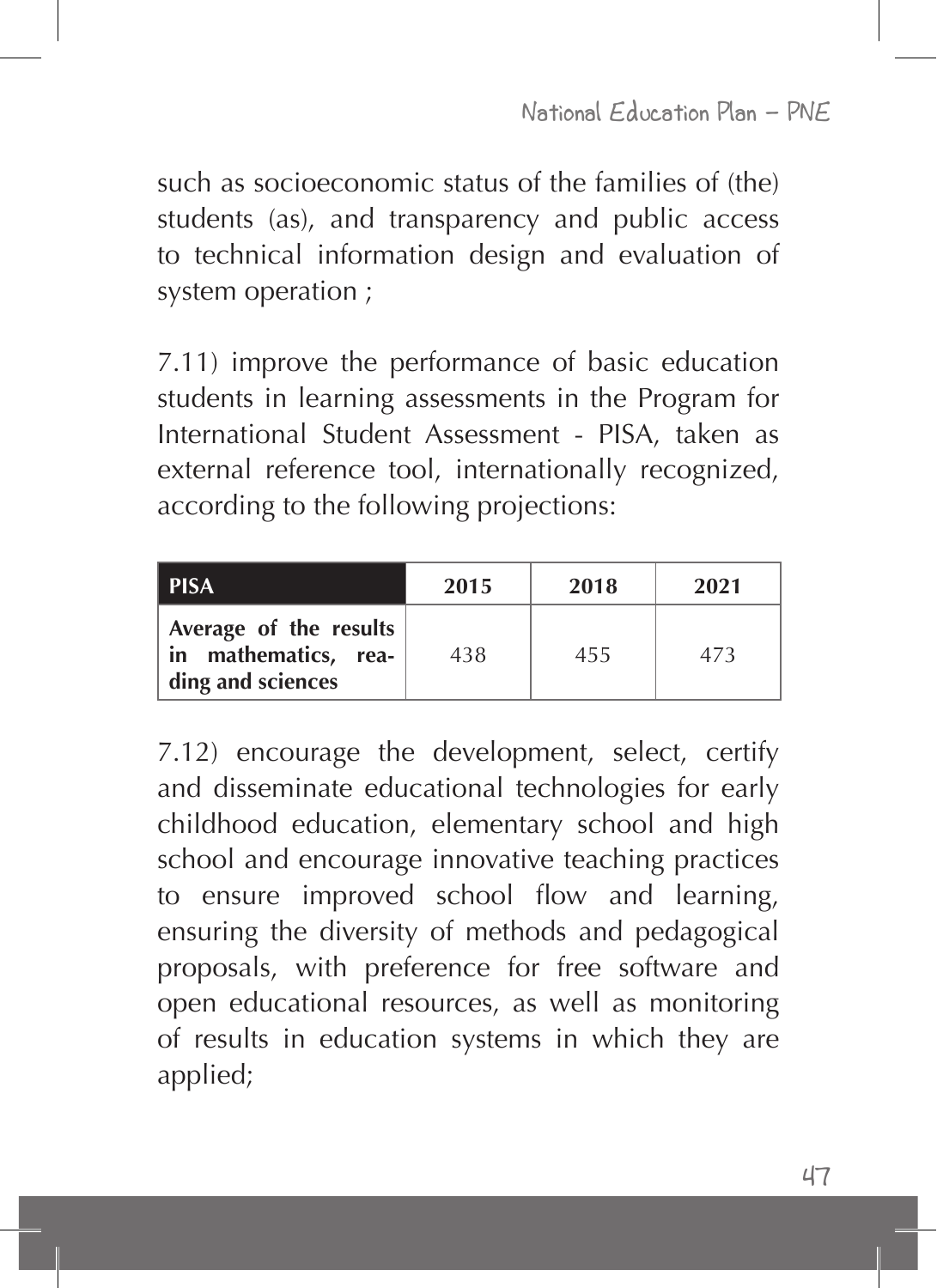7.13) ensure free transportation for everyone (as) (as) field of education students in the age range of compulsory education through renovation and full standardization of the vehicle fleet, according to specifications defined by the National Institute of Metrology, Quality and Technology - INMETRO, and shared financing with Union participation proportional to the needs of federal agencies, aiming to reduce truancy and the average shift time from each local situation;

7.14) develop research alternative models of school attendance for the population of the field to consider specific local and national and international good practices;

7.15) universal until the fifth year of this PEN, access to the World Wide Web in high-speed broadband and triple by the end of the decade, computer / student ratio (a) the public education school system Basic, promoting the pedagogical use of information and communication technologies;

7.16) technical and financial support to school management through direct transfer of financial resources to school, ensuring the participation of the school community in the planning and use of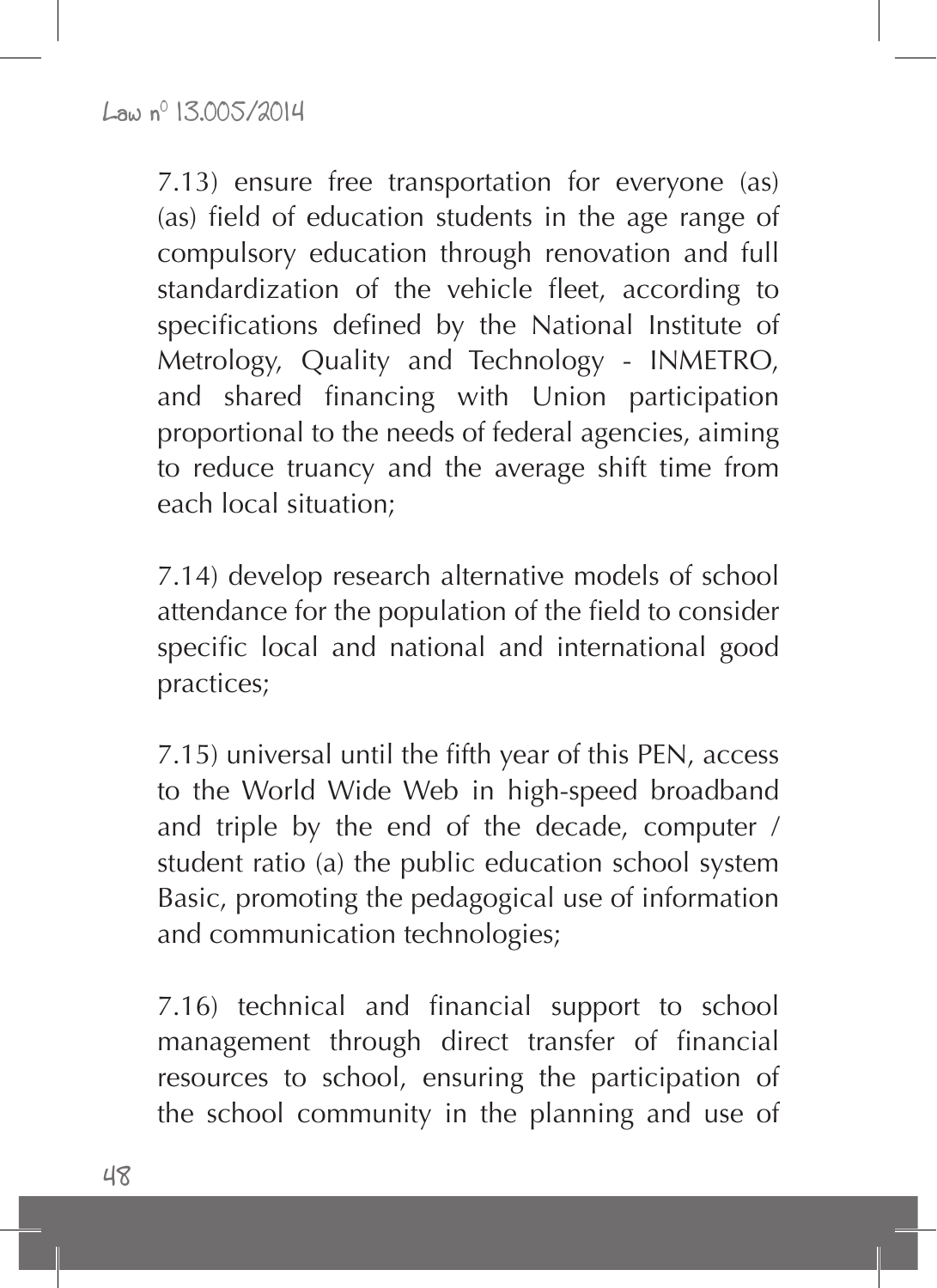resources, aiming to increase transparency and the effective development of democratic management;

7.17) programs expand and deepen care actions to (the) student (a), at all stages of basic education through supplementary programs providing school material, transportation, food and health care;

7.18) ensure that all public schools of basic education access to electricity, clean water supply, sanitation and solid waste management, ensure student access to spaces for sports, cultural and artistic goods and equipment and science labs, and in each school building, ensure accessibility for people with disabilities;

7.19) institutionalize and maintain, in collaboration arrangements, national restructuring program and acquisition of equipment for public schools, aimed at regional equalization of educational opportunities;

7.20) provide digital technological equipment and resources for educational use in the school environment to all public schools of basic education, creating even mechanisms to implement the necessary conditions for the universalization of libraries in educational institutions with access to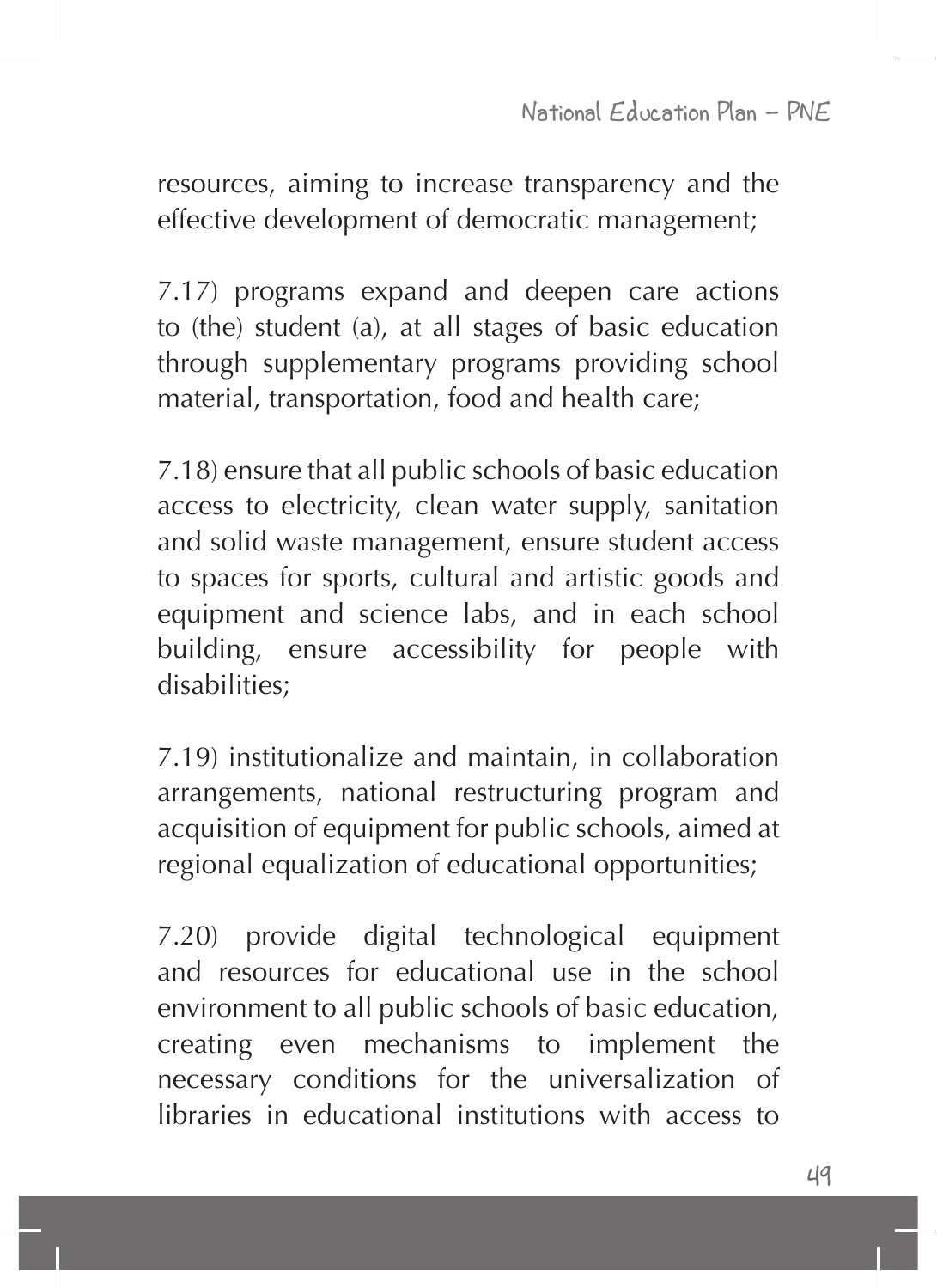digital networks of computers , including the Internet;

7.21) The Union, in collaboration arrangements with subnational entities federated, shall, within 2 in (two) years from the publication of this law, minimum standards of quality of basic education services to be used as reference for infrastructure of schools , learning resources, and other relevant inputs, as well as an instrument for the adoption of measures to improve the quality of education;

7.22) fully computerize the management of public schools and education departments of the states, the Federal District and the municipalities, as well as maintaining national program of initial and continuing training for technical staff of education departments;

7.23) guarantee against violence policies in schools, including the development of actions aimed at training educators to detect the signs of its causes, such as domestic and sexual violence, promoting the adoption of adequate measures to promote the building of a culture of peace and a school environment provided security for the community;

7.24) implement policies for inclusion and stay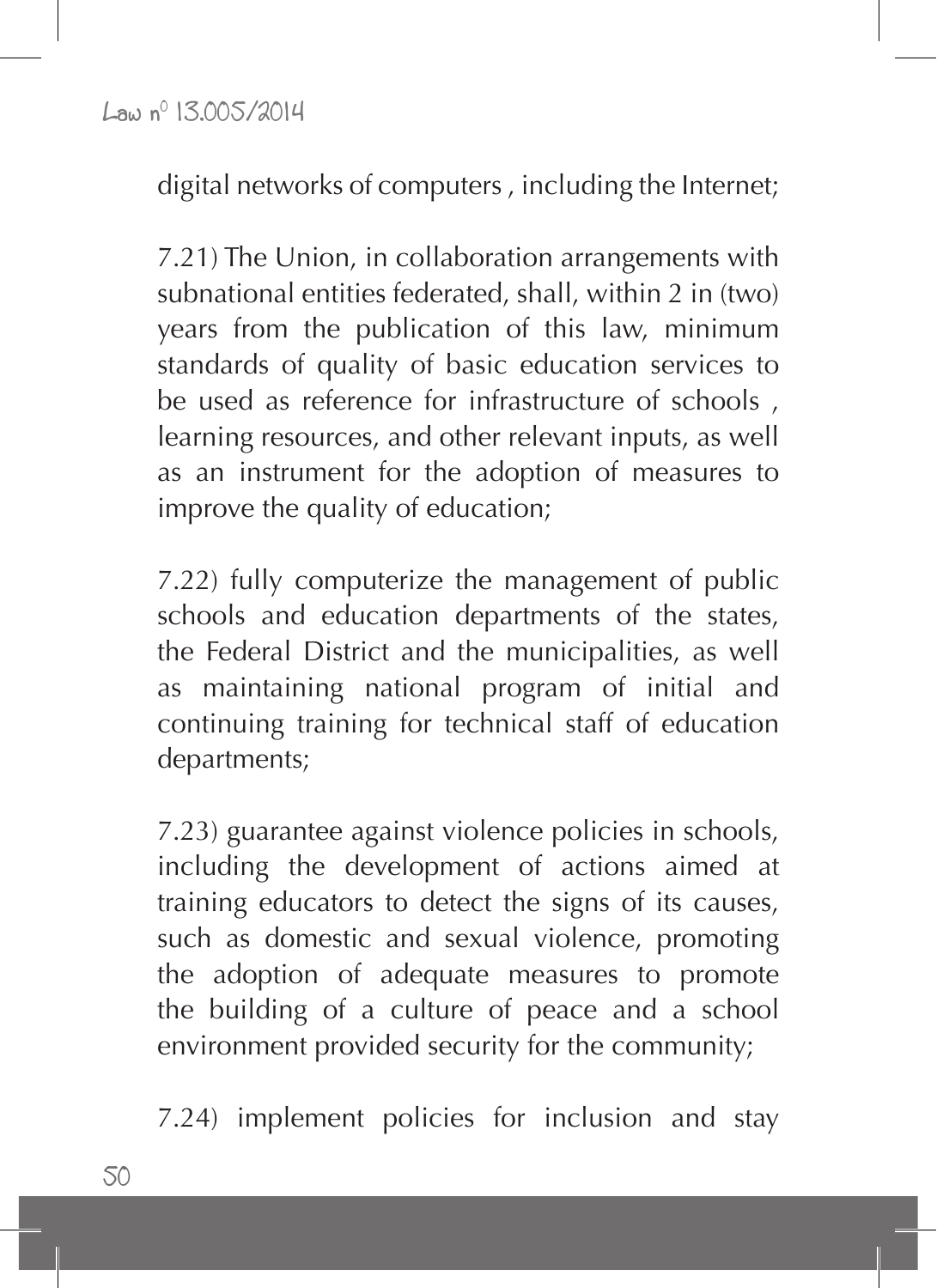National Education Plan - PNE

in school for teenagers and young people who are under parole system and on the streets, ensuring the principles of Law 8069 of July 13, 1990 - Statute of Children and Adolescents;

7.25) ensure the school curriculum content about the history and African-Brazilian and indigenous cultures and implement educational activities in accordance with the laws in 10,639, of January 9, 2003, and 11,645 of March 10, 2008, ensuring the implementation of their national curriculum guidelines, through collaborative actions with education forums for ethnic and racial diversity, school boards, educational teams and civil society;

7.26) strengthen education in the field of traditional populations, Travellers and indigenous and maroon communities, respecting the links between school and community environments and ensuring: sustainable development and preservation of cultural identity; community participation in defining the pedagogical model of organization and management of institutions, considering the sociocultural practices and the particular forms of time organization; bilingual provision in kindergarten and the early years of elementary school in mother tongue of indigenous communities and in Portuguese; the restructuring and the acquisition of equipment; the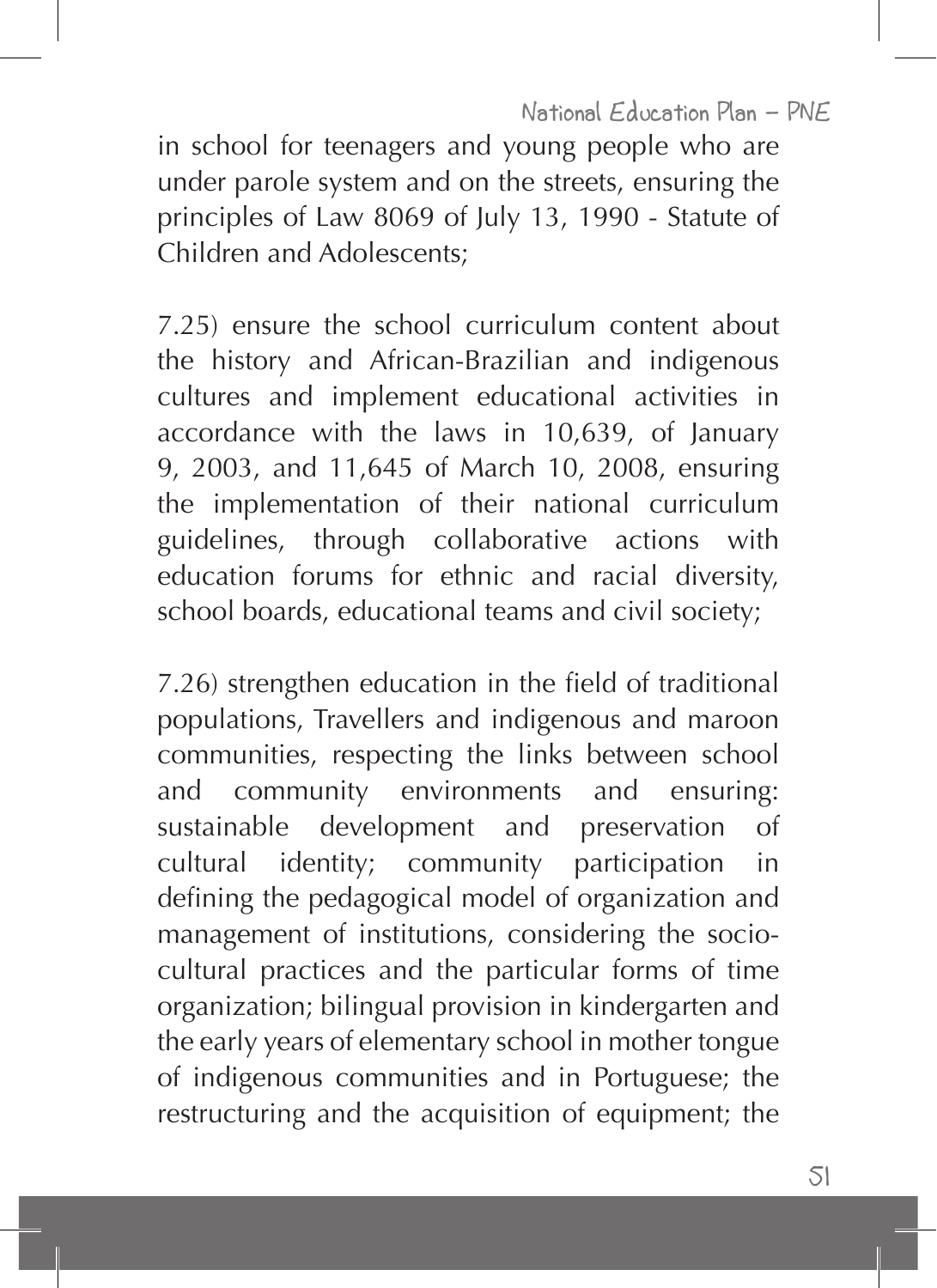program offer for the initial and continuing training of education professionals; and care in special education;

7.27) develop curricula and specific educational proposals for education for schools of the field and for indigenous and maroon communities, including the corresponding cultural contents to their communities and considering the strengthening of socio-cultural practices and the mother tongue of each indigenous community, producing and providing specific learning materials, including for (the) students (as) disabled;

7.28) mobilize families and sectors of civil society, linking formal education with popular education experiences and citizen, with the purpose of that education is assumed to be the responsibility of all and to extend social control over the fulfillment of educational policies;

7.29) promote the coordination of education sector programs, local and national level with those of other areas such as health, labor and employment, social welfare, sports and culture, enabling the creation of network full support to families, as condition for improving educational quality;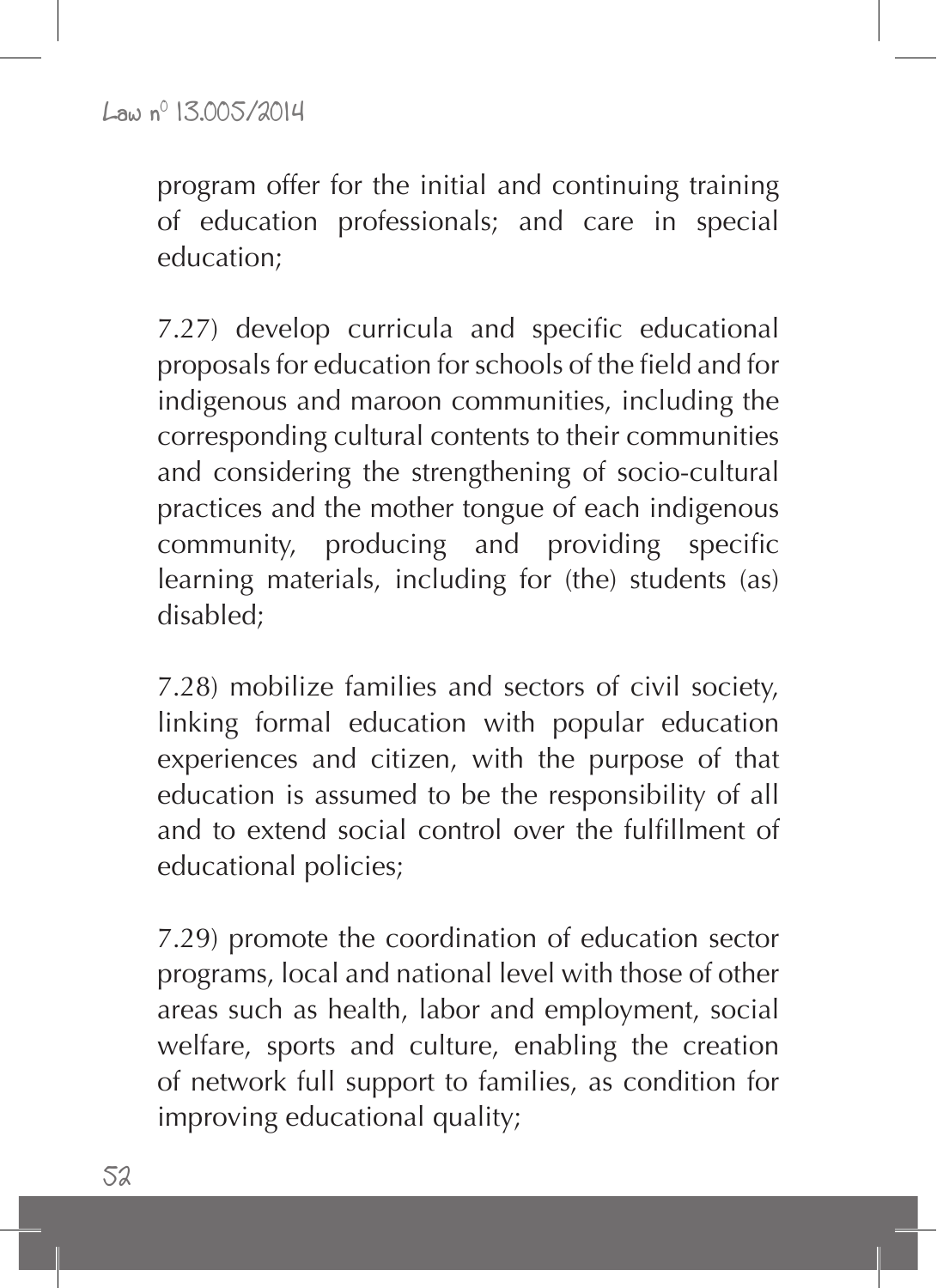7.30) universal through coordination between agencies responsible for the areas of health and education, the care of (the) students from the public school system of basic education through prevention, promotion and health care;

7.31) set specifically geared effective actions for the promotion, prevention, care and health care and physical integrity, mental and emotional of (the) professional education as a condition for the improvement of educational quality;

7.32) strengthen, with technical and financial cooperation of the Union, in conjunction with the national evaluation system, the state systems of evaluation of basic education, with participation by accession to the municipal education systems to guide public policies and pedagogical practices, with the provision of information to schools and society;

7.33) promote, with special emphasis in line with the guidelines of the National Book and Reading Plan, the formation of male and female readers and the training of teachers and professors, librarians and librarians and community agents to act as mediators and mediators of reading, according to the specificity of the different stages of development and learning;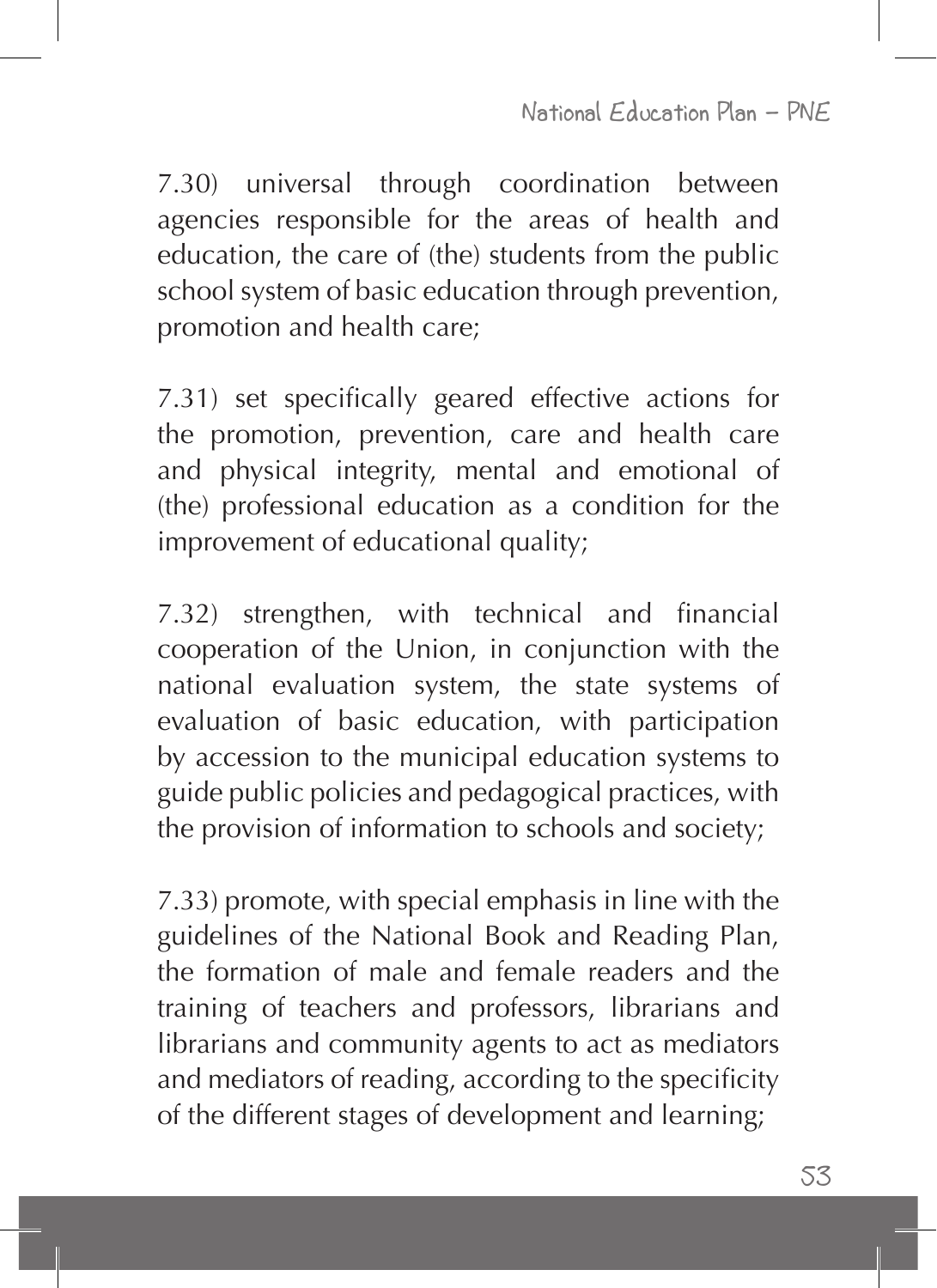7.34) institute, in cooperation with states, municipalities and the Federal District, the national training program for teachers and students and teachers and students to promote and consolidate policy of preserving national memory;

7.35) to promote the regulation of supply of basic education by the private sector in order to ensure quality and compliance with the social function of education;

7.36) set stimulus policies to schools that improve performance in IDEB, to value the merits of the faculty of management and the school community.

**Goal 8:** raise the average education of the population of eighteen (18) to 29 (twenty nine) years in order to achieve at least twelve (12) years of study in the last year of the Plan, for the populations of field, the less educated region in the country and 25% (twenty five percent) poorest, and even the average schooling between blacks and non-blacks declared to the Brazilian Institute of Geography and Statistics - IBGE.

**Strategies:**

8.1) institutionalize programs and develop

54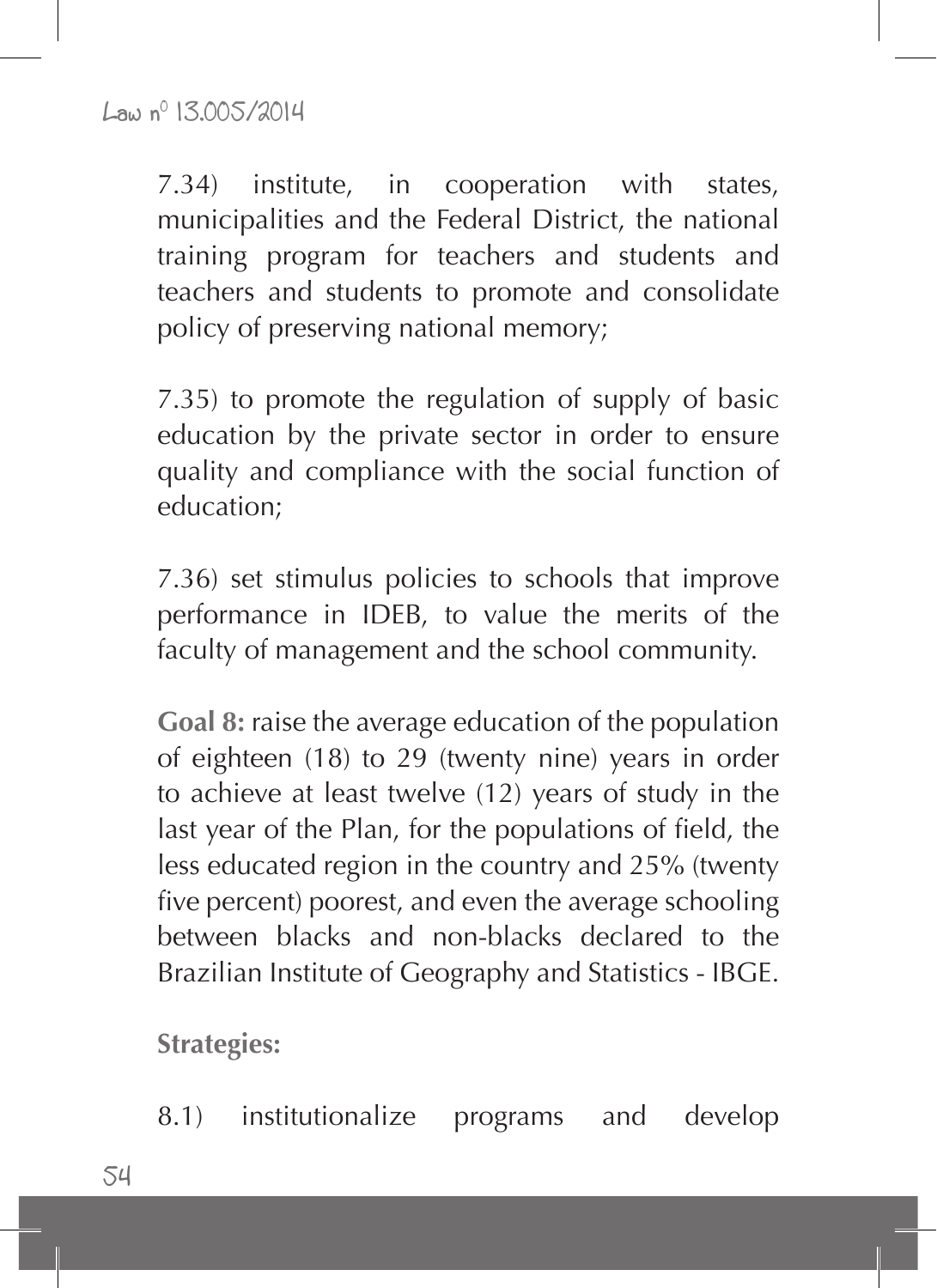National Education Plan - PNE

technologies for flow instruction, individualized educational support and recovery and partial progression as well as prioritize students with outdated academic achievement, considering the specifics of population segments considered;

8.2) implement youth and adult education programs for the population segments considered, they are out of school and age-grade, combined with other strategies to ensure continuity of schooling, after the initial literacy;

8.3) ensure free access to certification exams of the completion of primary and secondary education;

8.4) expand the free offer technical professional education by private institutions of social service and vocational training linked to the trade union system, concomitantly to the teaching offered in the public school system for the population segments considered;

8.5) to promote, in partnership with the areas of health and social care, tracking and monitoring access to school for specific population segments considered, identify absenteeism reasons and collaborate with the states, the Federal District and the municipalities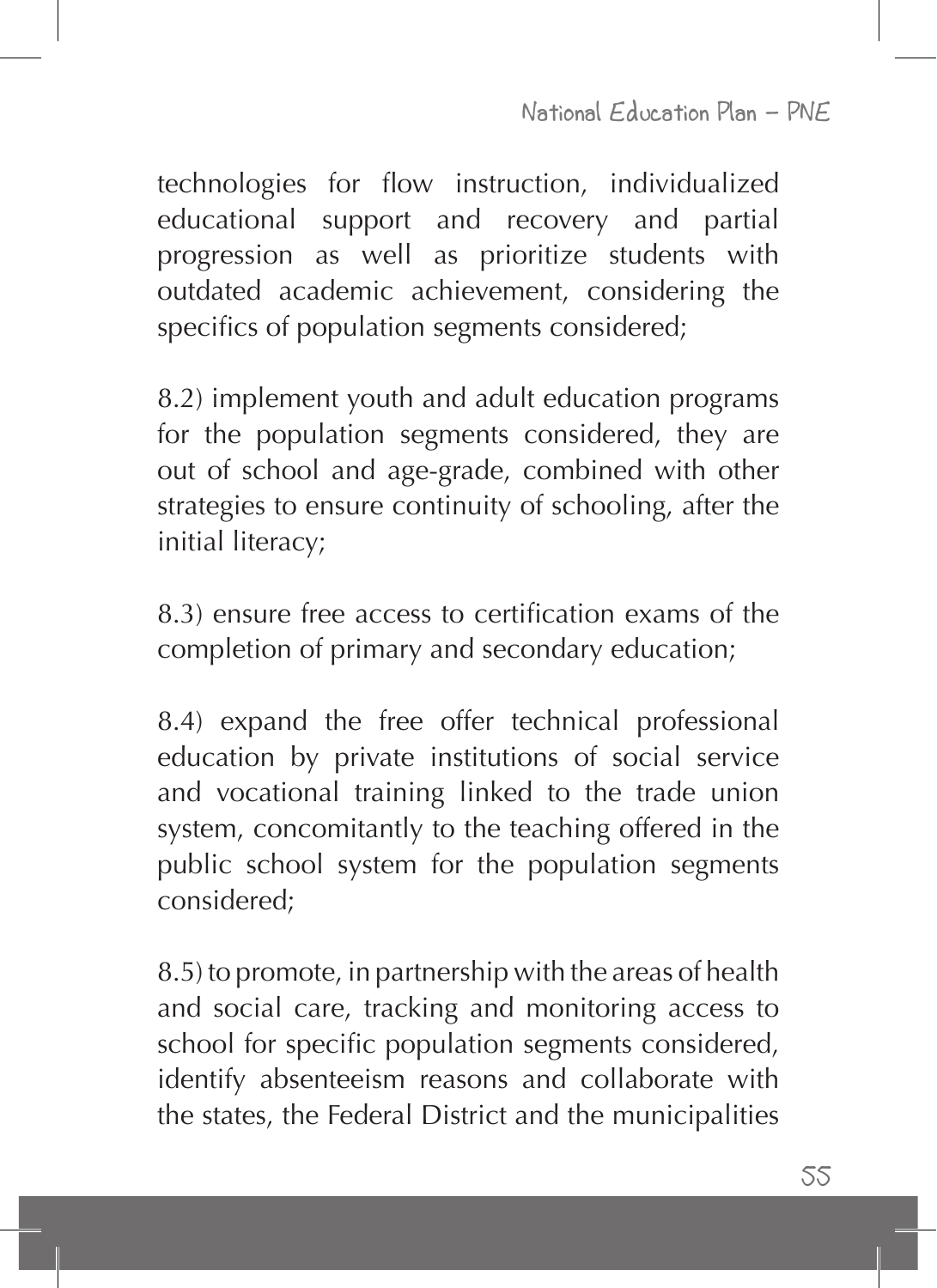to guarantee frequency and learning support in order to stimulate the expansion of the service of those (as) students in regular public schools;

8.6) promote active search for out of school youth belonging to the population groups considered, in partnership with the areas of welfare, health and protection of youth.

**Goal 9:** raise the population's literacy rate with fifteen (15) years or more to ninety-three point five percent (93.5%) by 2015 and, by the end of the term of this PEN, eradicate absolute illiteracy and reduce by 50% (fifty percent) of the functional illiteracy rate.

**Strategies:**

9.1) ensure the free offer of adult education to those who did not have access to basic education at the proper age;

9.2) conduct diagnosis of young people and adults with incomplete primary and secondary education, to identify the active demand for places in adult education;

9.3) implement literacy actions of young people and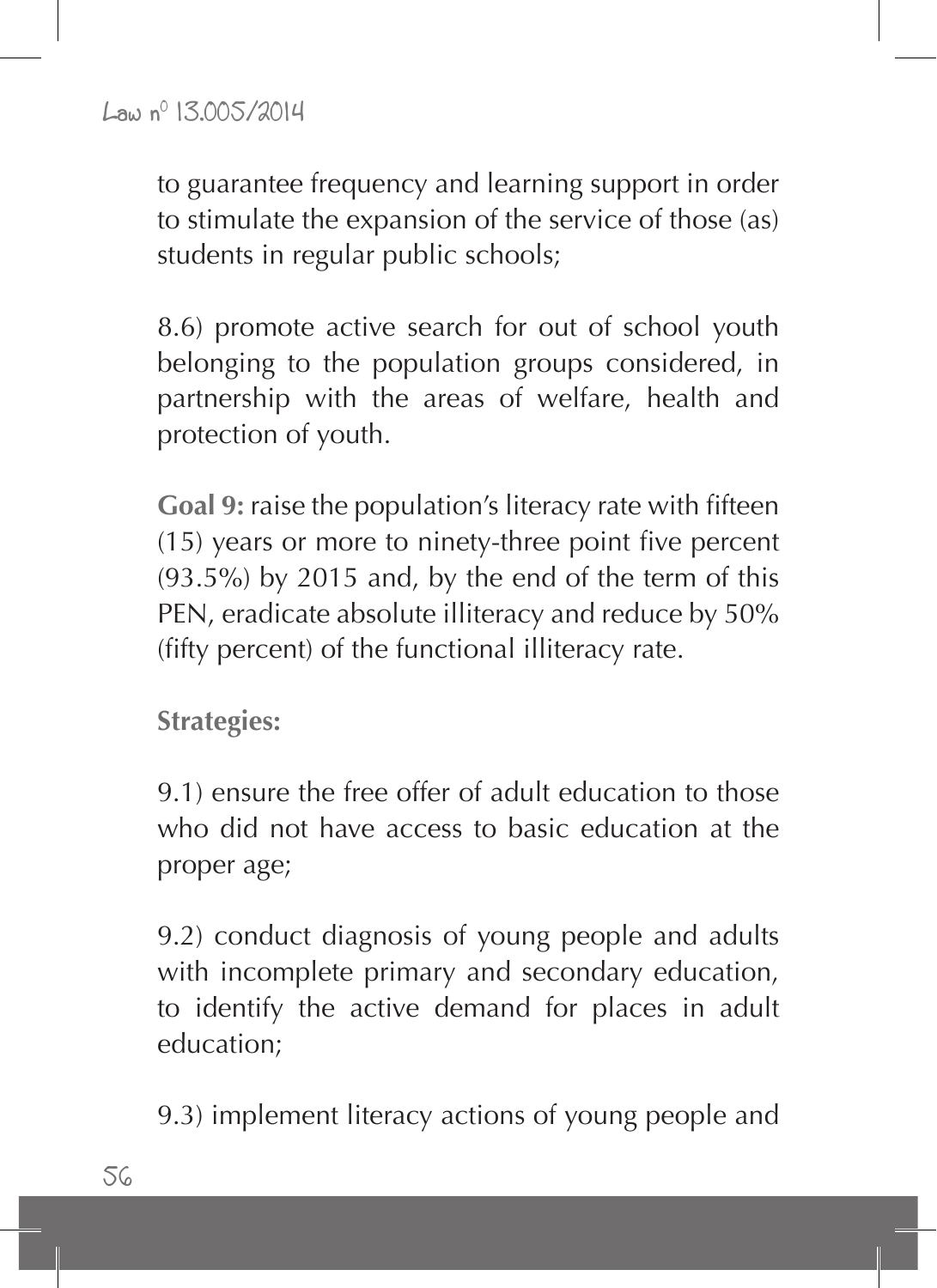adults with continuity of basic schooling assurance;

9.4) create additional benefits in the national cash transfer program for youth and adults who attend literacy courses;

9.5) conduct regular public calls for adult education, promoting active search for collaborative arrangements between federal agencies and in partnership with civil society organizations;

9.6) conduct evaluation through specific tests that allow measuring the degree of youth literacy and adults over fifteen (15) years of age;

9.7) perform actions Customer (the) student youth and adult education through additional transport programs, food and health, including free eye care and glasses supply, in conjunction with health care;

9.8) to ensure the provision of adult education in the elementary and high school stages, the persons deprived of liberty in all prisons, ensuring specific training of teachers and teachers and implementation of national guidelines in collaboration arrangements ;

9.9) technical and financial support innovative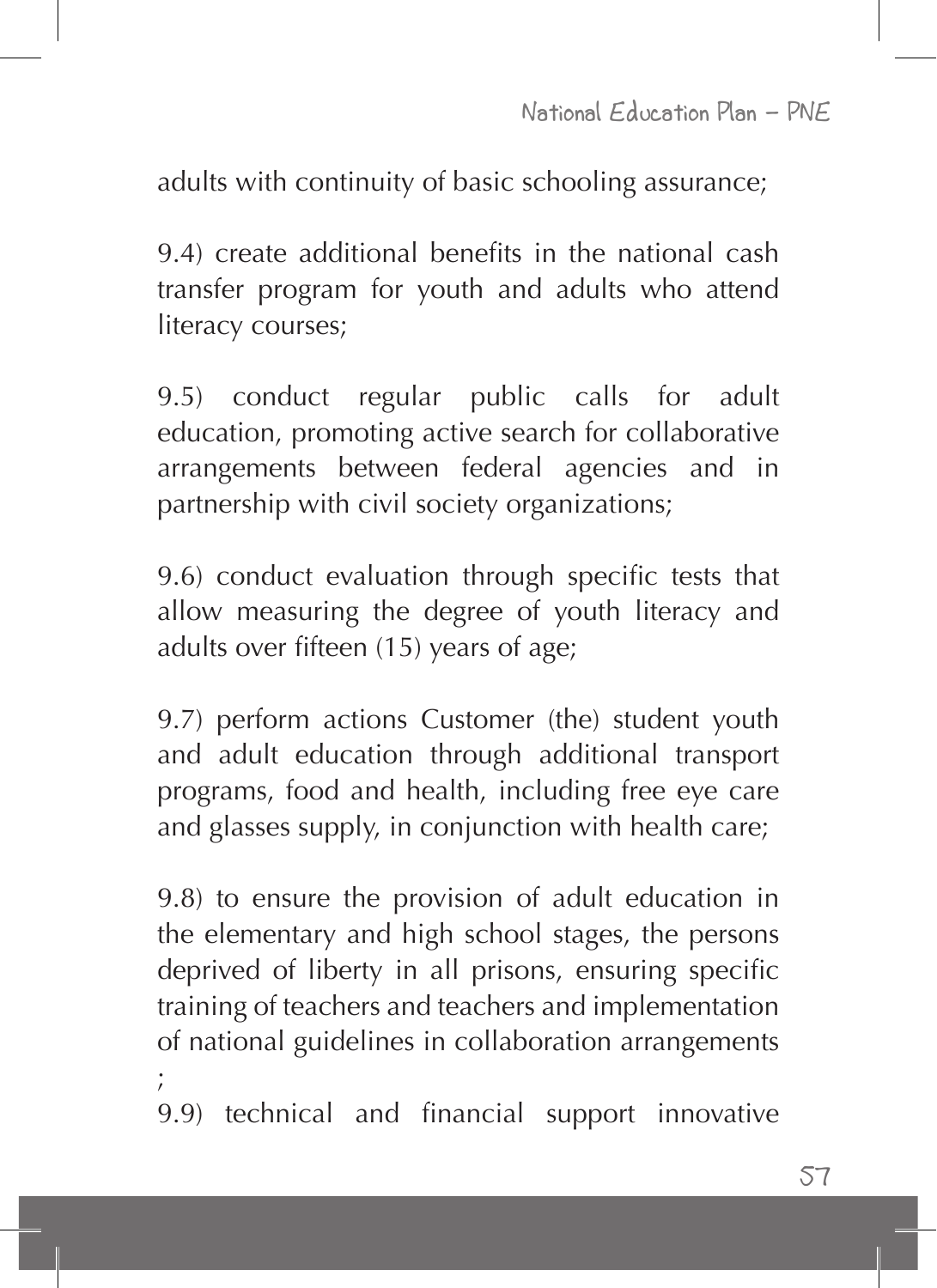projects in youth and adult education aimed at the development of models appropriate to the specific needs of those (as) students (as);

9.10) establishing mechanisms and incentives to mainstream segments employers, public and private, and education systems, to promote the compatibility of working hours of employees and employees with the offer of literacy actions and adult education;

9.11) implement technological training programs of young adult population, directed to the segments with low levels of formal schooling and for (the) students (as) disabled, linking education systems, the Federal Network of Professional Education, Science and Technology, universities, cooperatives and associations, through extension of actions developed in technological vocational centers with assistive technologies that support the effective and productive social inclusion of this population;

9.12) consider public policies for youth and adults, the needs of the elderly, with a view to promoting policies to eradicate illiteracy, access to educational technologies and recreational, cultural and sporting activities, the implementation of recovery programs and sharing of knowledge and experience of the

58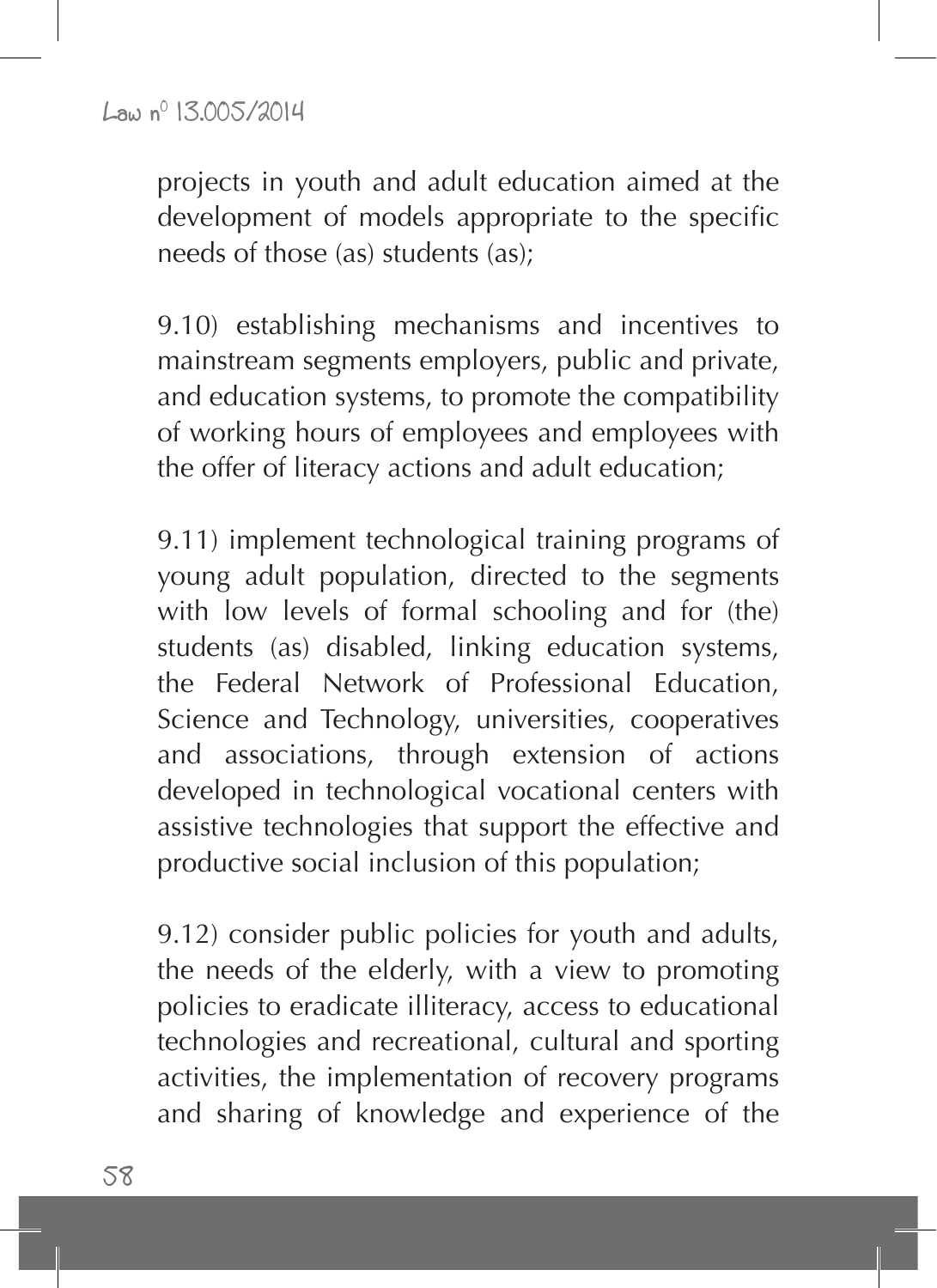elderly and the inclusion of aging issues and old age in schools.

**Goal 10:** provide at least 25% (twenty five percent) of youth education and adult enrollment in primary and secondary education, in an integrated way to professional education.

**Strategies:**

10.1) maintain national program of youth education and adults aimed at completion of primary education and basic vocational training in order to stimulate the completion of basic education;

10.2) expand enrollment in adult education in order to articulate the initial and continuing training of workers with vocational education, aiming to increase the worker's level of education and working;

10.3) promoting the integration of youth and adult education with vocational education in planned courses, according to the public characteristics of youth and adult education and considering the specificities of mobile populations and rural and indigenous and maroon communities, including education in the distance mode;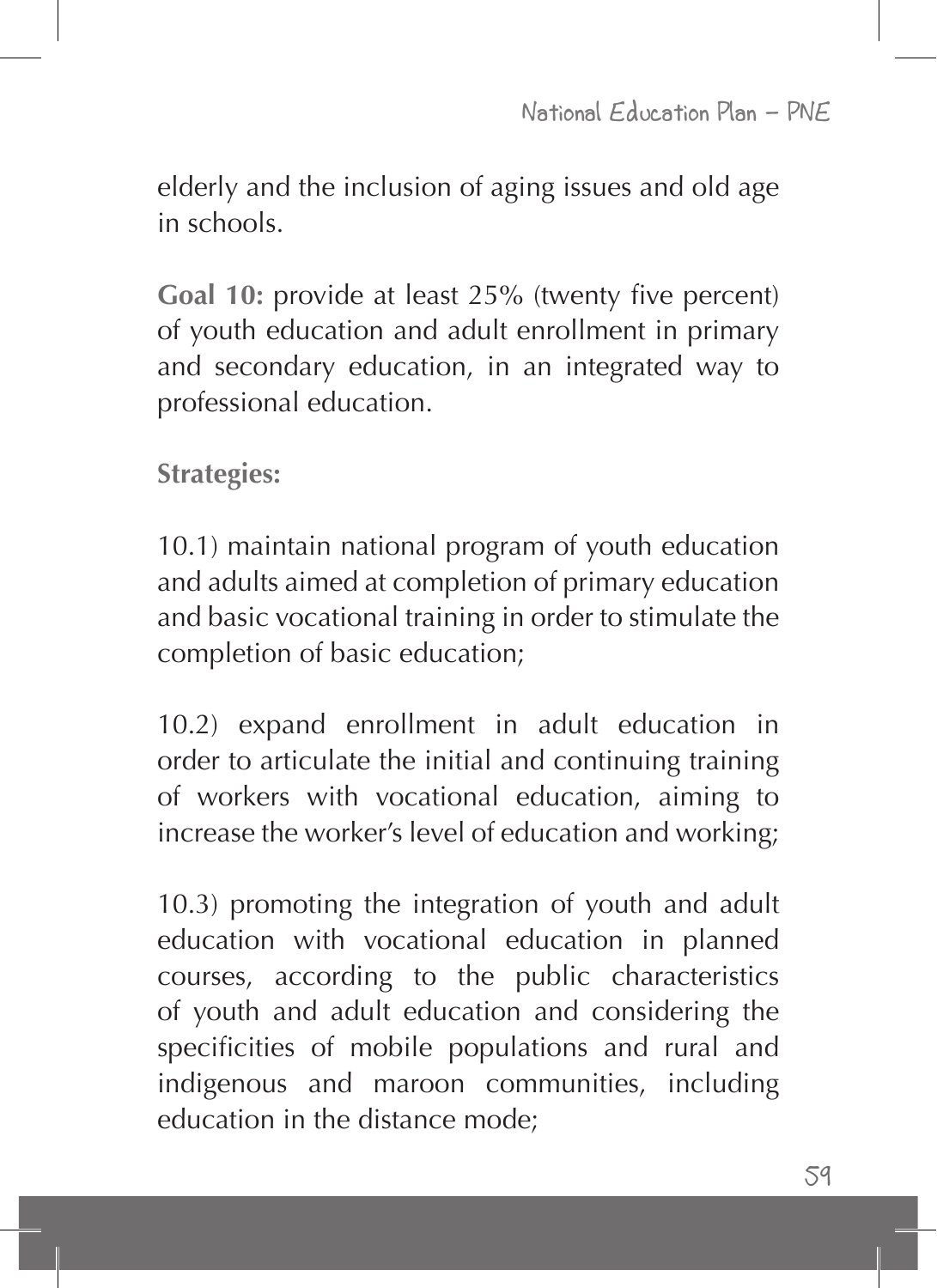10.4) expand professional opportunities for young people and adults with disabilities and low levels of education, through access to education and articulate young adults vocational education;

10.5) establish national restructuring program and acquisition of equipment aimed at expanding and improving the physical network of public schools that operate in the education of young people and adults integrated vocational education, ensuring accessibility to people with disabilities;

10.6) stimulate curricular diversification of adult education, articulating the basic training and preparation for the world of work and establishing interrelationships between theory and practice, the axes of science, labor, technology and culture and citizenship in order to organize the time and teaching space suitable to the characteristics of these boys and girls;

10.7) promote the production of educational materials, specific curriculum development and methodologies, evaluation instruments, access to equipment and laboratories and the continuing education of public networks teachers working in youth education and articulate adult vocational education;

 $G()$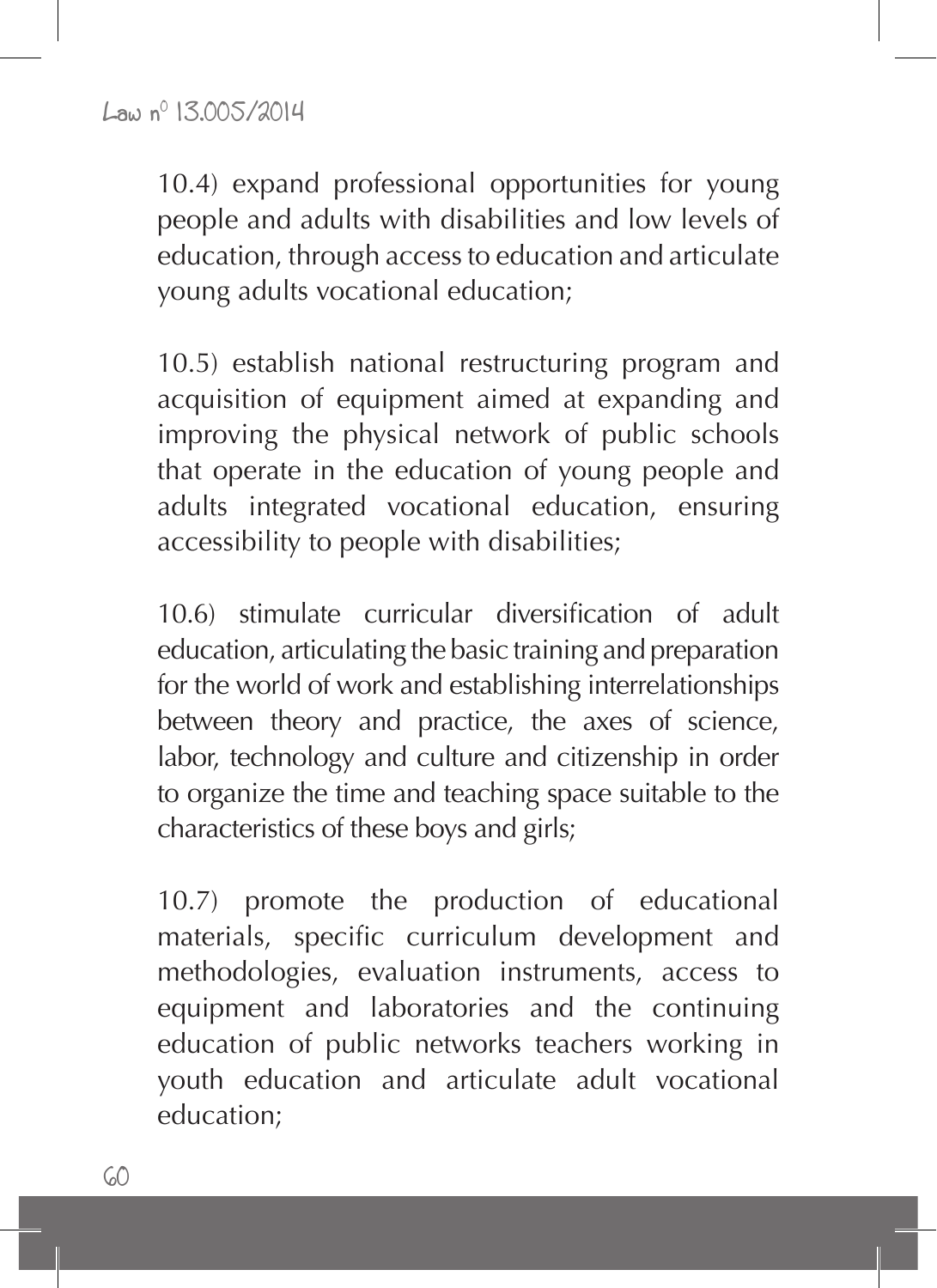10.8) foster public offering initial and continuing education for workers and articulated working to adult education, in collaboration arrangements and support from private entities vocational training linked to the trade union system and nonprofits call the person with disabilities, who work exclusively in the sport;

10.9) institutionalize national assistance program to the student, including social, financial assistance measures and psycho-pedagogical support that help ensure access, permanence, learning and successful completion of youth education and articulate adult vocational education;

10.10) guide the expansion of youth education provision and articulate adult vocational education in order to meet the persons deprived of liberty in prisons, ensuring specific training of teachers and teachers and implementation of national guidelines in collaboration arrangements ;

10.11) implement mechanisms for recognizing knowledge of young people and adult workers to be considered in curricular articulation of initial and continuing education and technical courses for middle level courses.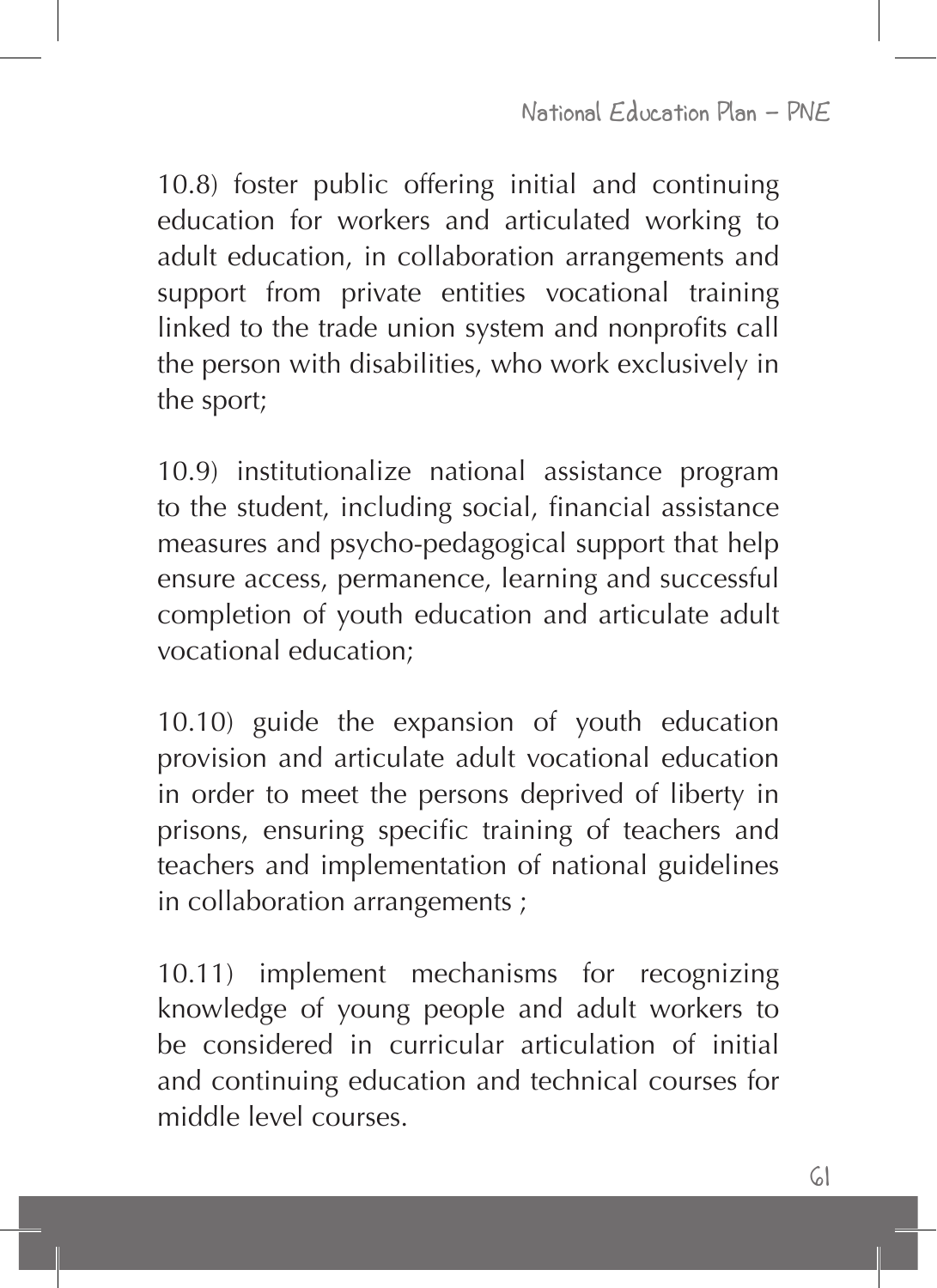**Goal 11:** triple enrollment of mid-level technical professional education, ensuring quality of supply and at least 50% (fifty percent) expansion in the public sector.

**Strategies:**

11.1) expanding mid-level technical professional education enrollment Federal Professional Education Network, science and technology, taking into account the responsibility of the Institutes in the territorial ordering, their connection with clusters, social and local and regional cultural as well as internalization of vocational education;

11.2) to promote the expansion of mid-level technical professional education provision in state public schools;

11.3) encourage the expansion of mid-level technical professional education provision in the education of the distance mode, in order to expand the supply and democratizing access to public and free professional education, assured quality standard;

11.4) encourage the expansion stage in technical professional education of middle and regular high

 $62$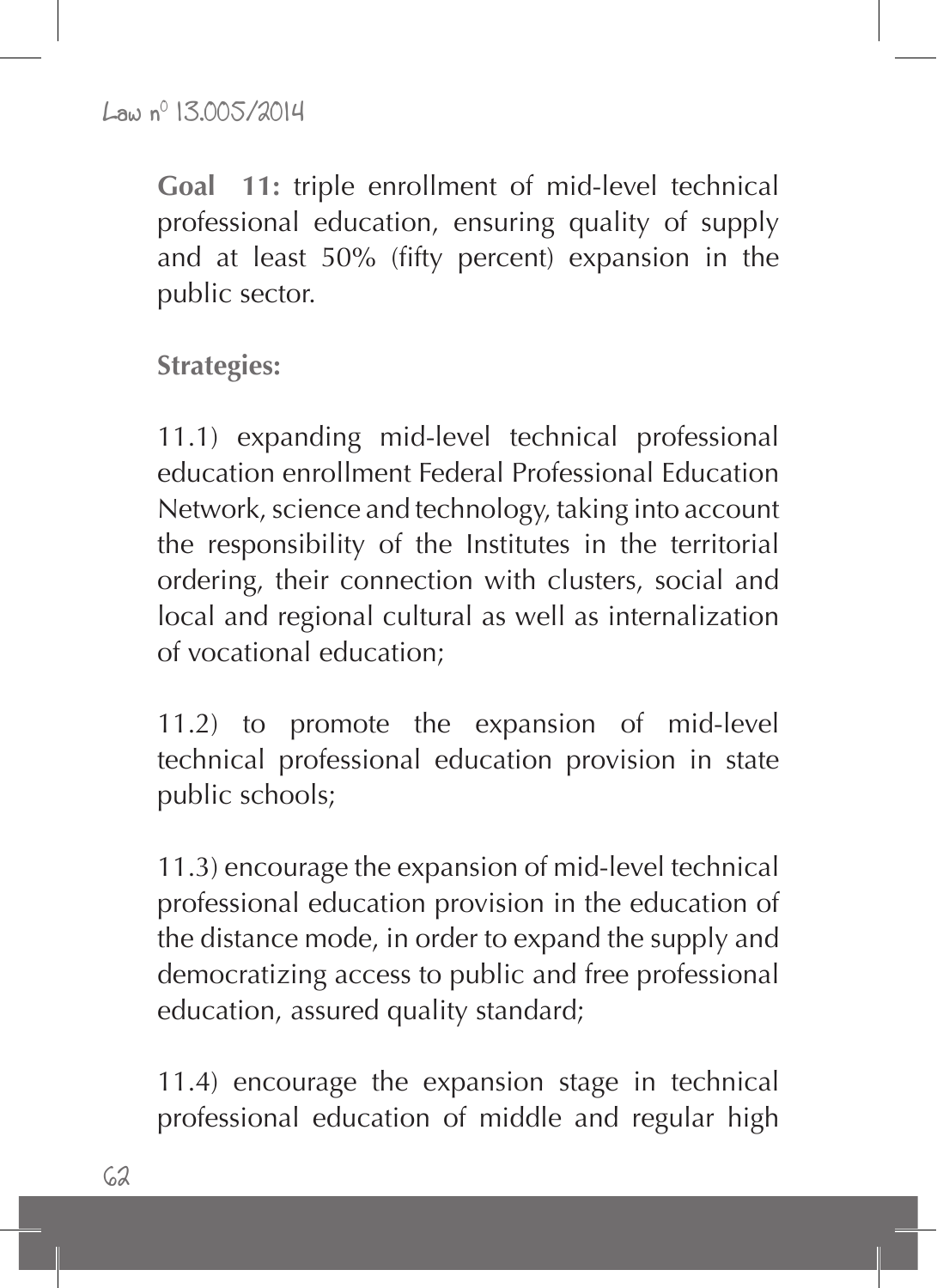school, preserving its integrated pedagogical the formation process of the student, for the training of own qualifications of professional activity, the curricular context and the development of youth;

11.5) increase the supply of knowledge recognition programs for professional certification purposes at the technical level;

11.6) expand the supply of free enrollment of midlevel technical professional education by private entities vocational training linked to the trade union system and nonprofit organizations care to the disabled, who work exclusively in the sport;

11.7) expand the supply of student finance to midlevel technical professional education offered in private institutions of higher education;

11.8) institutionalize quality assessment system of the mid-level technical professional education of public and private school systems;

11.9) expand the service of the free high school integrated vocational training for rural populations and indigenous and maroon communities, according to their interests and needs;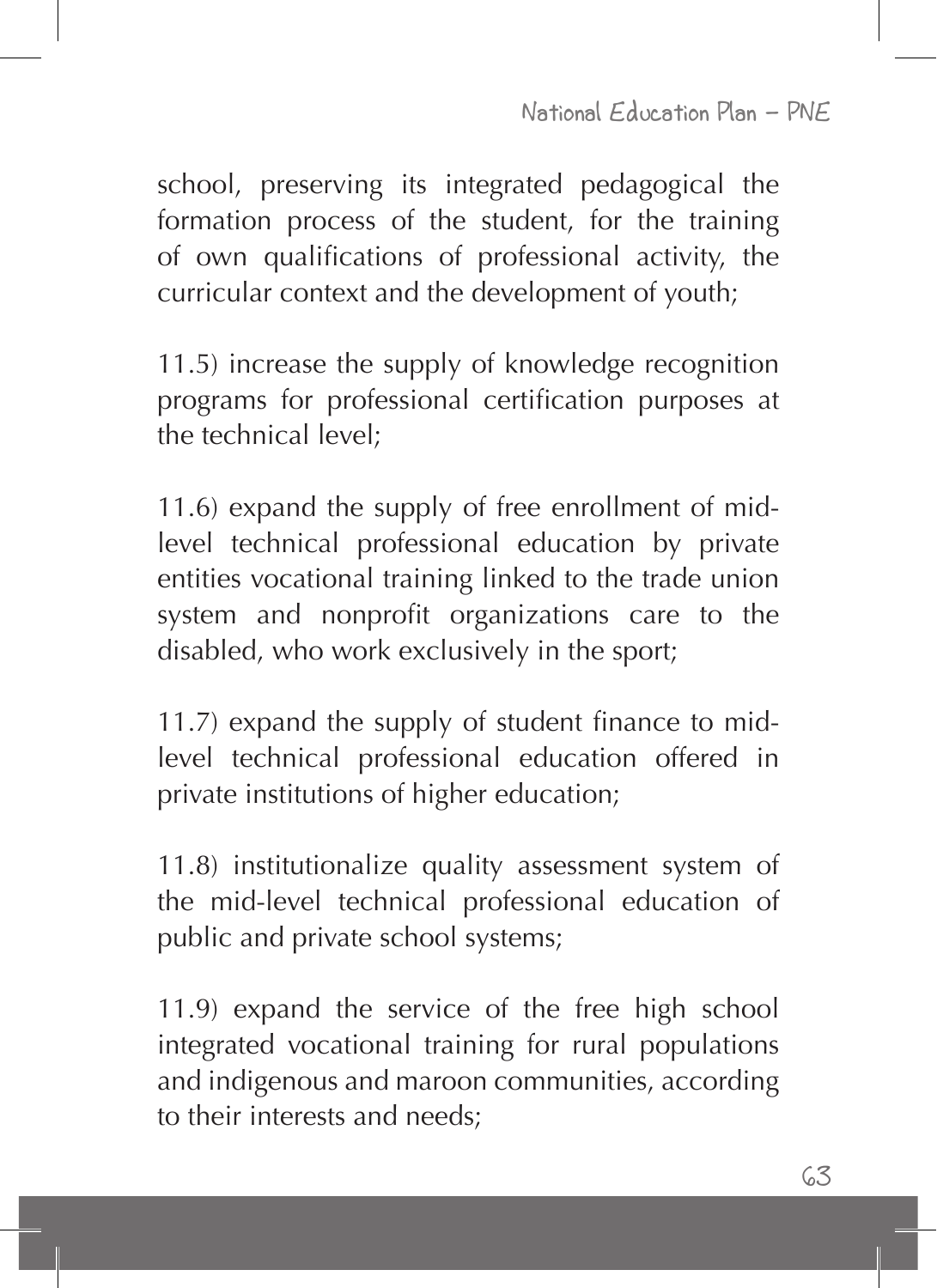11.10) expand the supply of mid-level technical professional education for people with disabilities, pervasive developmental disorders and high ability or giftedness;

11.11) gradually raise the average completion rate of mid-level technical courses in the Federal Network of Professional Education, Science and Technology for 90% (ninety percent) and increase in classroom courses, the ratio of students (as) per teacher for 20 (twenty);

11.12) gradually increase investment in student assistance programs and academic mobility mechanisms, aimed at ensuring the conditions for residence of (the) students and the completion of mid-level technical courses;

11.13) reduce ethno-racial and regional inequalities in access and permanence in mid-level technical professional education, including through the adoption of affirmative action policies, according to the law;

11.14) structure national vocational information system, linking the provision of training of specialized institutions for professional education to labor market

64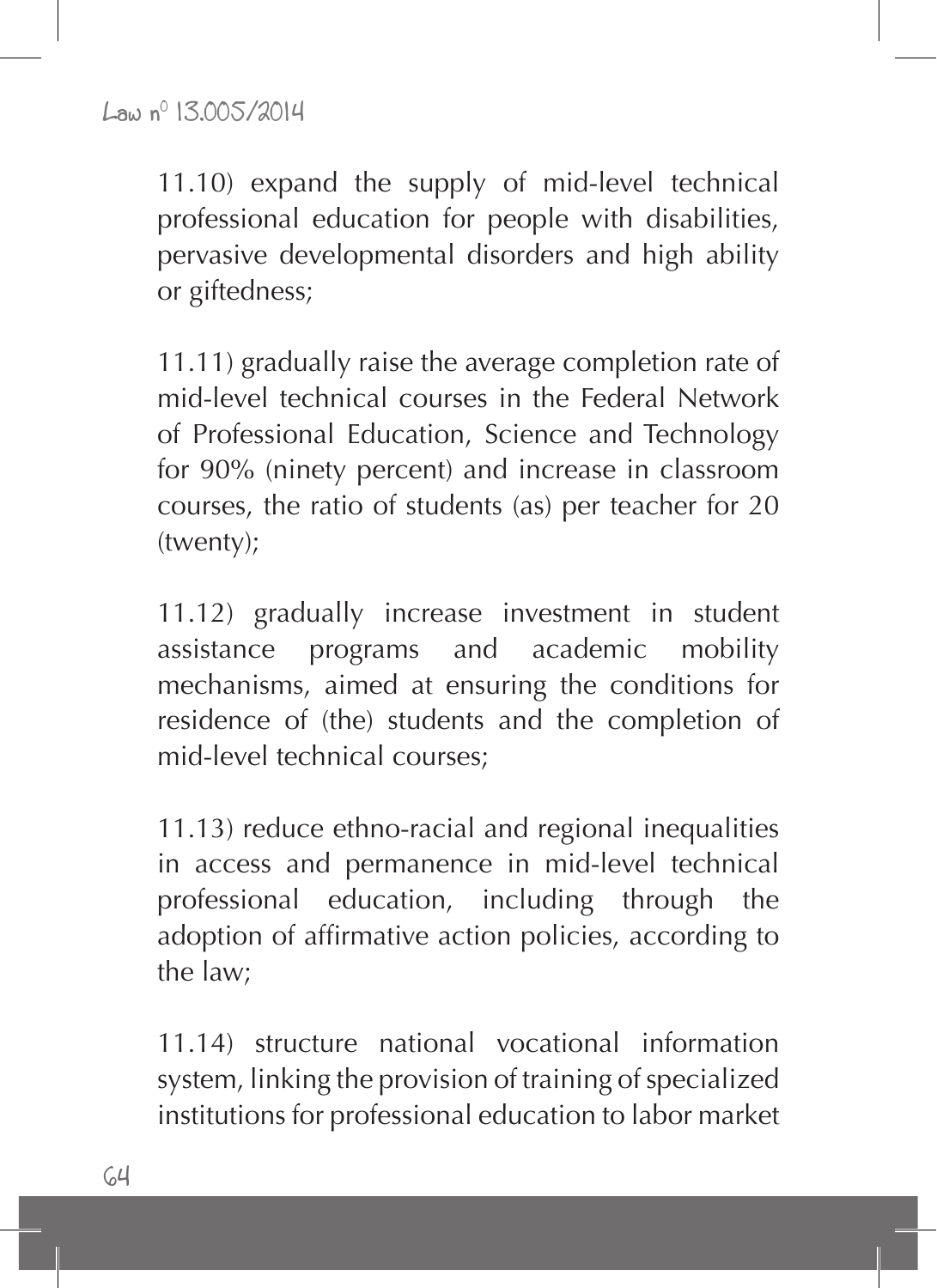data and the consultations promoted by business entities and workers

**Goal 12:** increase the gross enrollment rate in higher education to 50% (fifty percent) and the net rate to 33% (thirty-three percent) of the population of eighteen (18) to 24 (twenty four) years, ensuring the quality of provision and expansion to at least 40% (forty percent) of the new registrations in the public sector.

**Strategies:**

12.1) optimize the capacity of the physical structure and human resources of public institutions of higher education through planned and coordinated actions in order to extend and internalize access to graduate;

12.2) expand the supply of jobs through the expansion and internalization of the federal system of higher education, the Federal Network of Vocational, Scientific and Technological System and Open University of Brazil, considering the population density, the provision of public spaces in relation to the population in the reference age and subject to the regional characteristics of the micro and medium defined by the Brazilian Institute of Geography and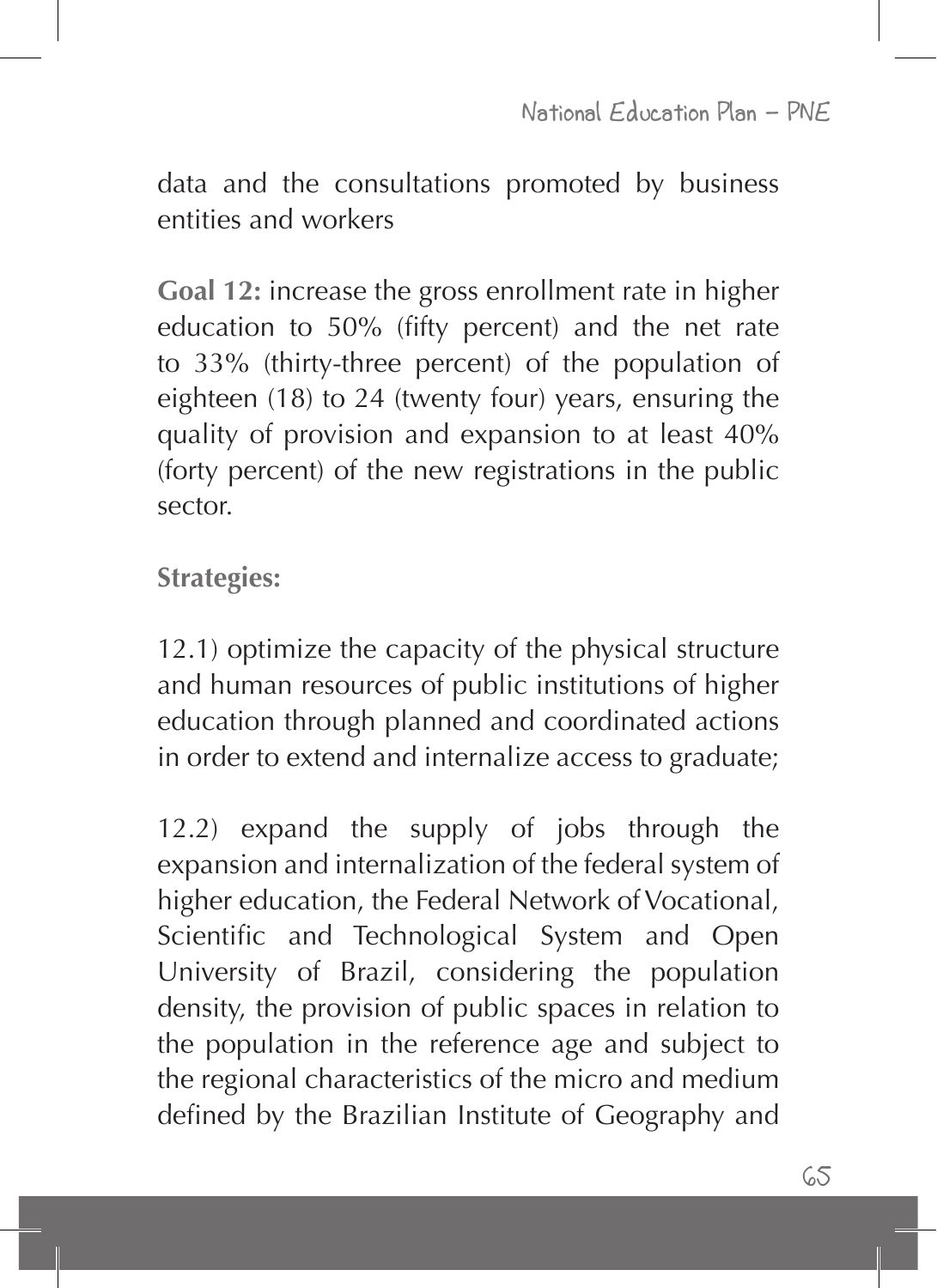Statistics - IBGE, standardizing the expansion in the country;

12.3) gradually raise the average completion rate of face-graduate courses in public universities for 90% (ninety percent), offer at least a third of vacancies in evening classes and increase students per teacher ratio (a) to eighteen (18) by use of credits strategies and academic innovations that enhance the acquisition of higher level skills;

12.4) encourage the provision of free public higher education primarily for teacher training and teachers for basic education, especially in science and mathematics as well as to meet the shortage of professionals in specific areas;

12.5) expand inclusion policies and student assistance addressed to (the) students from public institutions, private institutions of higher education and scholarship recipients of the Student Financing Fund - FIES, mentioned in Law 10,260, July 12 2001 in higher education, in order to reduce ethnic and racial inequalities and increase access and retention rates in higher education for students graduating from public schools, Afro-descendants and indigenous and students with disabilities, pervasive developmental

 $66$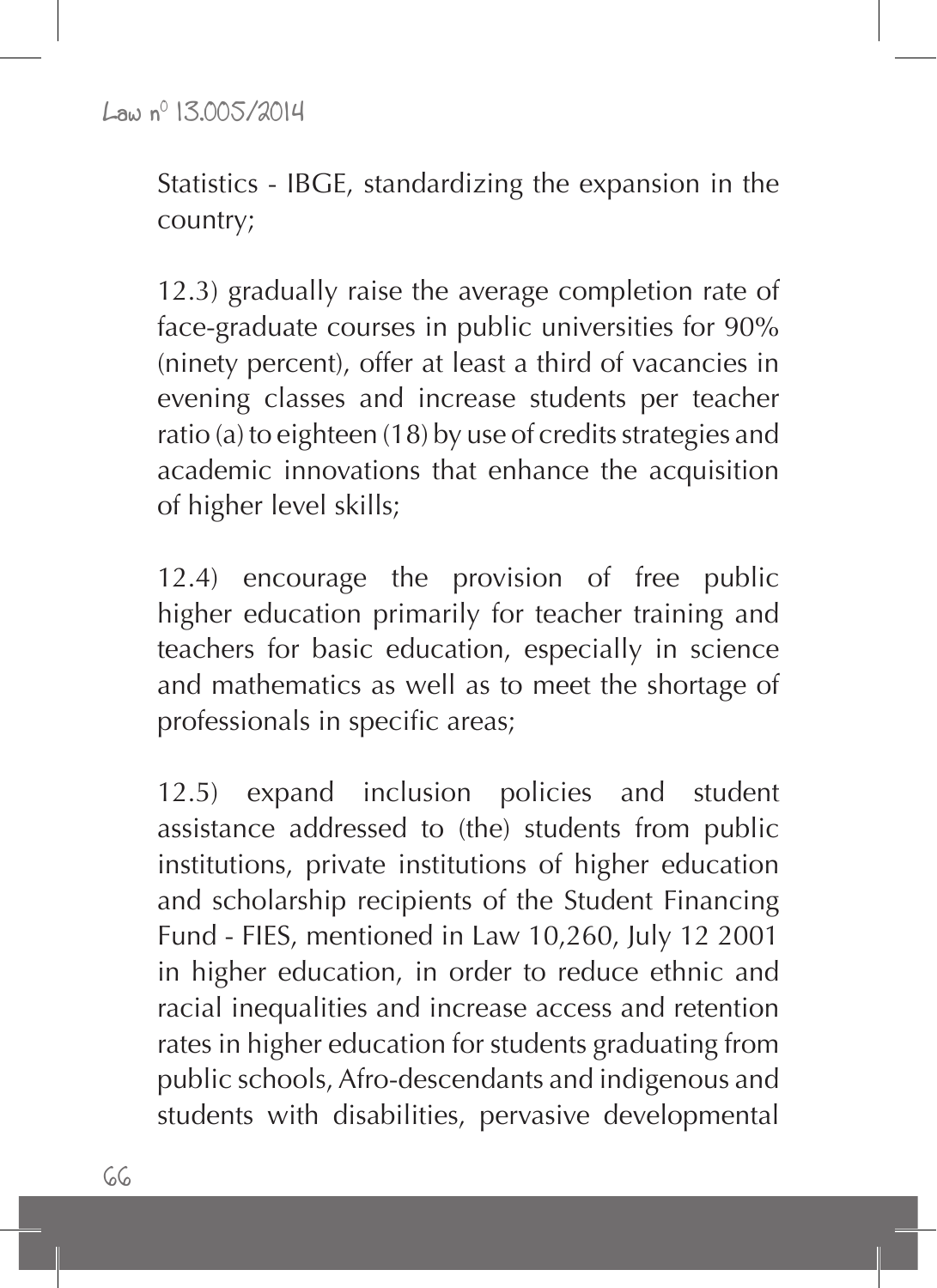disorders and high skills or giftedness, in order to support their academic success;

12.6) expand the student loan through the Student Financing Fund - FIES, mentioned in Law 10.260, of July 12, 2001, with the guarantee fund of the establishment of funding, in order to gradually dispense with the guarantor requirement;

12.7) ensure at least 10% (ten percent) of the total curriculum credits required for graduation programs and university extension projects, guiding its action primarily in areas of high social relevance;

12.8) expand the internship offer as part of training in higher education;

12.9) increase the proportional participation of historically disadvantaged groups in higher education, including through the adoption of affirmative action policies, according to the law;

12.10) ensure accessibility conditions in higher education institutions in the form of legislation;

12.11) promote studies and research to examine the need for coordination between training, curriculum,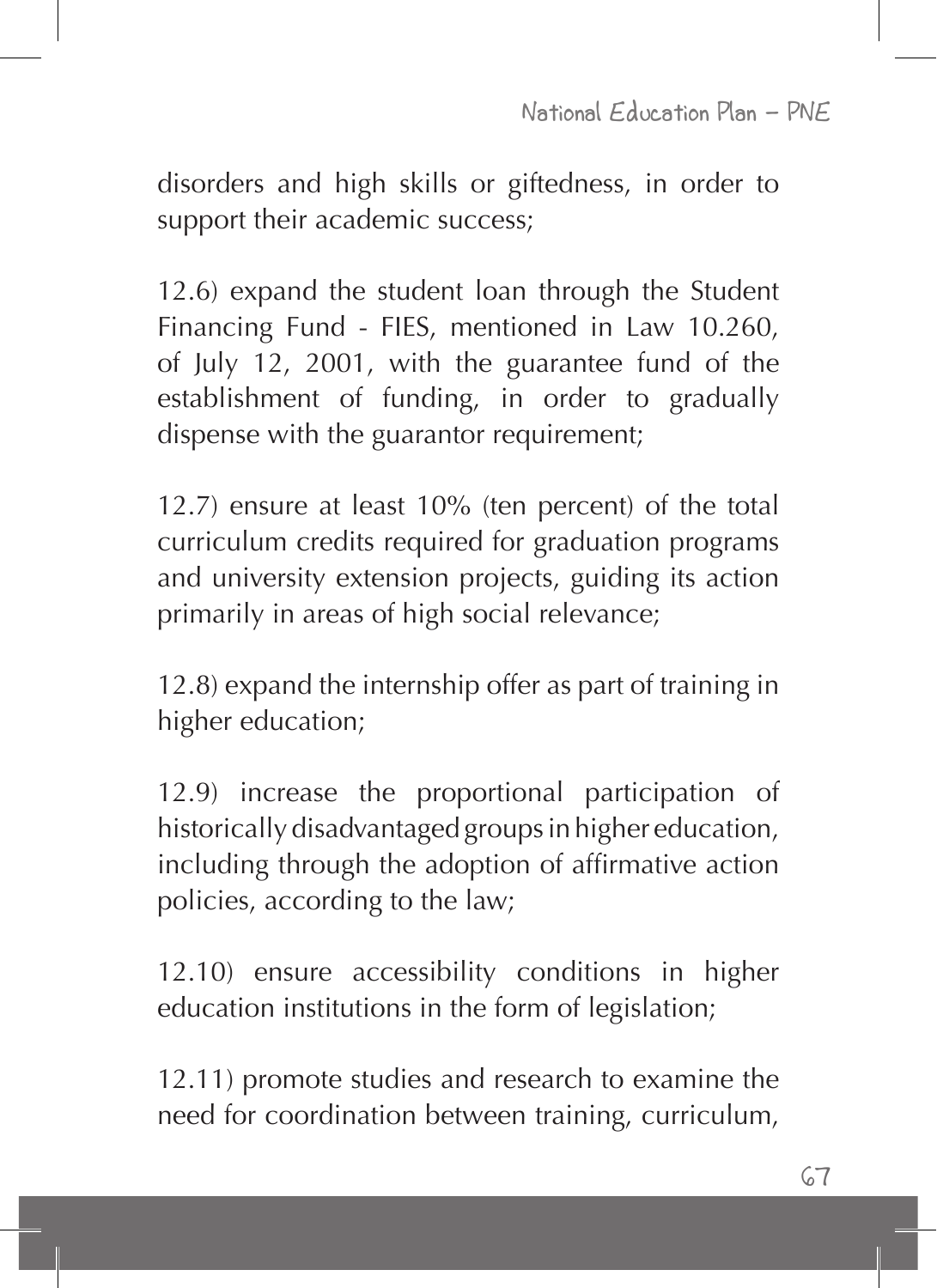research and the world of work, considering the economic, social and cultural rights of the country;

12.12) consolidate and expand programs and actions to encourage student mobility and teaching at undergraduate and graduate levels, both nationally and internationally, taking into account the enrichment of higher education;

12.13) expand specific assistance to populations from the countryside and indigenous and maroon communities, with respect to access, retention, completion and training of professionals to work in these populations;

12.14) map the demand and encourage supply of higher level staff training, notably in relation to training in science and mathematics, considering the needs of the country's development, technological innovation and improving the quality of basic education ;

12.15) institutionalize composition program for digital collection of bibliographical and audiovisual references for undergraduate courses, ensured accessibility for people with disabilities;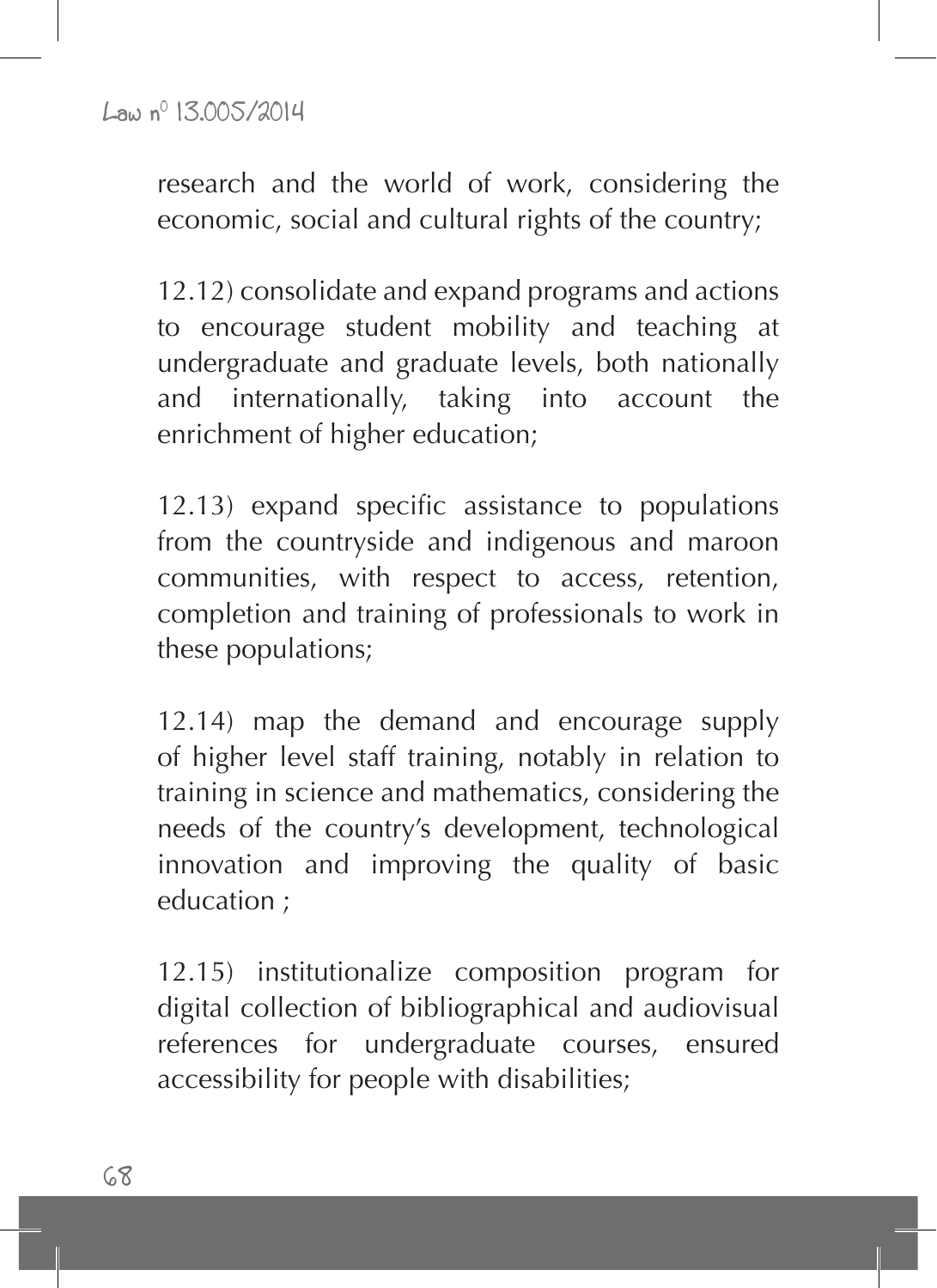12.16) consolidate national and regional selection processes for access to higher education as a way to overcome isolated vestibular tests;

12.17) stimulating mechanisms to fill the places available in each academic period in public higher education;

12.18) encourage the expansion and restructuring of state and local institutions of higher learning whose teaching is free, through technical and financial support from the Federal Government, through adherence term restructuring program, in the form of a regulation, to consider the contribution to increase enrollment, fiscal capacity and the needs of the education systems of maintainers in the supply and quality of basic education;

12.19) restructuring with emphasis on improvement of deadlines and quality of the decision within two (2) years, the procedures adopted in the area of evaluation, regulation and supervision in relation to authorization procedures courses and institutions, recognition or renewal recognition of higher education and accreditation or re-accreditation of institutions under the federal educational system;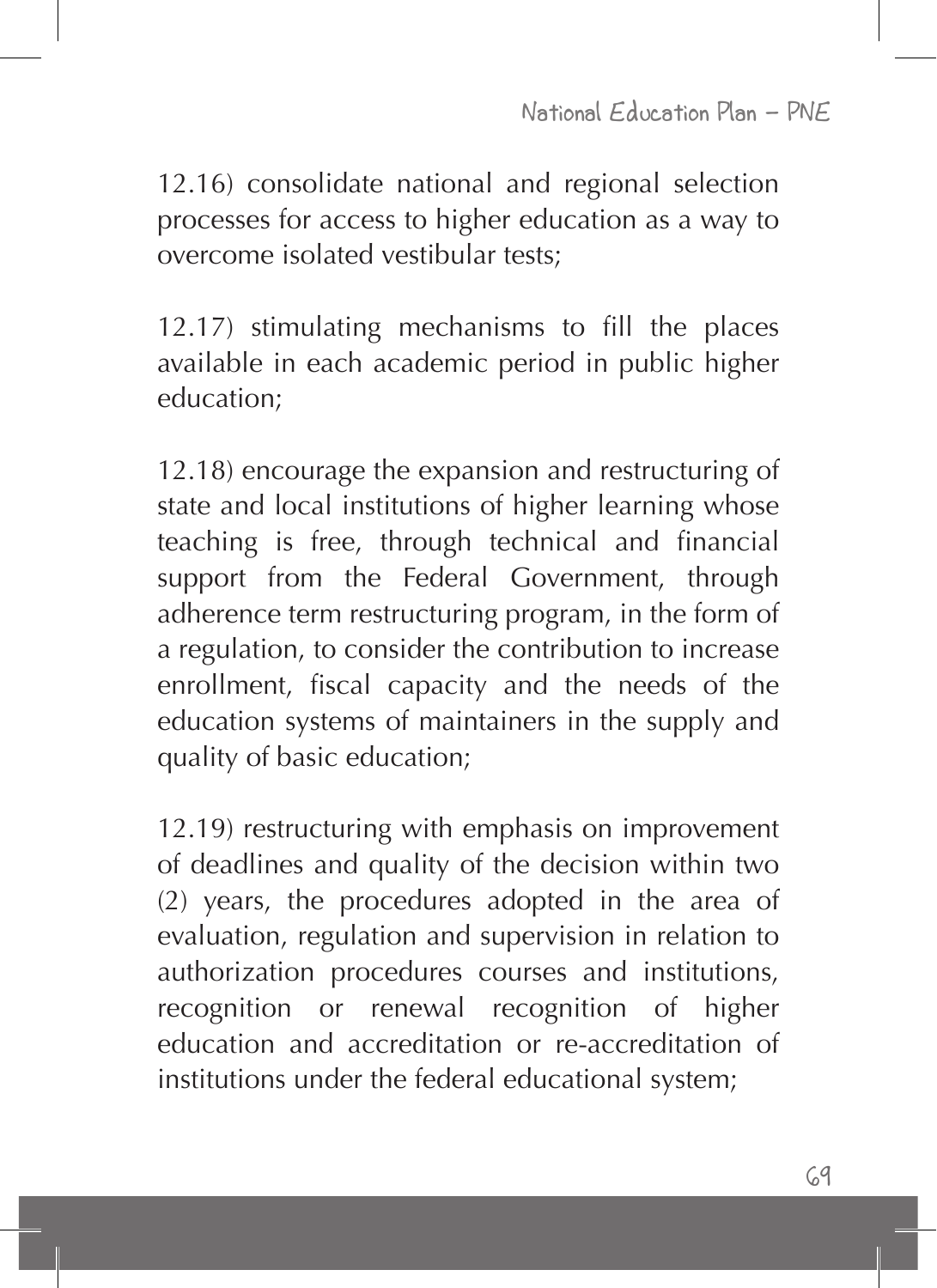12.20) expand under the Financing Fund for Higher Education Students - FIES, mentioned in Law No. 10,260, of July 12, 2001, and the University for All Program - PROUNI, mentioned in Law 11,096, of January 13, 2005, the benefits intended to provide funding to students enrolled in higher education classroom or distance, with positive assessment, in accordance with its own rules, in proceedings conducted by the Ministry of Education;

12.21) strengthen the physical networks of multifunctional laboratory of IES and ICTs in strategic areas defined by policy and national science strategies, technology and innovation.

**Goal 13:** improving the quality of higher education and increase the proportion of masters and doctors of the faculty in effective exercise throughout the higher education system to 75% (seventy five percent), and of the total, at least 35 % (thirty five percent) doctors.

**Strategies:**

13.1) improve the National System of Higher Education Evaluation - SINAES, mentioned in Law 10,861, of April 14, 2004, strengthening the actions of assessment, regulation and supervision;

 $70$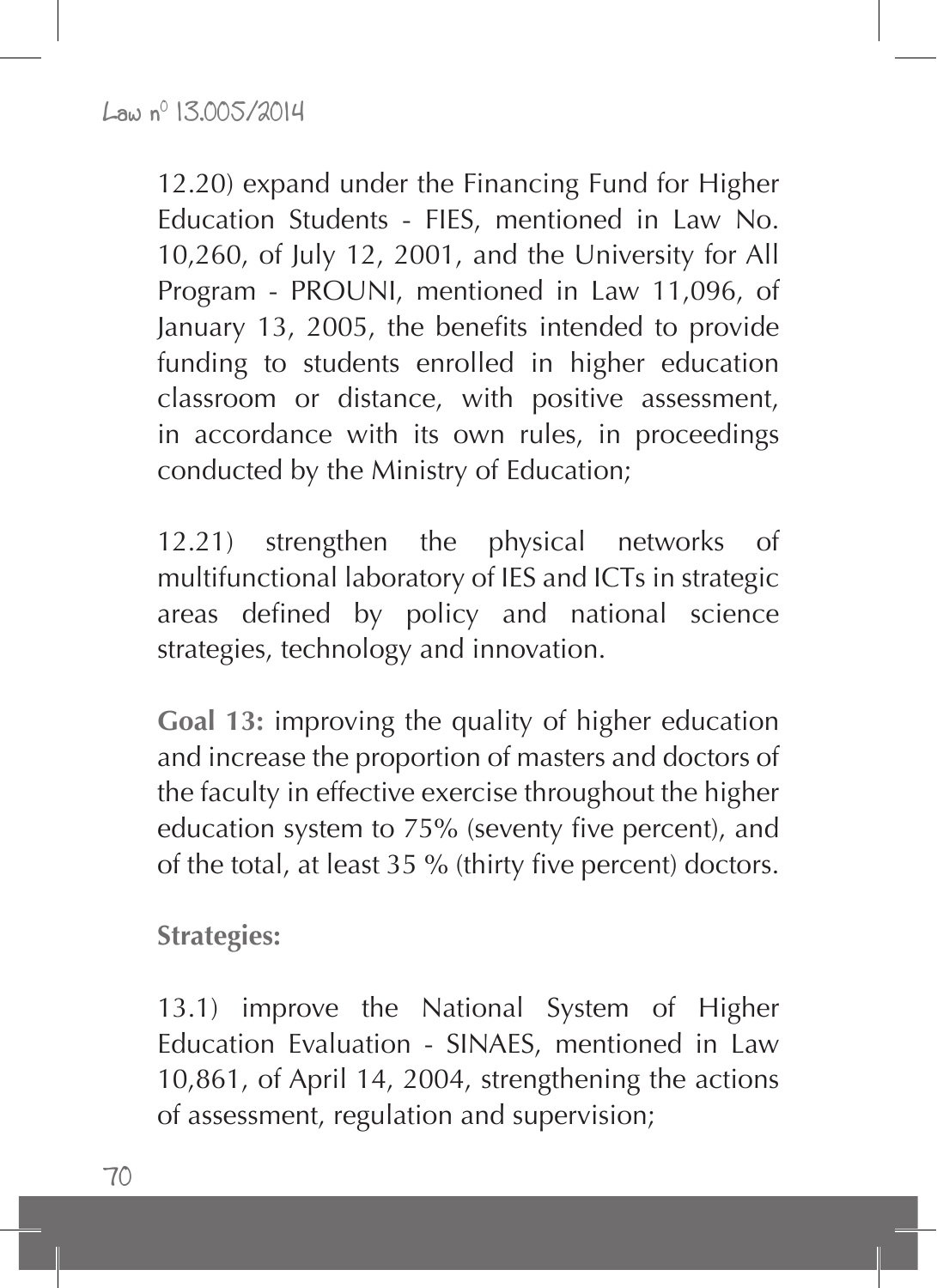13.2) extend coverage of the National Survey of Student Performance - ENADE, in order to increase the amount of students and areas evaluated with regard to the resulting learning graduation;

13.3) induce continuous process of self-evaluation of higher education institutions, strengthening the participation of own evaluation committees, and the application of assessment tools to guide the dimensions to be strengthened, highlighting the skills and dedication of the teaching staff;

13.4) encourage improvements in the quality of pedagogy courses and degrees through the specific instrument application assessment approved by the National Commission for Higher Education Assessment - CONAES, integrating them to the demands and needs of basic education networks so to enable graduate students to acquire the skills needed to drive the learning process of their future students (as), combining general and specific training in the teaching practice, as well as education for ethnic-racial relations, diversity and the needs of people with disabilities;

13.5) raise the standard of quality of universities, directing its activity in order to carry out effectively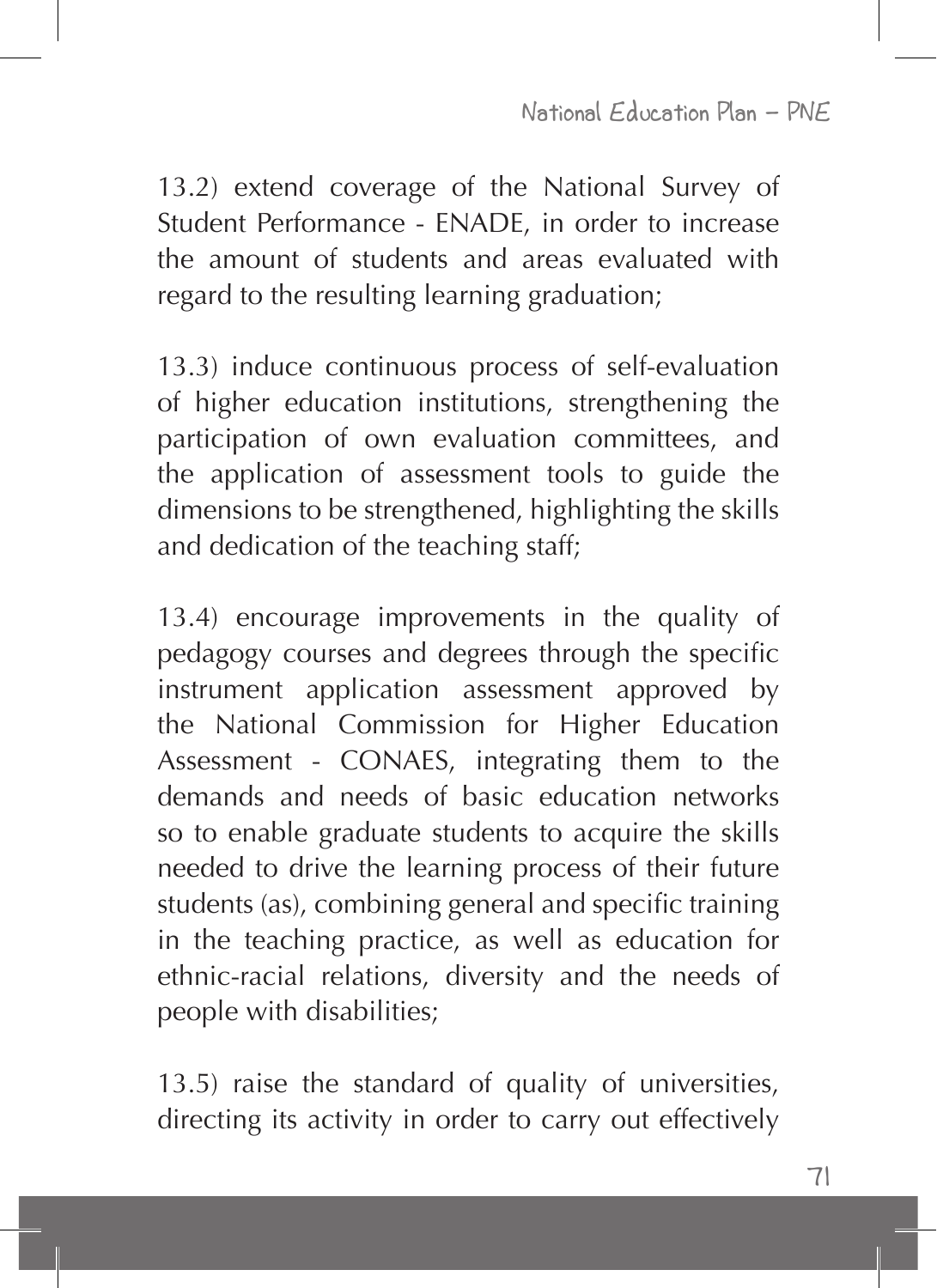institutionalized research, articulated the strict sense graduate programs;

13.6) replace the National Examination of Student Performance - ENADE applied to the end of the first year of the degree course by the National High School Exam - ENEM in order to determine the value of undergraduate courses;

13.7) encourage the formation of consortia of public institutions of higher education, with a view to strengthening regional action, including through integrated institutional development plan, ensuring greater national and international visibility to teaching, research and extension;

13.8) gradually raise the average completion rate of face-graduate courses in public universities, so as to reach 90% (ninety percent) and in private institutions, 75% (seventy five percent) in 2020, and to foster improving learning outcomes, so that, within five (5) years, at least 60% (sixty percent) of the students present positive performance equal to or greater than 60% (sixty percent) in the National Student Performance Exam - ENADE and in the last year of at least 75% (seventy five percent) of the students obtain positive performance equal to or greater than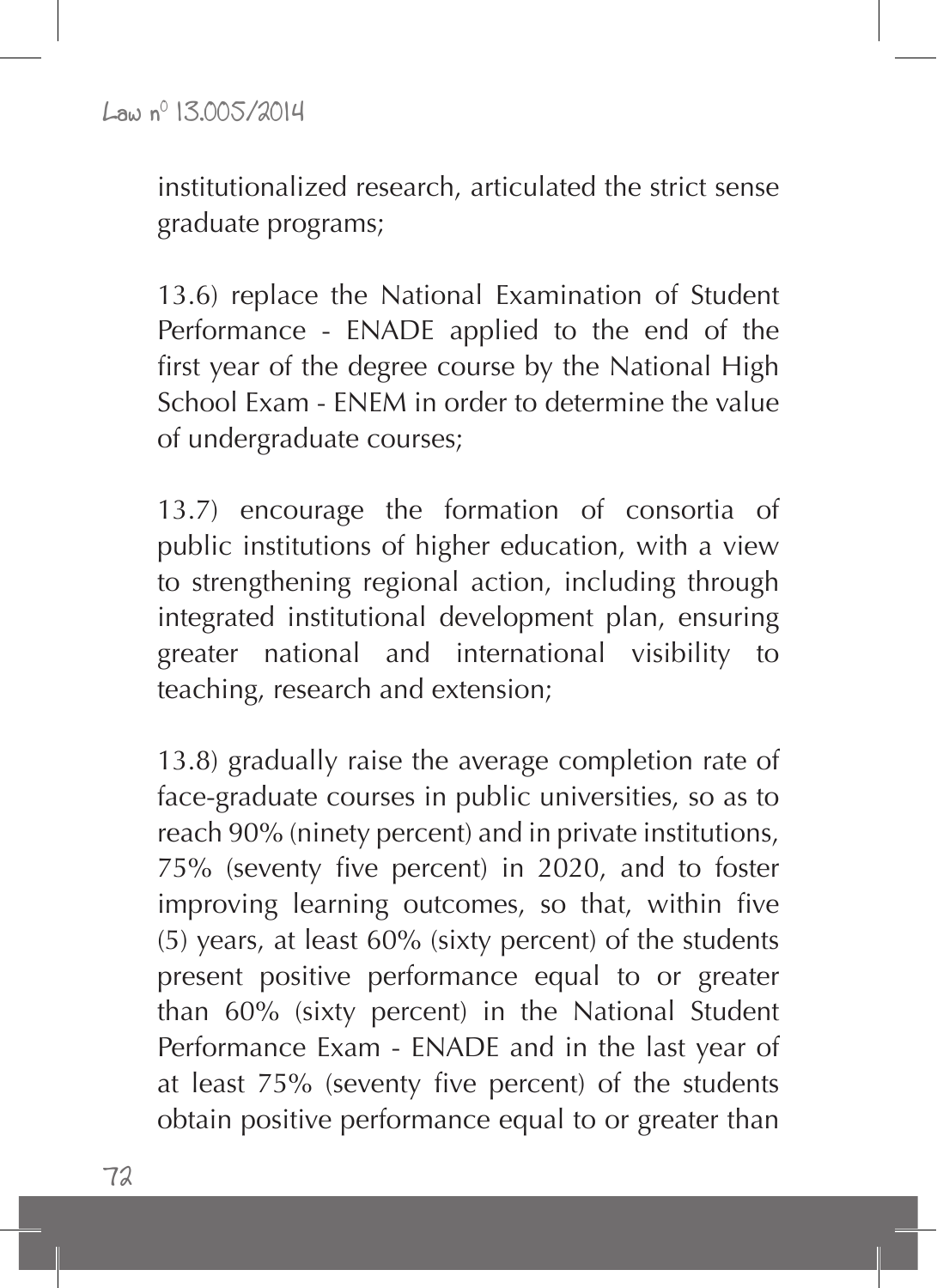75% (seventy five percent) that examination in each vocational area;

13.9) promote initial and continuing training of (the) technical and administrative staff of higher education.

**Goal 14:** gradually increase the number of enrollments in postgraduate stricto sensu, in order to achieve the annual titration sixty thousand (60,000) teachers and 25,000 (twenty five thousand) doctors.

**Strategies:**

14.1) expand the financing of stricto sensu graduate through official development agencies;

14.2) encourage the integration and coordinated actions between the Higher Education Personnel Improvement Coordination - CAPES and state agencies for research support;

14.3) expand the student loan through Fies the strict sense graduate;

14.4) expand the supply of post-graduate studies courses, including using methodologies, resources and distance education technologies;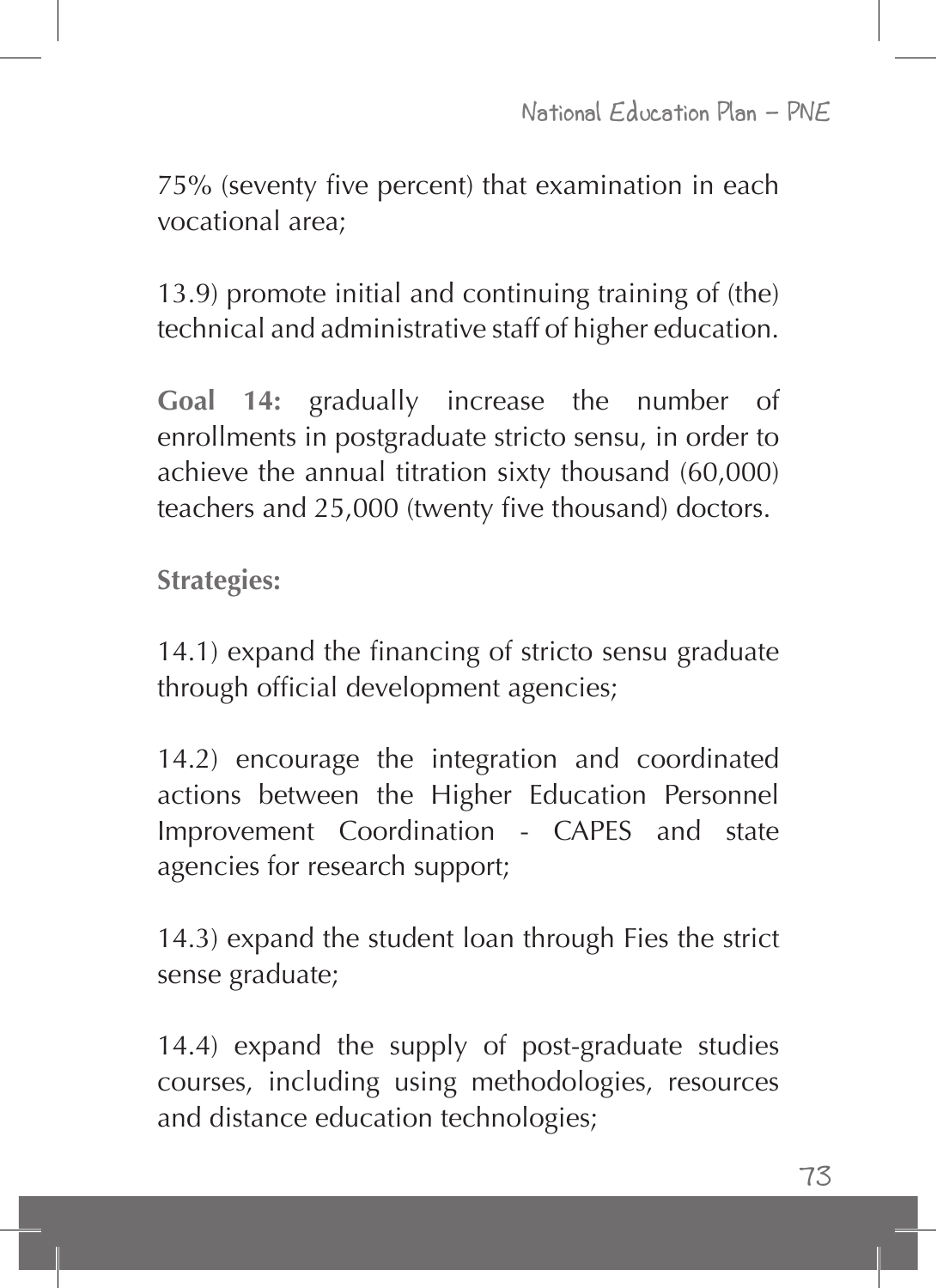14.5) implement actions to reduce ethnic and racial and regional inequalities and to encourage the involvement of people from the countryside and of indigenous and quilombo communities to master's and doctoral programs;

14.6) expand the supply of sensu stricto postgraduate programs, especially the doctorate, in the new open campuses as a result of expansion and internalization programs of public higher institutions;

14.7) maintaining and expanding digital collection program references for graduate courses, ensured accessibility for people with disabilities;

14.8) encourage the participation of women in postgraduate studies courses, particularly those related to the areas of Engineering, Mathematics, Physics, Chemistry, Computer and others in the sciences;

14.9) consolidate programs, projects and actions aimed at the internationalization of research and Brazilian graduate, encouraging working in networks and the strengthening of research groups;

14.10) promote scientific and technological, national and international exchange between educational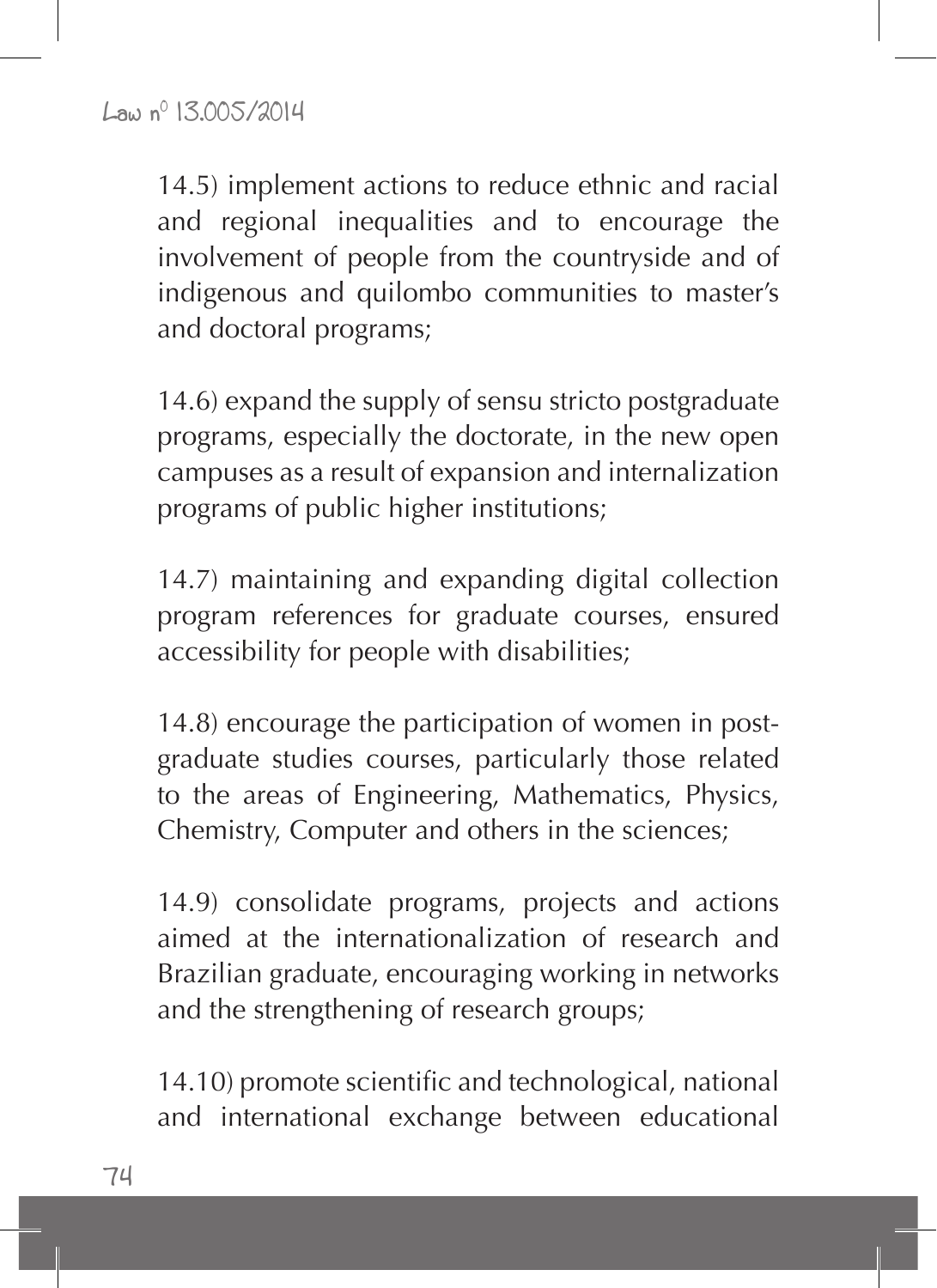institutions, research and extension;

14.11) expand investment in research focused on development and stimulating innovation and enhance the training of human resources for innovation in order to seek to increase the competitiveness of technology-based companies;

14.12) expand investment in training doctors in order to achieve a ratio of 4 (four) doctors per 1,000 (one thousand) inhabitants;

14.13) to increase qualitatively and quantitatively the scientific and technological performance of the country and the international competitiveness of Brazilian research, expanding scientific cooperation with companies, institutions of higher education - IES and other Scientific and Technological Institutions - ICT;

14.14) stimulate scientific research and innovation and promote human resources training that enhances regional diversity and biodiversity of the Amazon region and the Cerrado, as well as the management of water resources in the semiarid to mitigate the effects of drought and job creation and income in the region;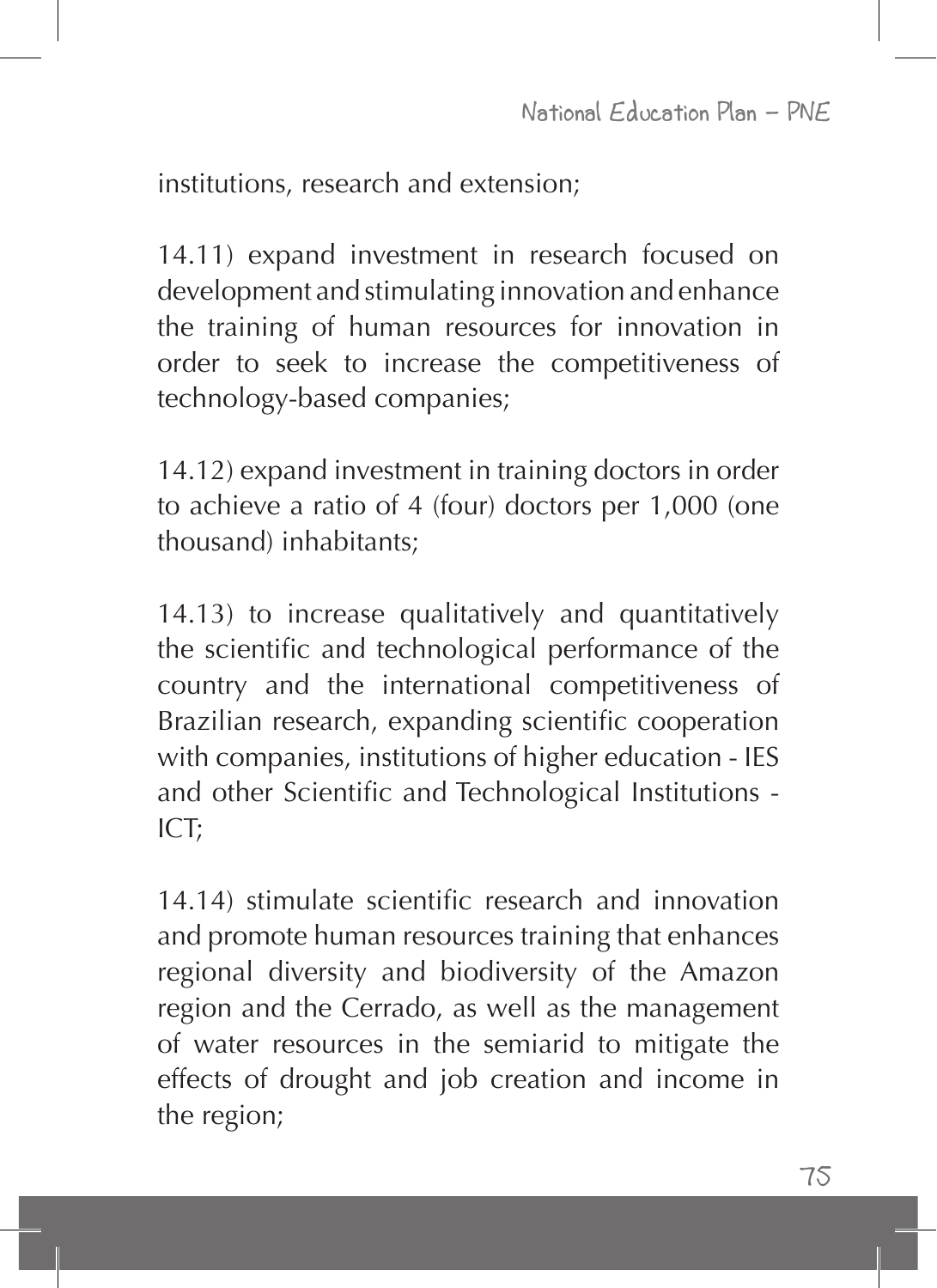14.15) stimulate applied research at HEIs and ICTs, in order to increase innovation and the production and registration of patents.

**Goal 15:** secure, collaborative arrangements between the Union, the states, the Federal District and the municipalities within one (1) year of this PEN, national training policy of education professionals that in items I , II and III of the caption to art. 61 of Law 9.394, of December 20, 1996, provided that all the teachers and the teachers of basic education have specific training at tertiary level, obtained in the undergraduate program in the field of knowledge in which they operate.

**Strategies:**

15.1) act together on the basis of strategic plan to present diagnosis of training needs of educational professionals and service capacity, by public and community institutions of higher education existing in the States, Federal District and Municipalities, and set obligations reciprocal between the participants;

15.2) consolidate student loans to students enrolled in undergraduate programs with a positive assessment by the National System of Higher Education Assessment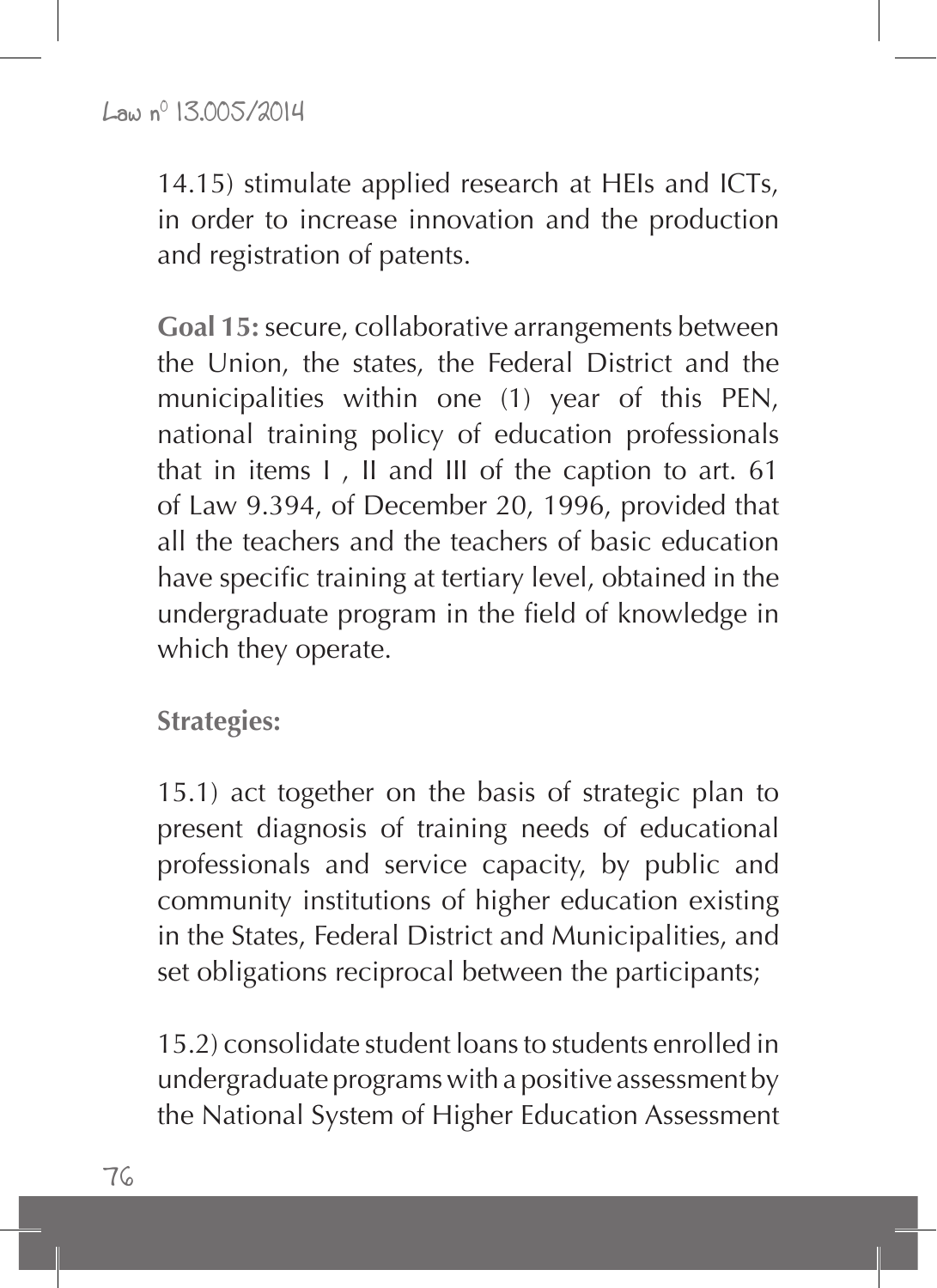- SINAES, as provided by Law No. 10,861 of April 14, 2004, including the amortization of the debt by the effective teaching in basic education public network;

15.3) expand ongoing program of initiation to teaching to students enrolled in degree courses in order to improve the training of professionals to work in the teaching of basic education;

15.4) consolidate and expand electronic platform to organize the offer and enrollment in initial training courses and continuing education of professionals as well as to disseminate and update their electronic curricula;

15.5) implement specific programs for training educational personnel in schools field and indigenous communities and maroons and for special education;

15.6) promote curricular reform of undergraduate and stimulating pedagogical renewal in order to ensure focus on the learning of (a) student (a) dividing the workload in general training, training in the area of knowledge and teaching specific and incorporating modern information and communication technologies, together with the common national base curriculum of basic education, dealt strategies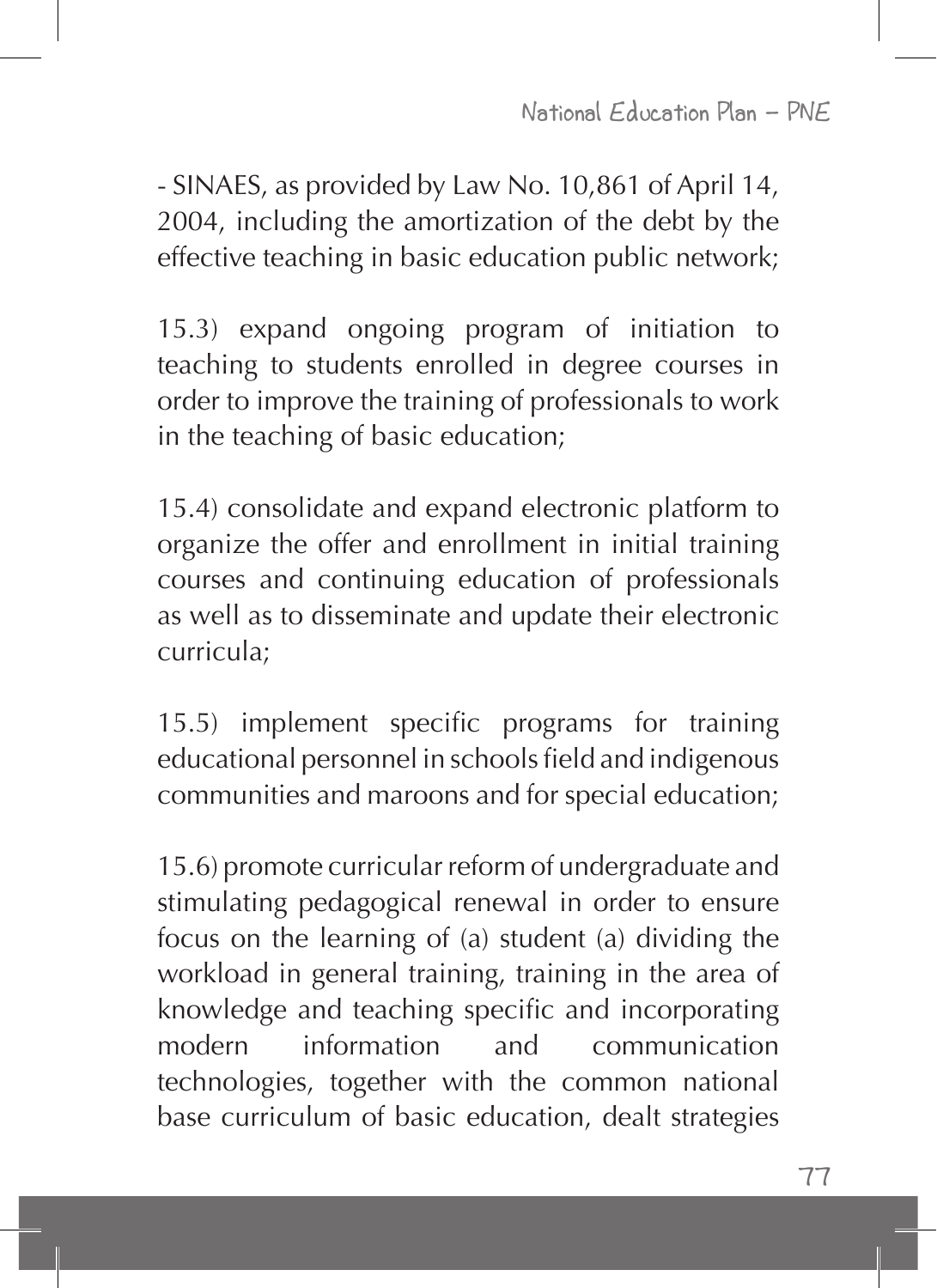2.1, 2.2, 3.2 and 3.3 of this PNE;

15.7) ensure, through the evaluation functions, regulation and supervision of higher education, the full implementation of their curriculum guidelines;

15.8) to enhance teaching practices and stages in mid-level training courses and higher education professionals, aimed at systematic work of articulation between academic training and the demands of basic education;

15.9) implement courses and special programs to ensure specific training in higher education in their respective areas of expertise, to teachers with middle-level training in normal mode, unlicensed or licensed in a different area of the teaching practice in effective exercise;

15.10) encourage the provision of mid-level technical courses and top-level technology for training in their respective areas of operation, of (the) education professionals from other segments than those of the Magisterium;

15.11) deploy within one (1) year of this Law, national continuing education policy for (the)

78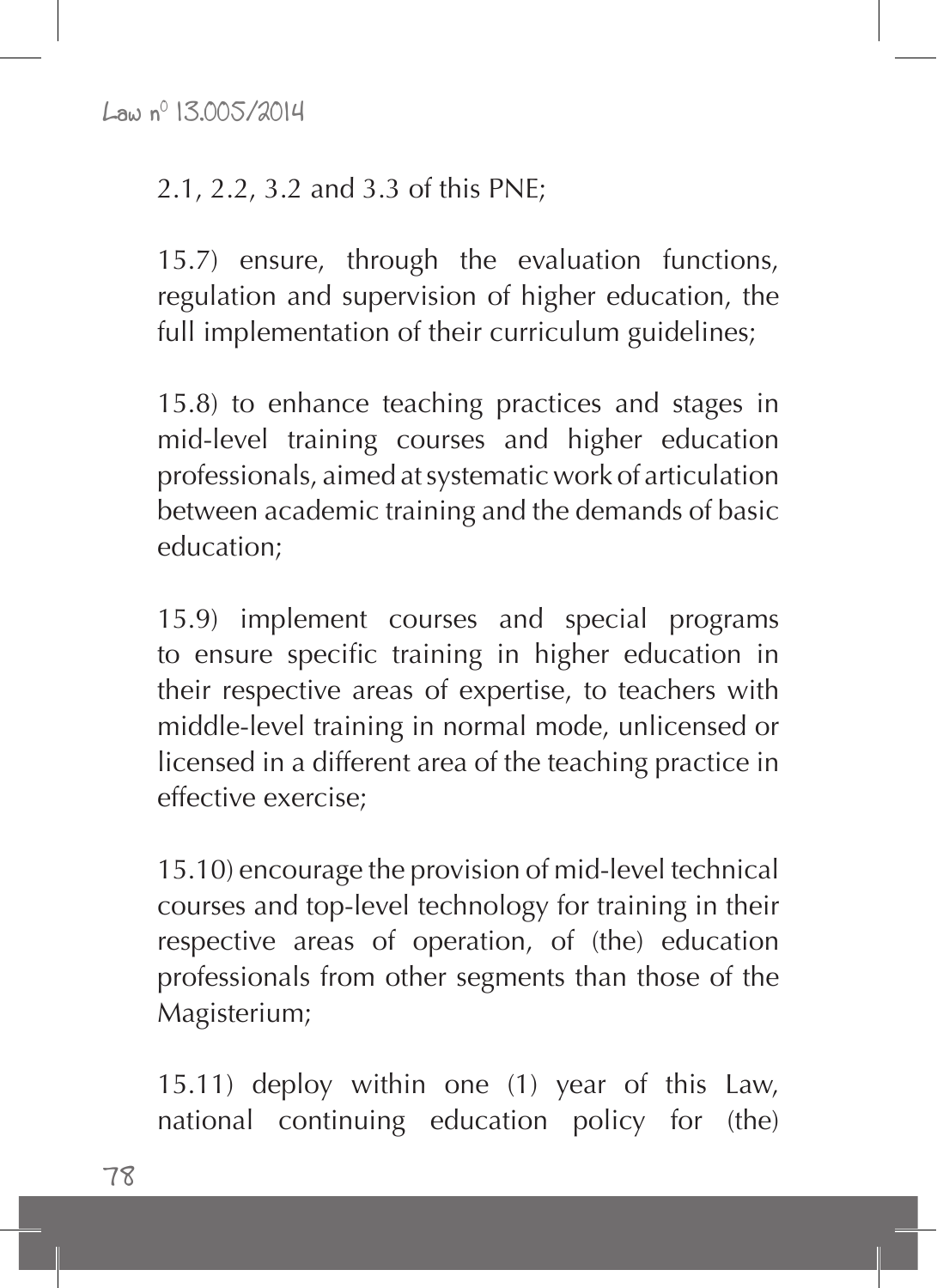education professionals from other segments than those magisterial, built in collaboration arrangements between state agencies;

15.12) instituting scholarship grant program for languages in public schools of basic education teachers perform immersion studies and improvement in countries that have as their native language who teach languages;

15.13) to develop teacher training models for vocational education that value practical experience, by offering, at the federal and state systems of vocational education, courses aimed at complementing and didactic-pedagogic certification of experienced professionals.

**Goal 16:** graduating in graduate level, 50% (fifty percent) of basic education teachers, until the last year of this PNE, and assure everyone (as) (as) Professional basic education training continuing in its area of operation, considering the needs, demands and contextualization of education systems.

**Strategies:**

16.1) to carry out, in collaboration arrangements,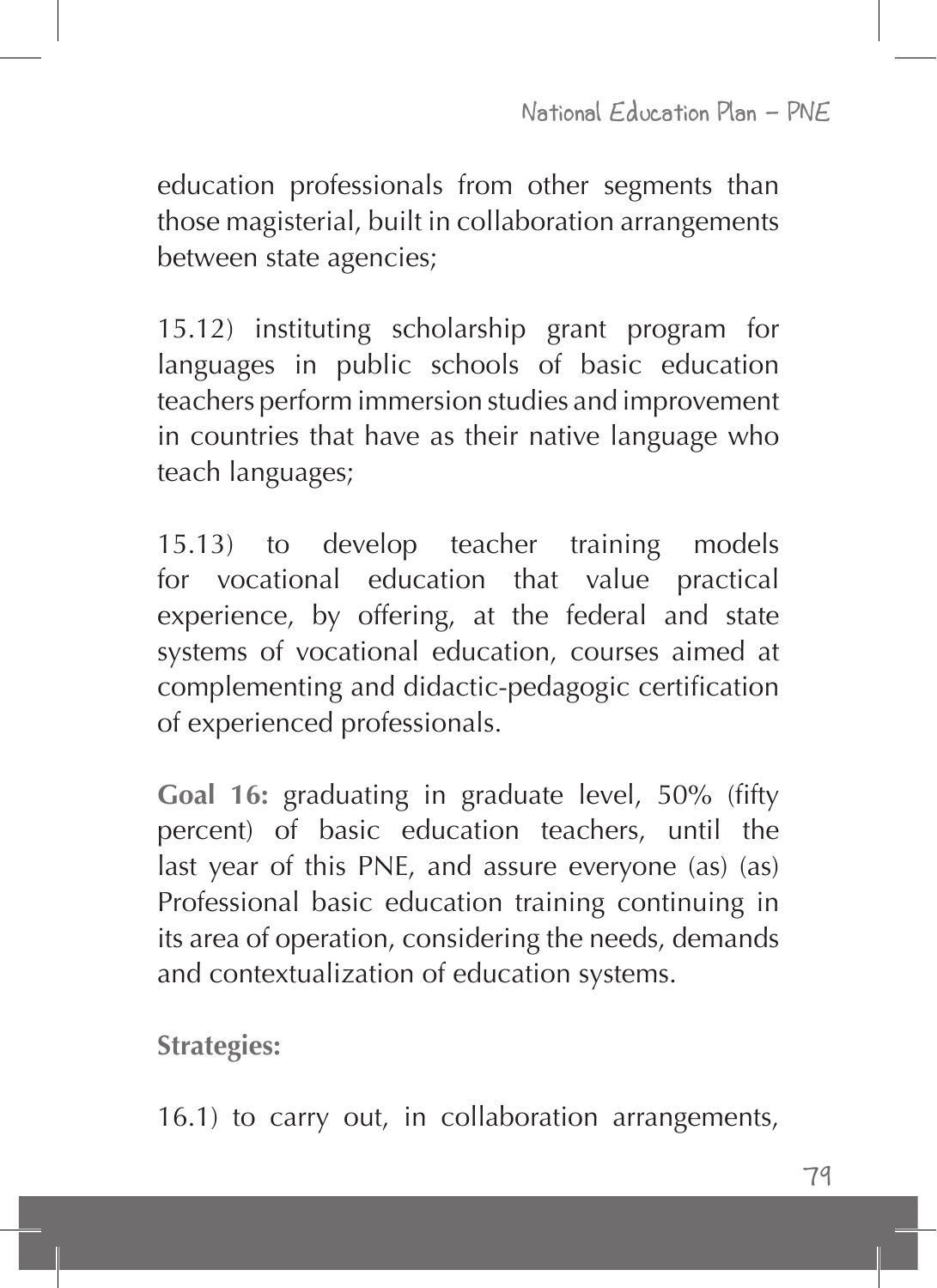strategic planning for scaling demand for continuing education and foster their offer by public institutions of higher education, organic and articulated to the United training policies, the Federal District and the municipalities;

16.2) consolidate national policy on teacher education and teachers of basic education by setting national guidelines, priority areas, educational institutions and certification processes of training activities;

16.3) expand composition program of textbooks collection, Para didactic and literature and dictionaries, and specific program for access to cultural goods, including works and materials produced in Pounds and in Braille, without prejudice to others, to be made available to teachers and teachers of basic education of public, favoring the construction of knowledge and the enhancement of research culture;

16.4) expand and consolidate electronic portal to support the work of teachers and teachers of basic education, providing free textbooks and supplementary teaching materials, including those with accessible format;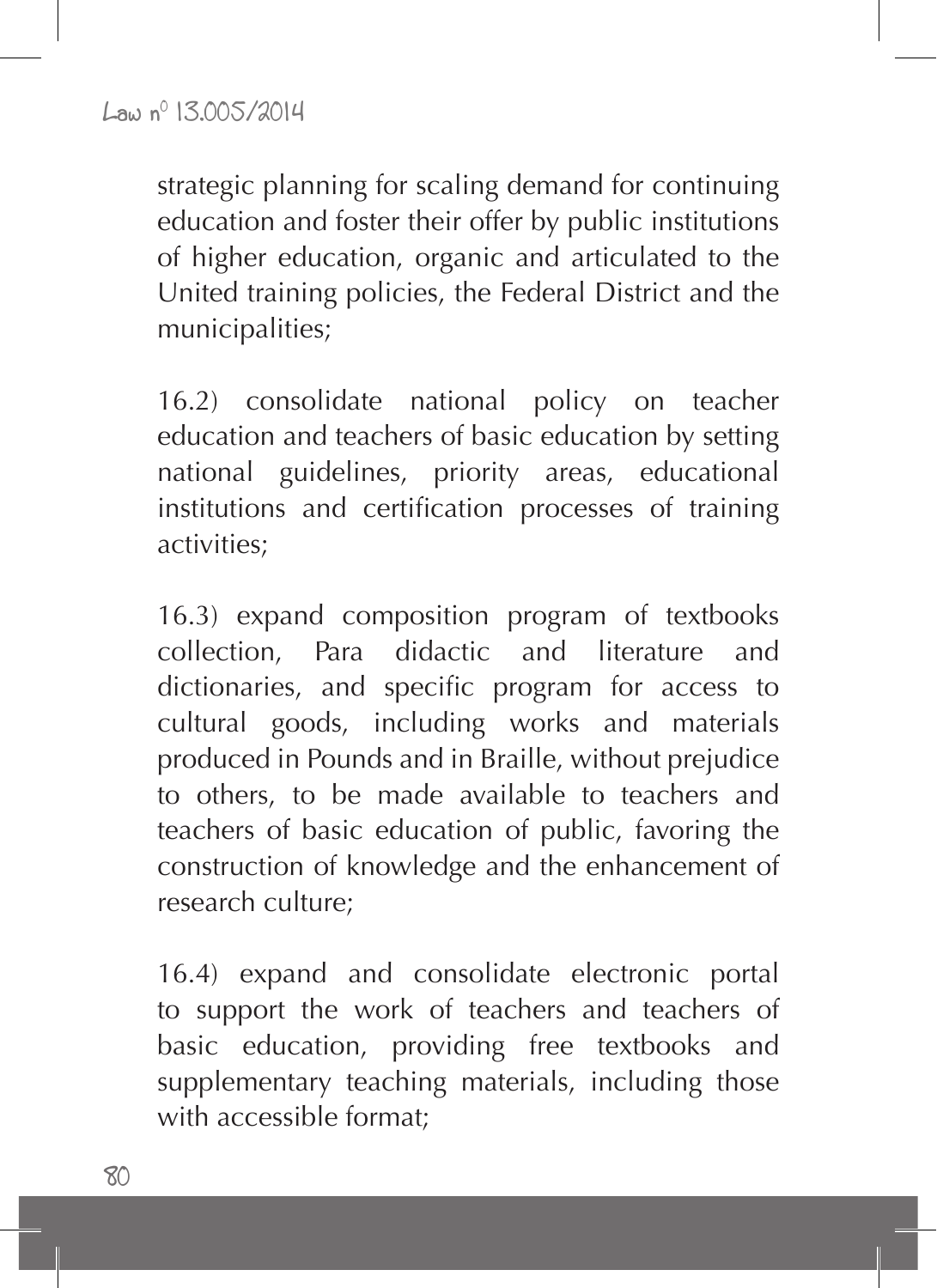16.5) expand the supply of scholarships for graduate teachers and the teachers and other professionals in primary education;

16.6) strengthen the training of teachers and teachers of public schools of basic education, through the implementation of the National Plan of the Book and Reading and the national program for the establishment of availability of funds for access to cultural goods by public school teachers.

**Goal 17:** adding value to (the) public networks teaching professionals of basic education in order to match their average income to that of (the) other professionals with equivalent education, until the end of the sixth year of this PNE.

**Strategies:**

17.1) constitute, at the initiative of the Ministry of Education by the end of the first year of this PEN, permanent forum, with representatives from Federal, State, Federal District, municipalities and education workers, to monitor the progressive update the value of the national minimum wage for professionals in the public basic education teaching;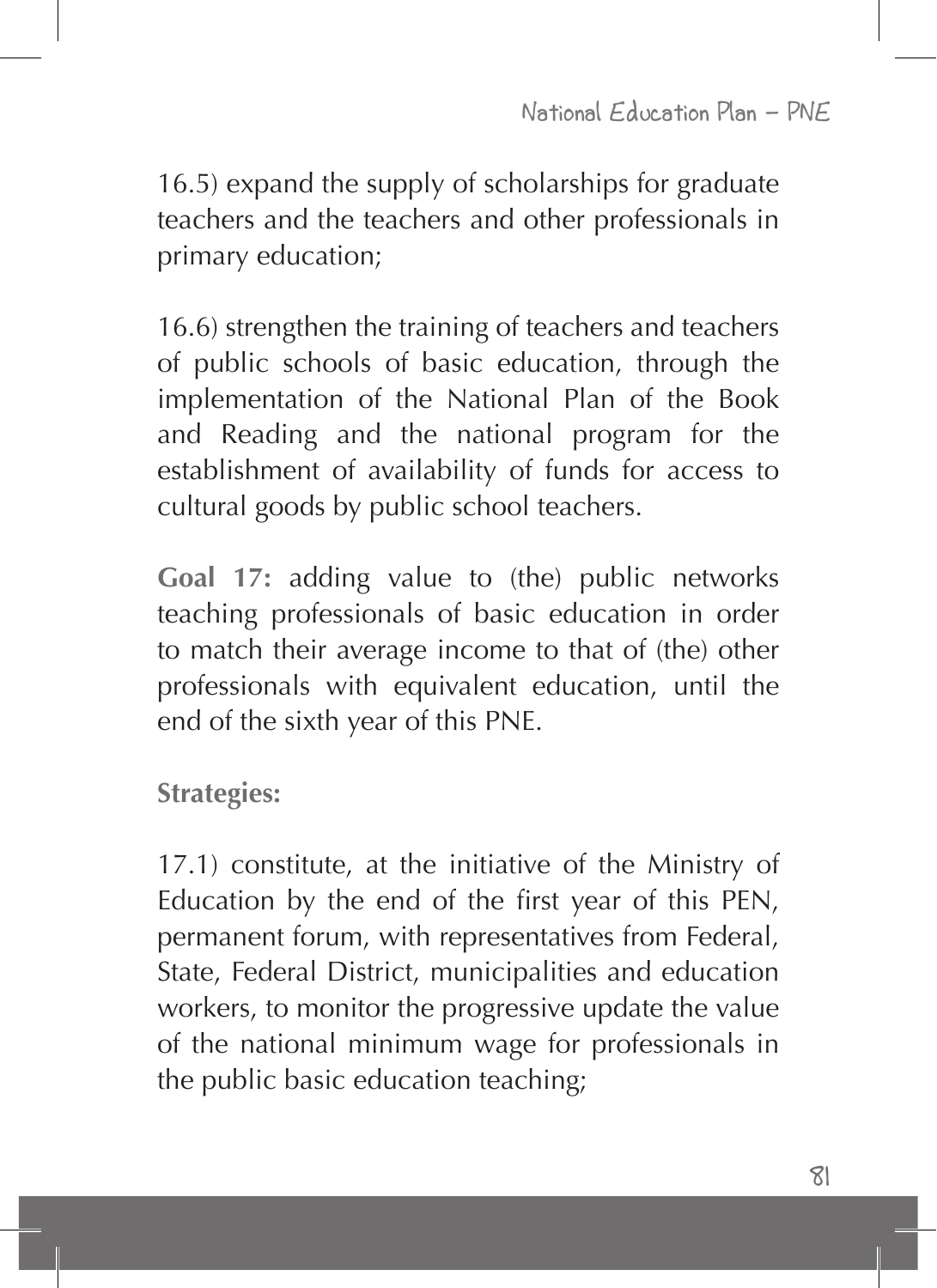17.2) constituted as the permanent forum task monitoring wage developments by indicators from the National Survey by Household Sampling - PNAD periodically disclosed by the Brazilian Institute of Geography and Statistics - IBGE;

17.3) implement within the Union, States, Federal District and Municipalities, career plans for (the) professional teaching of public networks of basic education, observing the criteria established in Law no 11.738 of 16 July 2008, with gradual implementation of compliance with the working hours in a single school establishment;

17.4) expand the specific Union financial assistance to federal agencies to implement recovery policies of (the) teaching professionals, in particular the professional national minimum wage.

**Goal 18:** ensure, within two (2) years, the existence of career plans for (the) professional public basic and higher education of all school systems and for the career plan of (the) professional public basic education, to refer to the professional national minimum wage, defined in federal law, under item VIII of art. 206 of the Constitution.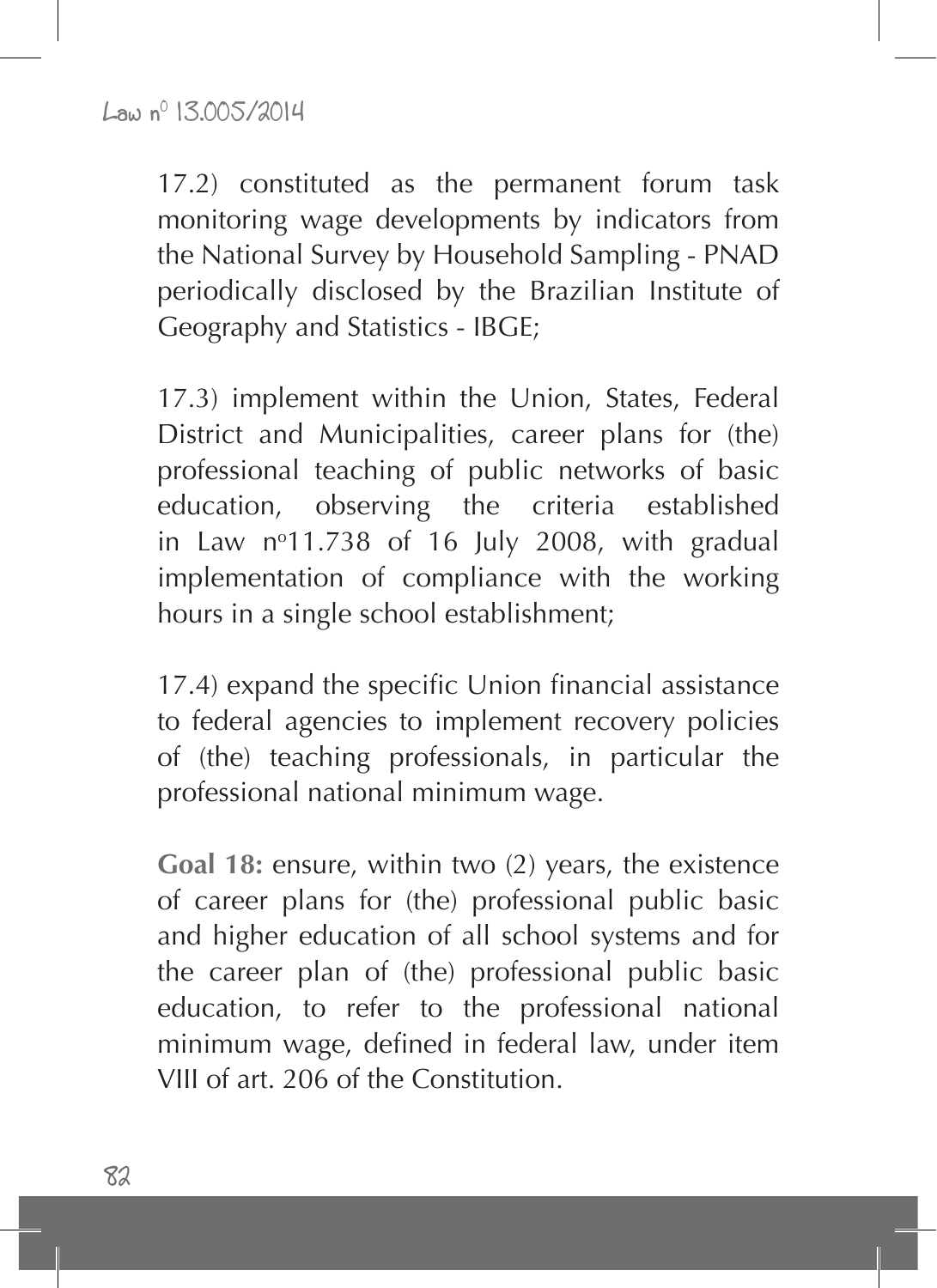National Education Plan - PNE

**Strategies**:

18.1) structure the public networks of basic education so that by the beginning of the third year of this PEN, 90% (ninety percent) at least of their professional teaching and 50% (fifty percent) in least of their professional education teachers are not occupants of effective appointment to offices and are in office on school networks that are bound;

18.2) establish, in public networks of basic and higher education, monitoring of entry-level professionals, supervised by a team of experienced professionals in order to justify, based on documented assessment, the decision for conducting after probation and offer during this period , deepening studies course on the scope of (a) teacher (a), highlighting the contents to be taught and teaching methodologies of each discipline;

18.3) to carry on the initiative of the Ministry of Education every two (2) years from the second year of this PEN, national event to support the states, the Federal District and the municipalities, through membership in the calls for tender teaching professionals intake of basic public education;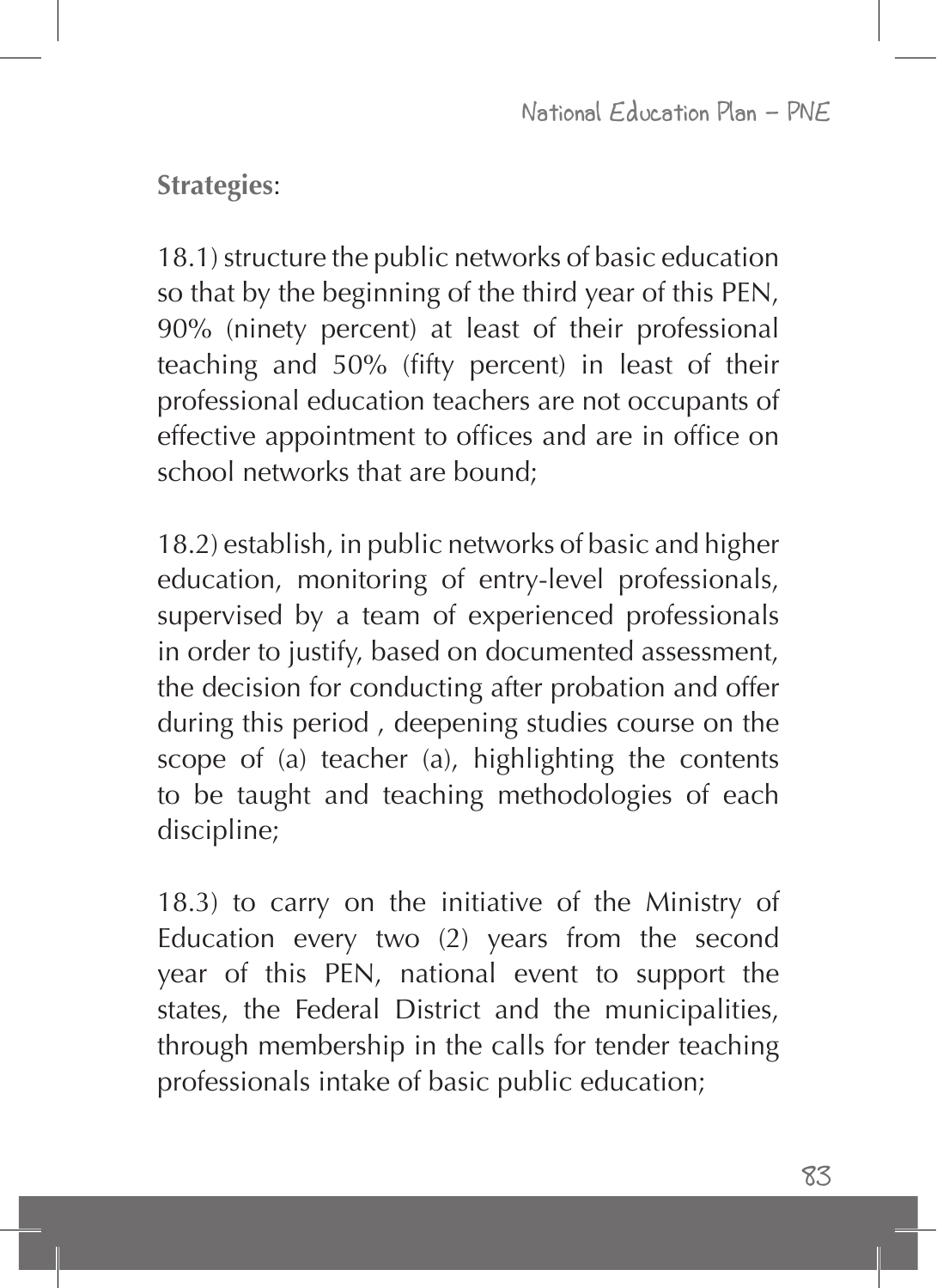18.4) provide, in the career plans of education professionals the States, the Federal District and the municipalities, paid leave and incentives for professional qualifications, including level strictly speaking graduate;

18.5) carried out each year from the second year of this PEN, initiated by the Ministry of Education, in collaboration arrangements, the census of (the) Professional basic education in other segments than those of the Magisterium;

18.6) consider the socio-cultural specificities of the schools of the field and of indigenous and quilombo communities in providing effective positions for these schools;

18.7) prioritize voluntary transfer of federal transfers, in education, to the states, the Federal District and the municipalities that have adopted specific law establishing career plans for (the) education professionals;

18.8) encouraging the existence of professional standing committees of education of all educational systems at all levels of the Federation, to support the relevant bodies in the development, restructuring

84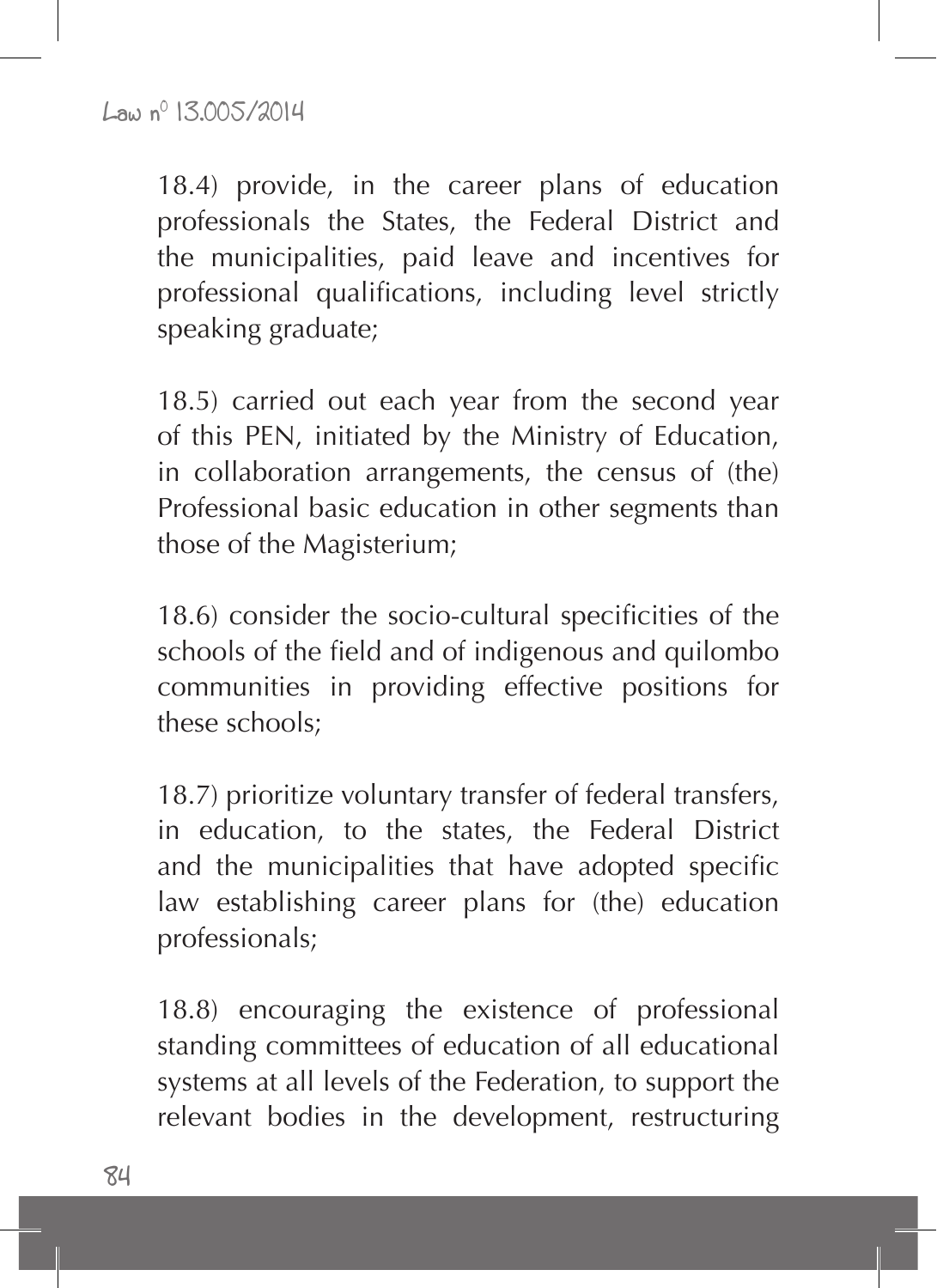and implementation of career plans.

**Goal 19:** to ensure conditions within two (2) years, for the realization of democratic management of education, coupled with technical criteria of merit and performance and the public consultation to the school community, within the public schools, providing resources and support Union coach to do so.

**Strategies:**

19.1) prioritize the transfer of EU voluntary transfers in education for the federal agencies that have adopted specific legislation governing the matter in its coverage area, respecting national legislation, and to consider, together, for the appointment of principals and school directors, technical criteria of merit and performance as well as the participation of the school community;

19.2) expand the programs of support and training to (to) directors (as) the accompanying advice and social control Fundeb, the school feeding councils, regional councils and other and (the) educational representatives in other councils monitoring of public policies, ensuring these collegiate financial resources, adequate space, equipment and means of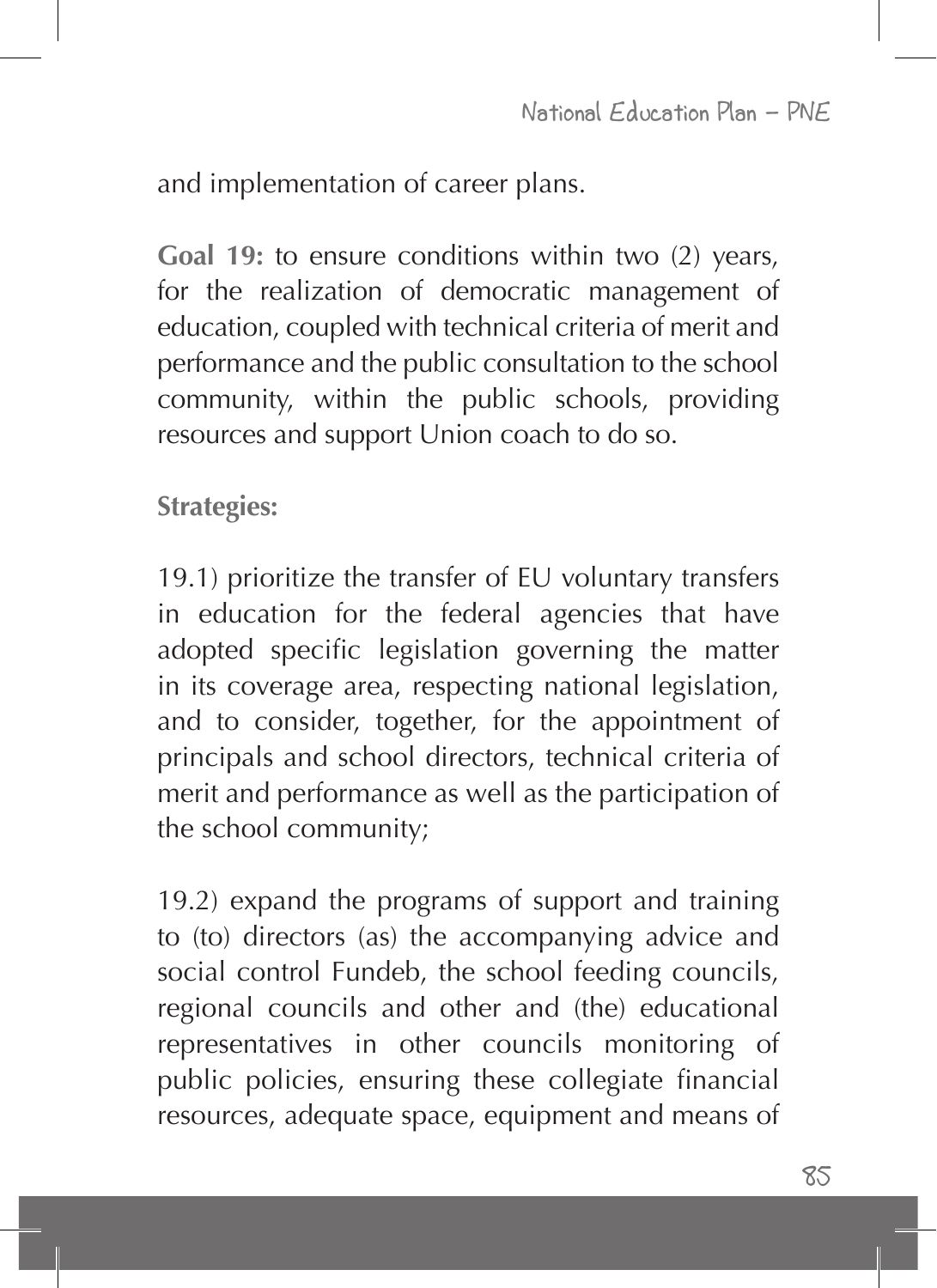transport for visits to the school system, with a view to the good performance of its functions;

19.3) encourage the states, the Federal District and the municipalities to form Permanent Forum on Education, in order to coordinate local, state and district conferences and to make monitoring the implementation of this PNE and their education plans;

19.4) stimulate in all basic education networks, the establishment and strengthening of student unions and parents' associations, ensuring them, including appropriate spaces and working conditions in schools and promoting its organic connection with the advice school, through their representations;

19.5) encourage the formation and strengthening of school boards and municipal education councils as instruments of participation and supervision in school and educational management, including through training programs advisers, ensuring autonomous operating conditions;

19.6) encourage participation and education professionals consultation, students (as) and their families in formulating the political-pedagogical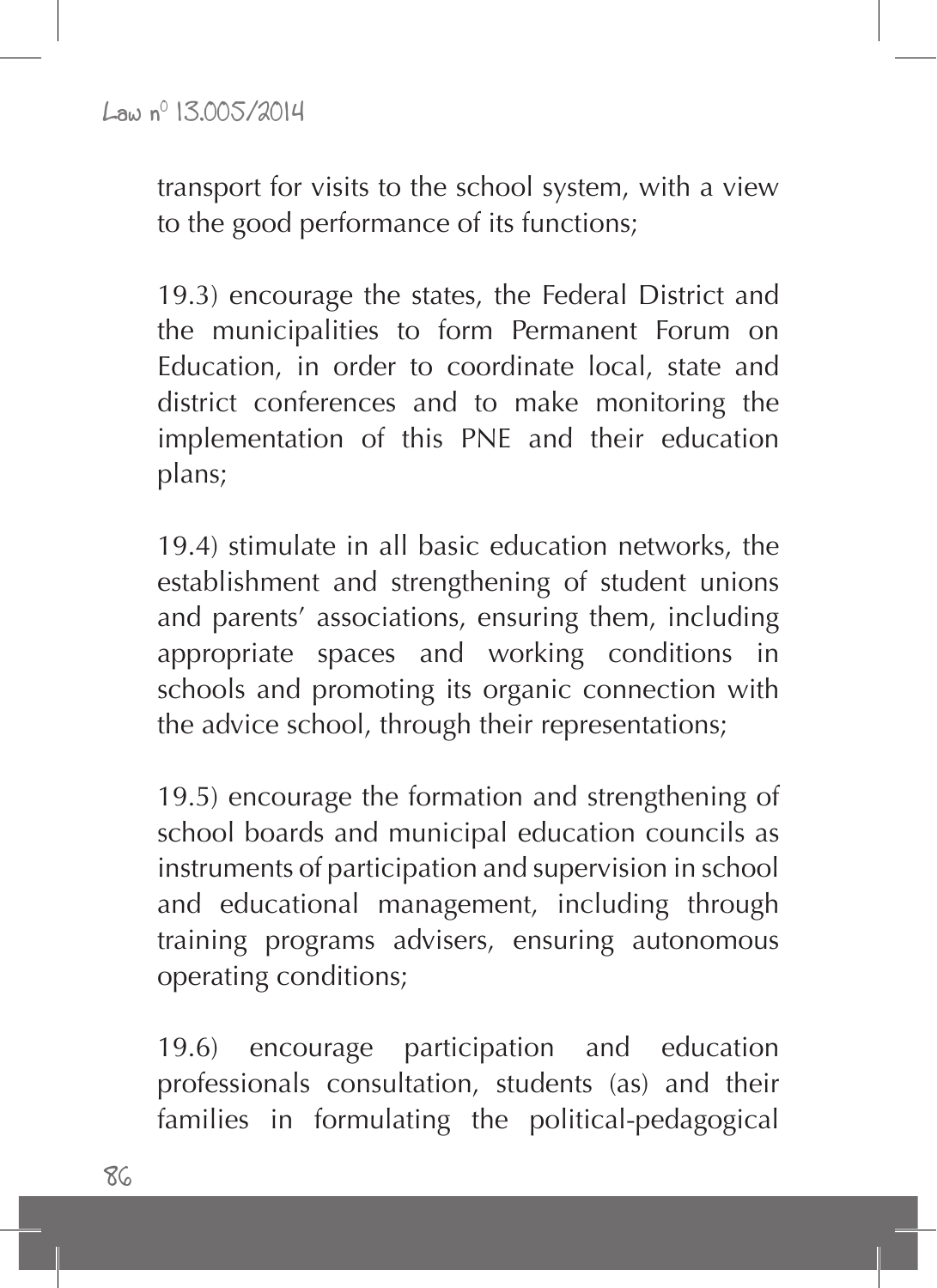National Education Plan - PNE

projects, curricula, school management plans and school regulations, ensuring the participation of parents in the evaluation of teachers and managers school;

19.7) promote processes of pedagogical autonomy, administrative and financial management in schools;

19.8) to develop training programs for school principals and managers as well as apply specific national test in order to support the definition of objective criteria for the provision of offices, whose results can be used by accession.

**Goal 20:** expand public investment in public education in order to reach at least the level of 7% (seven percent) of gross domestic product - the country's GDP in the 5th (fifth) year of this Act and at least , equivalent to 10% (ten percent) of GDP at the end of the decade.

**Strategies:**

20.1) ensure permanent and sustainable sources of funding for all levels, stages and types of basic education, observing collaboration policies between federal entities, in particular those under the art. 60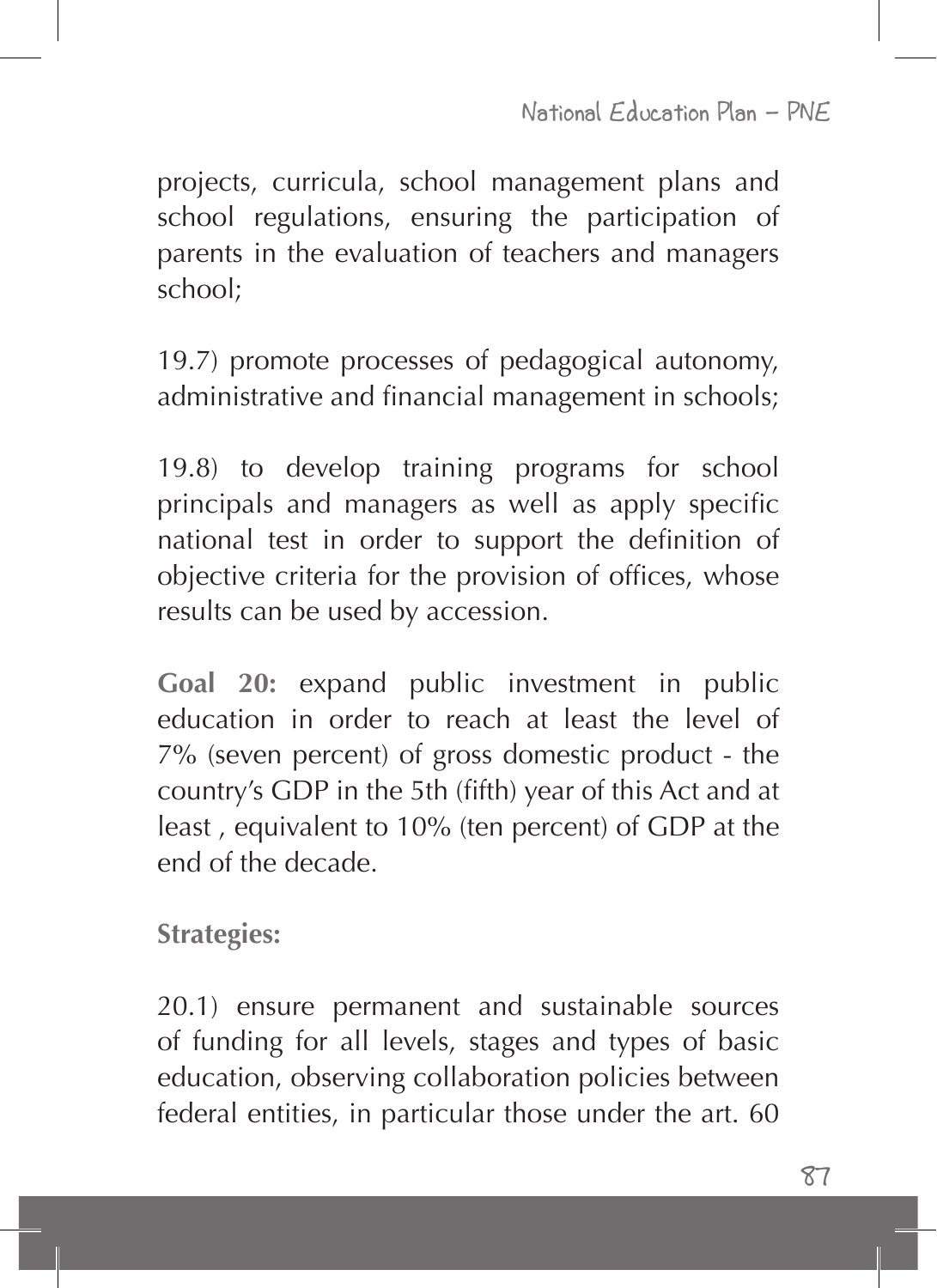of the Act of Transitory Constitutional Provisions and § 1 of art. 75 of Law 9.394, of December 20, 1996, dealing with service capacity and fiscal effort of each federal entity, in order to meet their educational demands in the light of national quality standard;

20.2) improve and expand the monitoring mechanisms of the collection of the social contribution for education;

20.3) intended for the maintenance and development of education, in addition to the resources linked pursuant to art. 212 of the Federal Constitution, according to the specific law, the share of profit sharing or financial compensation for oil and natural gas and other resources, with the goal of fulfillment of purpose provided for in section VI of the caption to art. 214 of the Federal Constitution;

20.4) strengthen the mechanisms and instruments to ensure, pursuant to the sole paragraph of art. 48 of Complementary Law 101, of May 4, 2000, transparency and social control in the use of public resources invested in education, especially the holding of public hearings, the creation of electronic portals of transparency and the training of board members for social control and monitoring - Fundeb,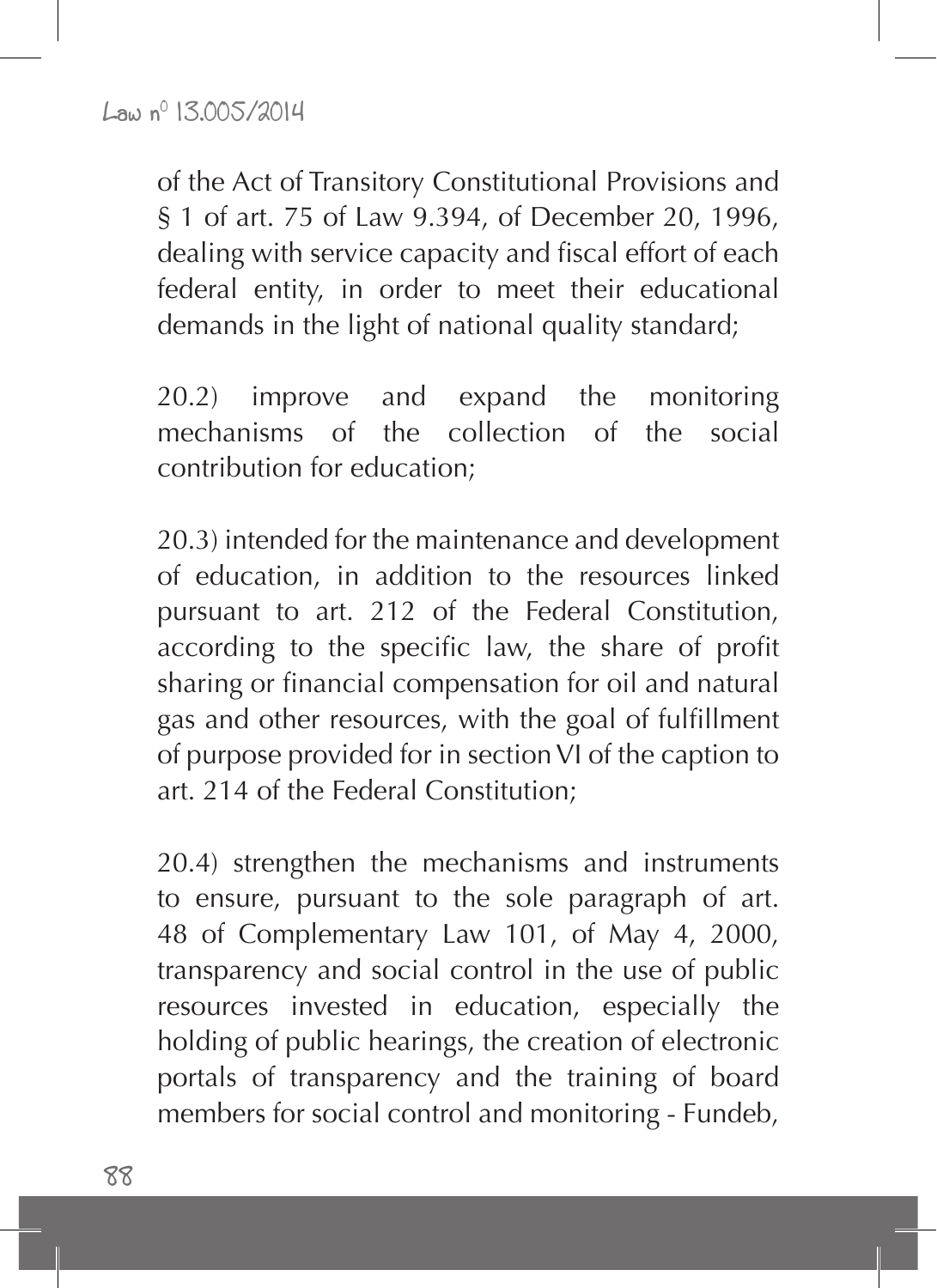with the collaboration between the Ministry of Education, the Education Departments of the States and Municipalities and the Audit Courts of the Union, states and municipalities;

20.5) develop, through the National Institute of Educational Studies and Research Anísio Teixeira - INEP, studies and regular monitoring of investments and costs per student of public basic education and higher education in all its stages and conditions;

20.6) within two (2) years of the term of this PEN, will be deployed the Cost of Initial Quality Education per Student - CAQi, referenced in the set of minimum standards in educational legislation and for which funding is calculated based on their inputs essential to the process teaching and learning and will be progressively adjusted to the full implementation of the Cost of Quality Education per Student - CAQ;

20.7) implement the Cost of Quality Education per Student - CAQ as a parameter to finance the education of all stages and types of basic education, from the calculation and the regular monitoring of educational expenditure indicators by investing in training and remuneration of teaching staff and other Professional public education, acquisition,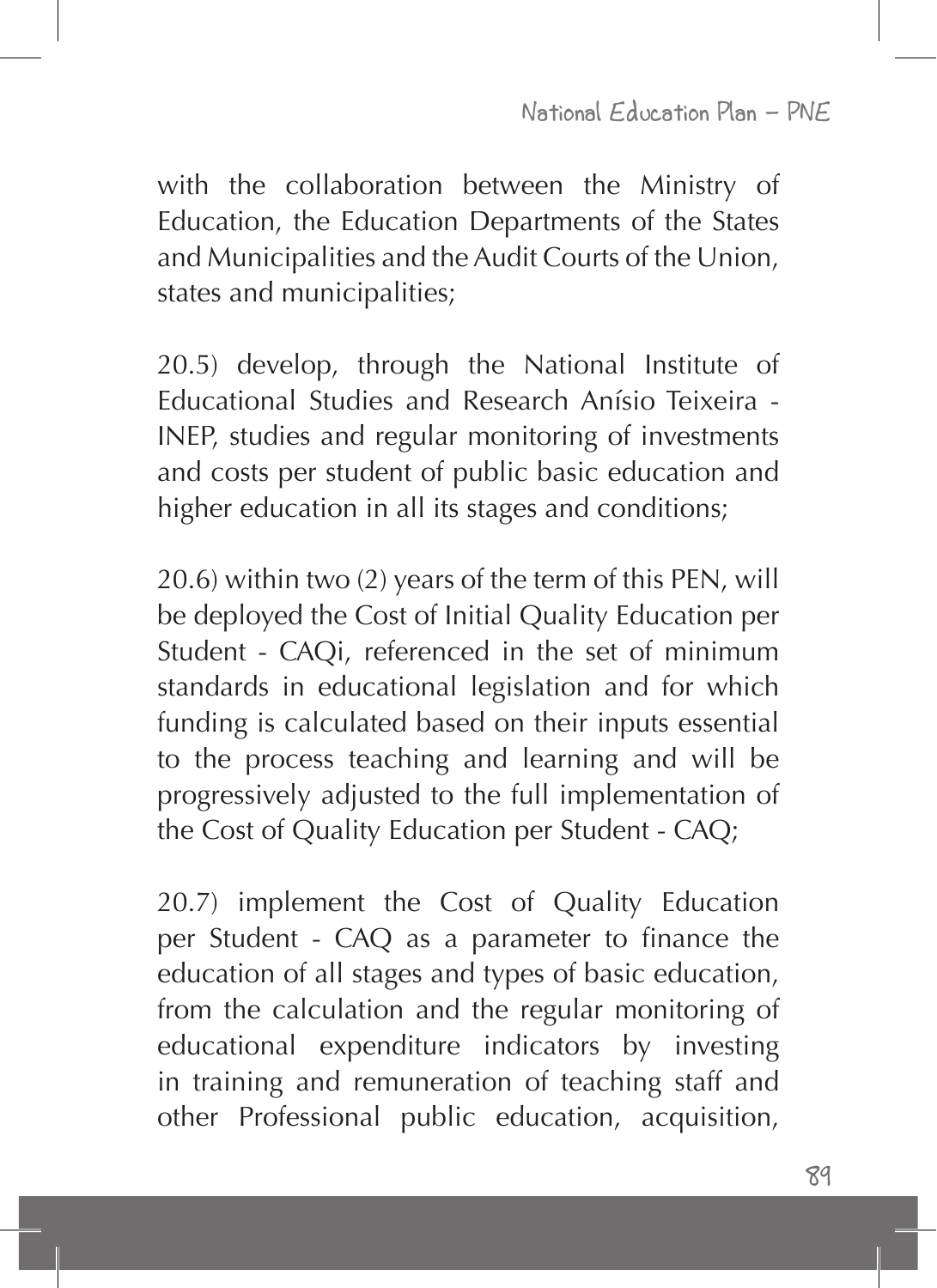maintenance, construction and maintenance of facilities and equipment necessary for teaching and acquisition of school material, food and school transport;

20.8) The CWC will be set within three (3) years and will be continuously adjusted based on methodology formulated by the Ministry of Education - MEC, and accompanied by the National Education Forum - FNE, the National Education Council - CNE and the Board of Education Commissions of Representatives and of Education, Culture and Sports of the Federal Senate;

20.9) regulate the sole paragraph of art. 23 and Art. 211 of the Federal Constitution, within two (2) years, by a supplementary law, in order to establish rules for cooperation between the Union, the states, the Federal District and the municipalities, in educational matters, and the articulation of the national system education in collaboration arrangements with balance in the distribution of responsibilities and resources and effective implementation of redistributive and supplementary functions of the Union in the fight against regional educational inequalities, with special attention to North and Northeast.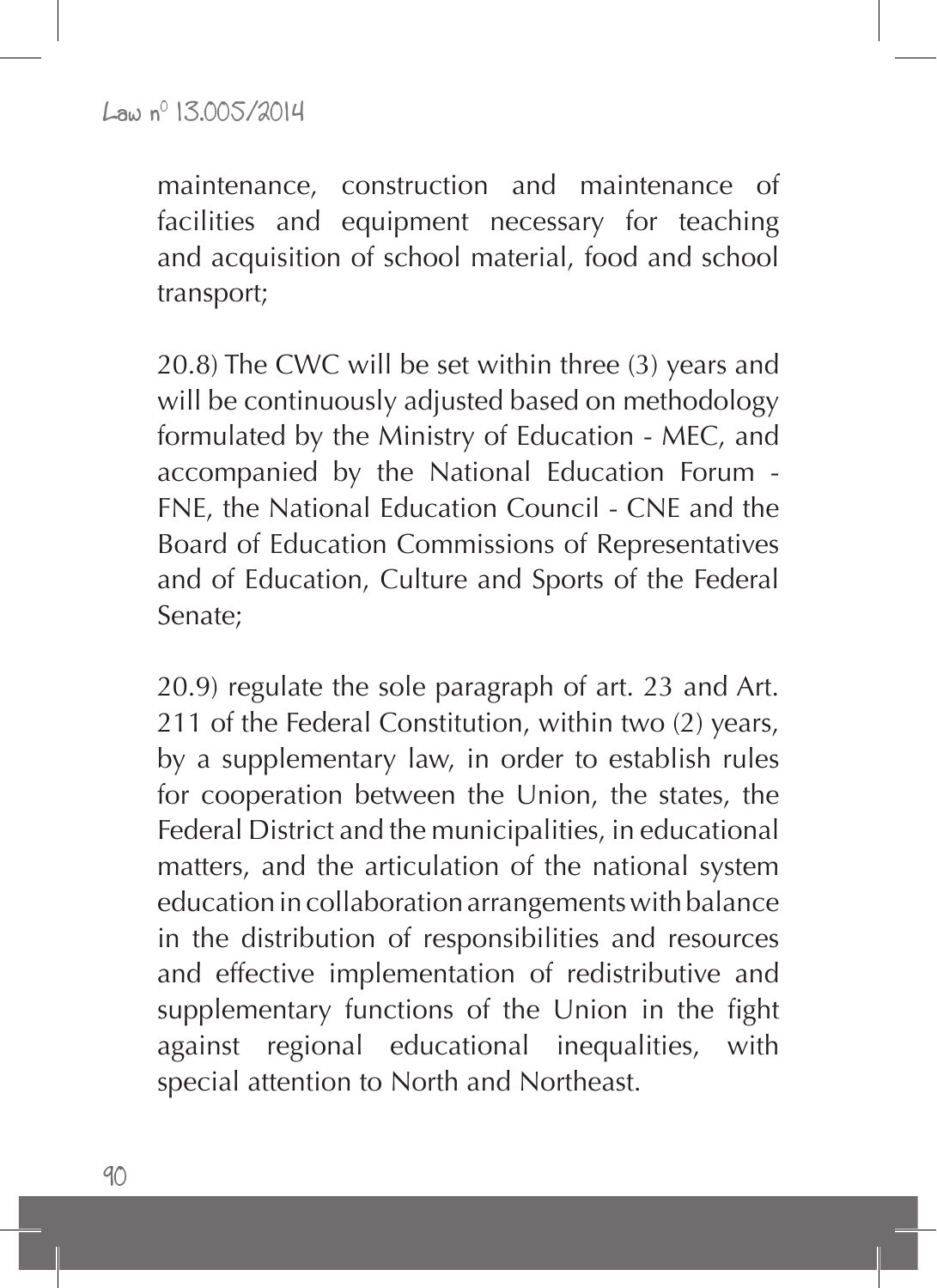20.10) it will be up to the Union, as provided by law, the supplementary funding to all states, the Federal District and the municipalities that fail to achieve the value of CAQi and later the CWC;

20:11) approve, within one (1) year, Educational Accountability Act, ensuring quality standards in basic education in each system, school system, measured by the process of quality targets measured by official institutes of educational assessment;

20.12) set criteria for allocation of additional resources directed to education over the decade, to consider the equalization of educational opportunities, socioeconomic vulnerability and technical commitment and education system management, to be agreed upon in the instance provided for in § 5 of art. 7 of this Law.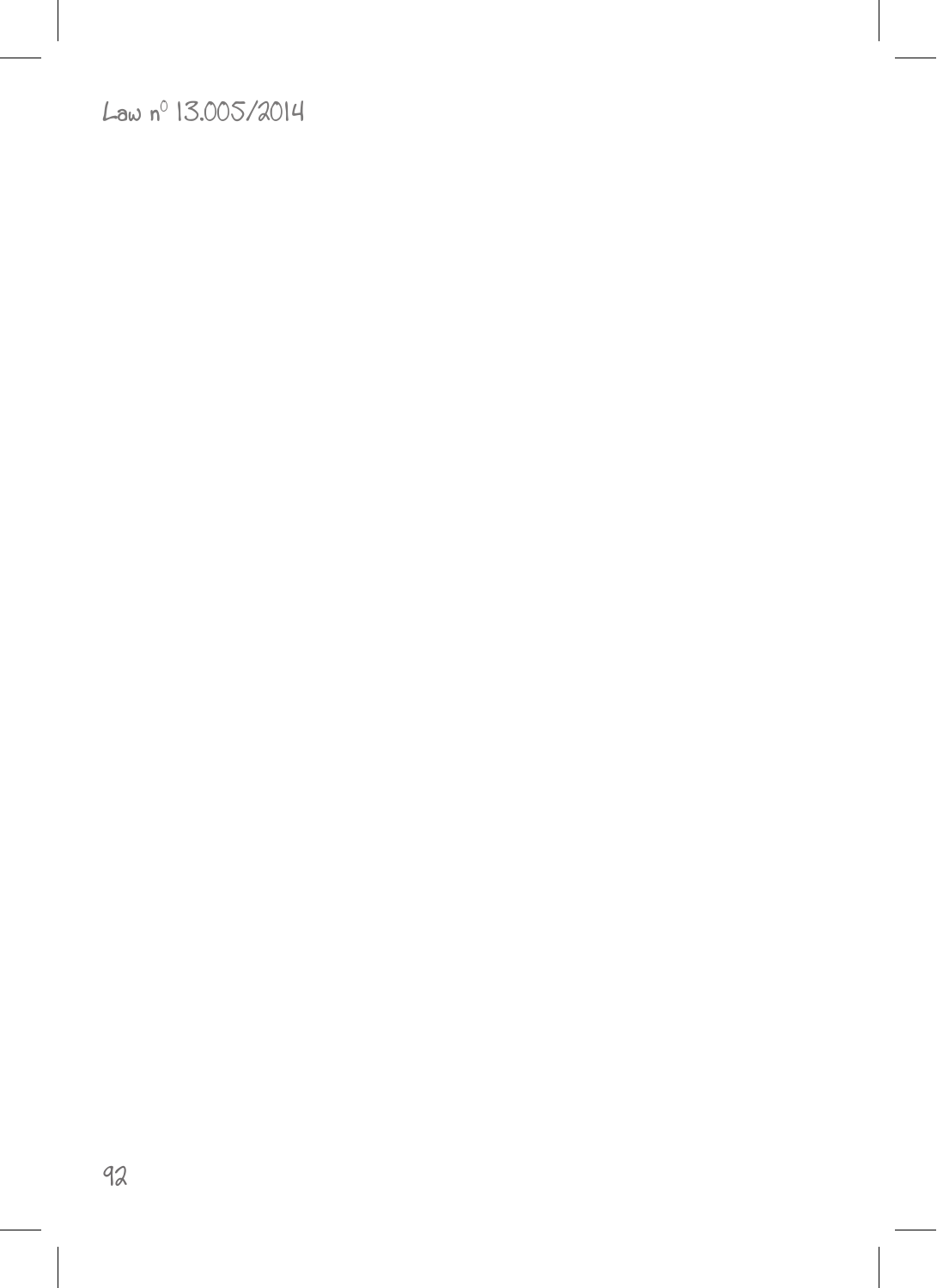

**First year of the implementation of the National Education Plan (PNE)**

**Balance of the Program Education for All (EPT) Proposal for post 2015**

SAM is an initiative of the Global Campaign for Education (CGE) and takes place in over 100 countries, since 2003. In 2015, the international slogan of SAM will be "Balance of the Program Education for All (EPT) and Proposal for Post 2015" and the Week will take place from April 26 to May 2, in the same period as the Global Education Forum, in South Korea.

In Brazil, SAM 2015 will take place on June 21 and 27 – remembering that on June 25, 2014 Law 13.005/2014 was sanctioned, setting forth the PNE for the next 10 years. Therefore, the theme will be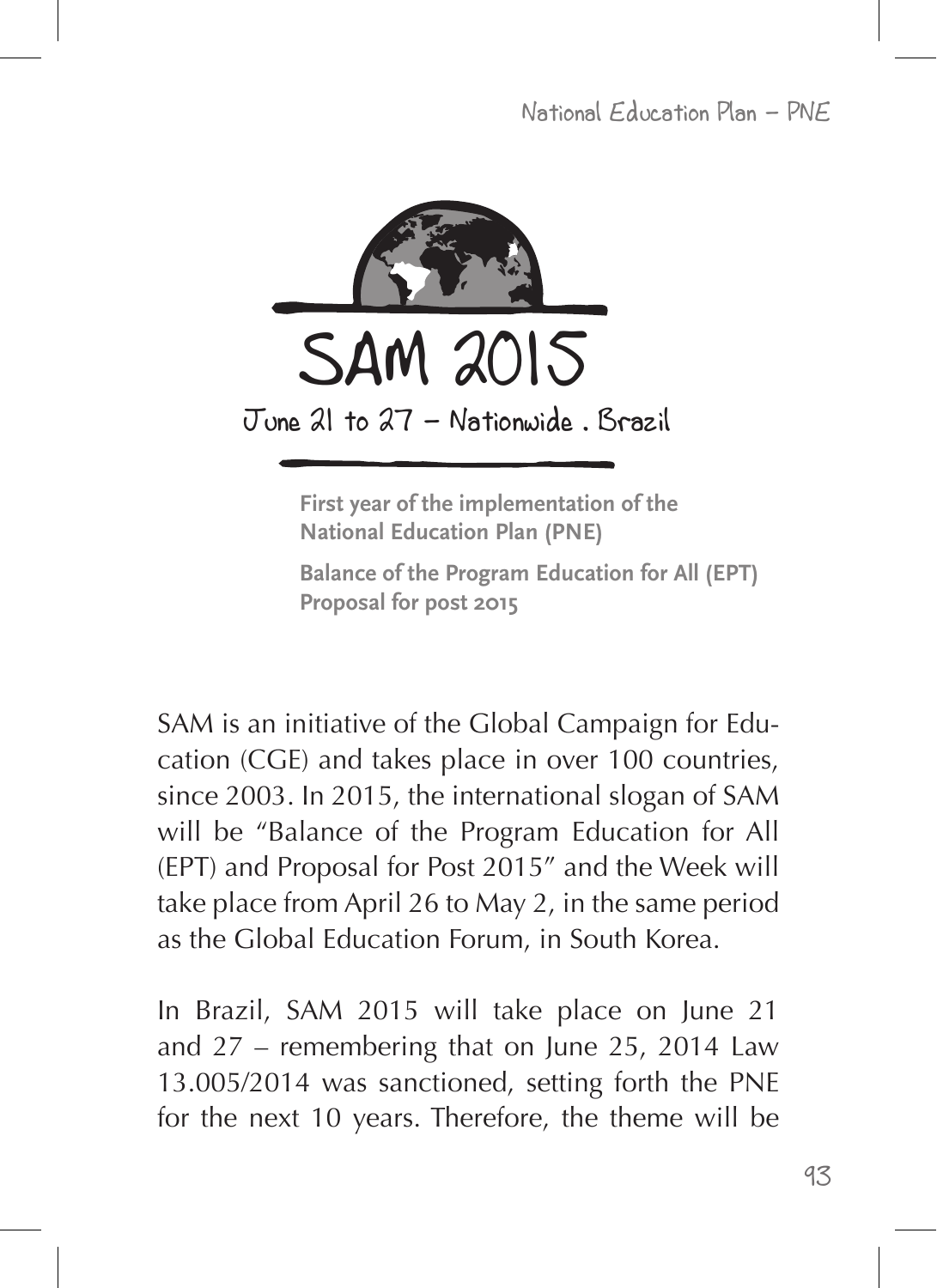contextualized with the discussion around the first year of the PNE implementation. The purpose is to make a great international pressure on the leaders and politicians so they comply with the treaties and national and international laws, in order to ensure the free and quality public education for everyone.

Among the subjects that will be discussed, stand out the central points

- Cost of Initial Quality Education per Student (CAQi) and Cost Quality Education per Student (CAQ)
- Elaboration of the State and City Education Plans
- Educational Responsibility Law
- National Education System
- Democratic Management of Education
- Career Plan for the education professionals
- National Police for the Qualification of education professionals

# Education for All (EPT)

The new goals must be approved in the Global Education Forum, in May 2015, in South Korea. There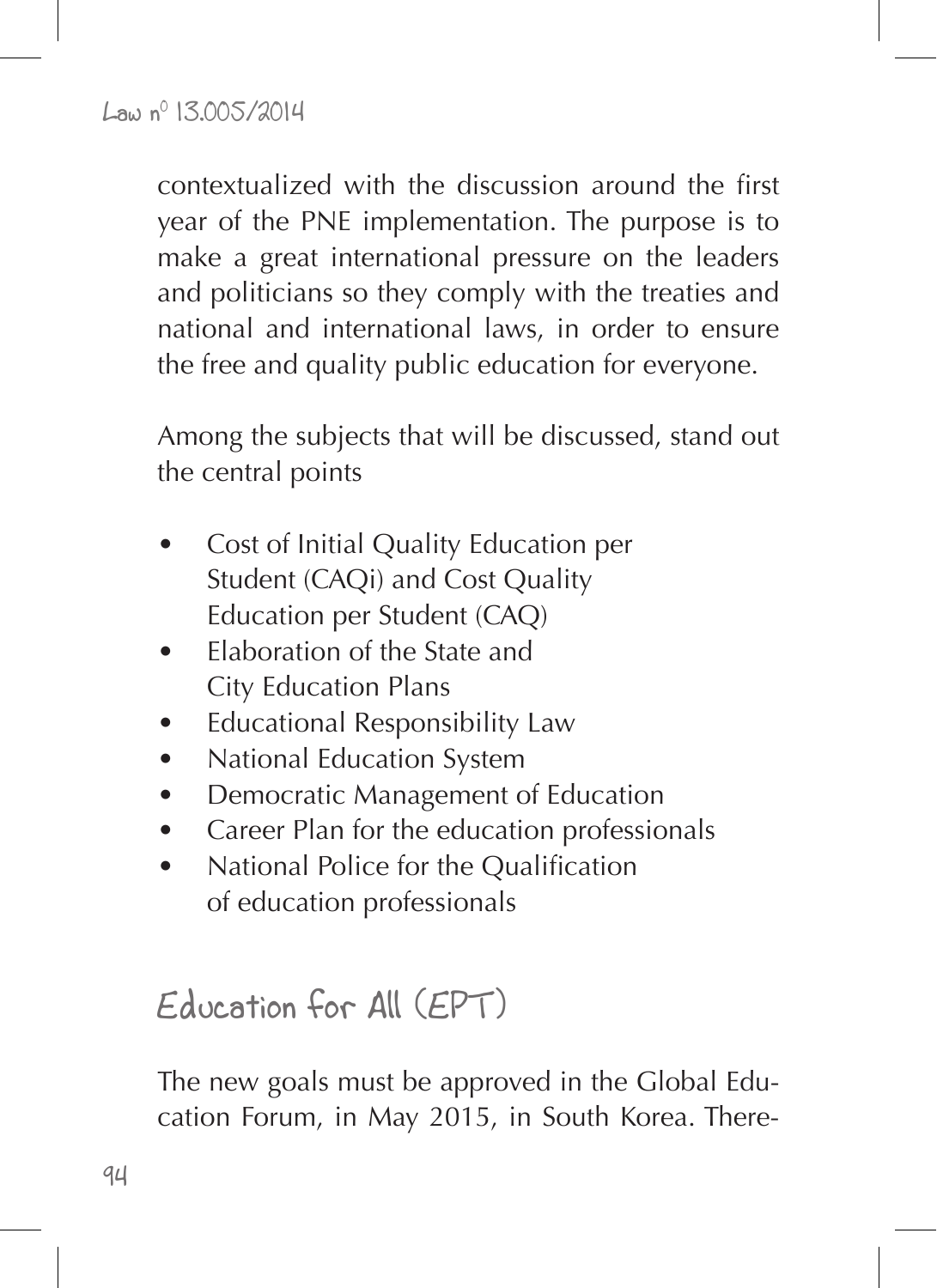fore, in addition to guiding the PNE, the Campaign will have the strategic hole of acting on the direct incidence of the Forum, as well as bringing to the national scenario its break downs through the realization of the Global Action Week in Brazil.

The EFA program was signed by 164 States, including Brazil, during the World Education Forum in Dakar (2000). Its goal is to ensure all children, youth and adults the right to education. In Brazil, the "EPT Program Review and Proposition of new targets for the post-2015 period" is a great opportunity to discuss and, more importantly, ensure the implementation of the new PNE and other legislation that already standardize the right to education in the Country, in a very way.

# How to participate of SAM 2015?

Any person, group or organization can participate in SAM, discussing the topic and performing activities in kindergartens, schools, universities, trade unions, squares, libraries, councils and secretariats, involving everyone who is interested in the defense of free and quality public education in Brazil.